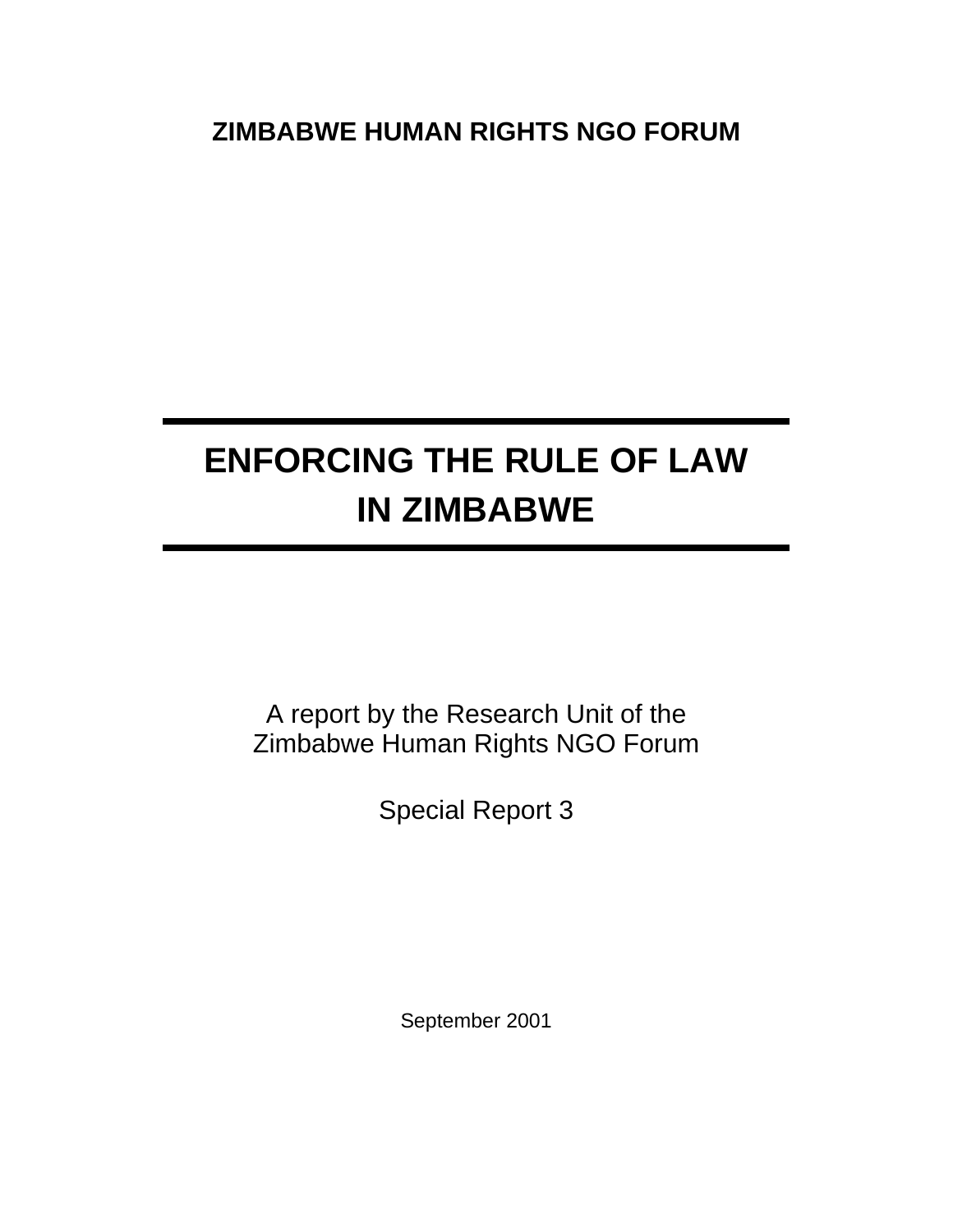The Zimbabwe Human Rights NGO Forum (also known as the "Human Rights Forum") has been in existence since January 1998. Nine non-governmental organisations working in the field of human rights came together to provide legal and psycho-social assistance to the victims of the Food Riots of January 1998.

The Human Rights Forum has now expanded its objectives to assist victims of organised violence, using the following definition:

"organised violence" means the interhuman infliction of significant avoidable pain and suffering by an organised group according to a declared or implied strategy and/or system of ideas and attitudes. It comprises any violent action which is unacceptable by general human standards, and relates to the victims' mental and physical wellbeing.

The Human Rights Forum operates a Legal Unit and a Research and Documentation Unit.

Core member organisations of the Human Forum are:

 Amani Trust Amnesty International (Zimbabwe) Catholic Commission for Justice and Peace Legal Resources Foundation Transparency International (Zimbabwe) The University of Zimbabwe Legal Aid and Advice Scheme Zimbabwe Association for Crime Prevention and the Rehabilitation of the Offender Zimbabwe Human Rights Association Zimbabwe Lawyers for Human Rights Zimbabwe Women Lawyers Association Associate members are: GALZ and ZIMCET

The Human Rights Forum can be contacted through any member organisation or the following personnel:

The Administrator, c/o P O Box 5465, Harare – email: admin@hrforum.co.zw

The Legal Unit, c/o P O Box 5465, Harare – email: legal@hrforum.co.zw

The Research Unit c/o P O Box 5465, Harare – email: research@hrforum.co.zw

Telephone: 792222 737509, 731660

#### Fax: 772860

Website: www.hrforumzim.com

All earlier reports of the Human Rights Forum can be found on the website.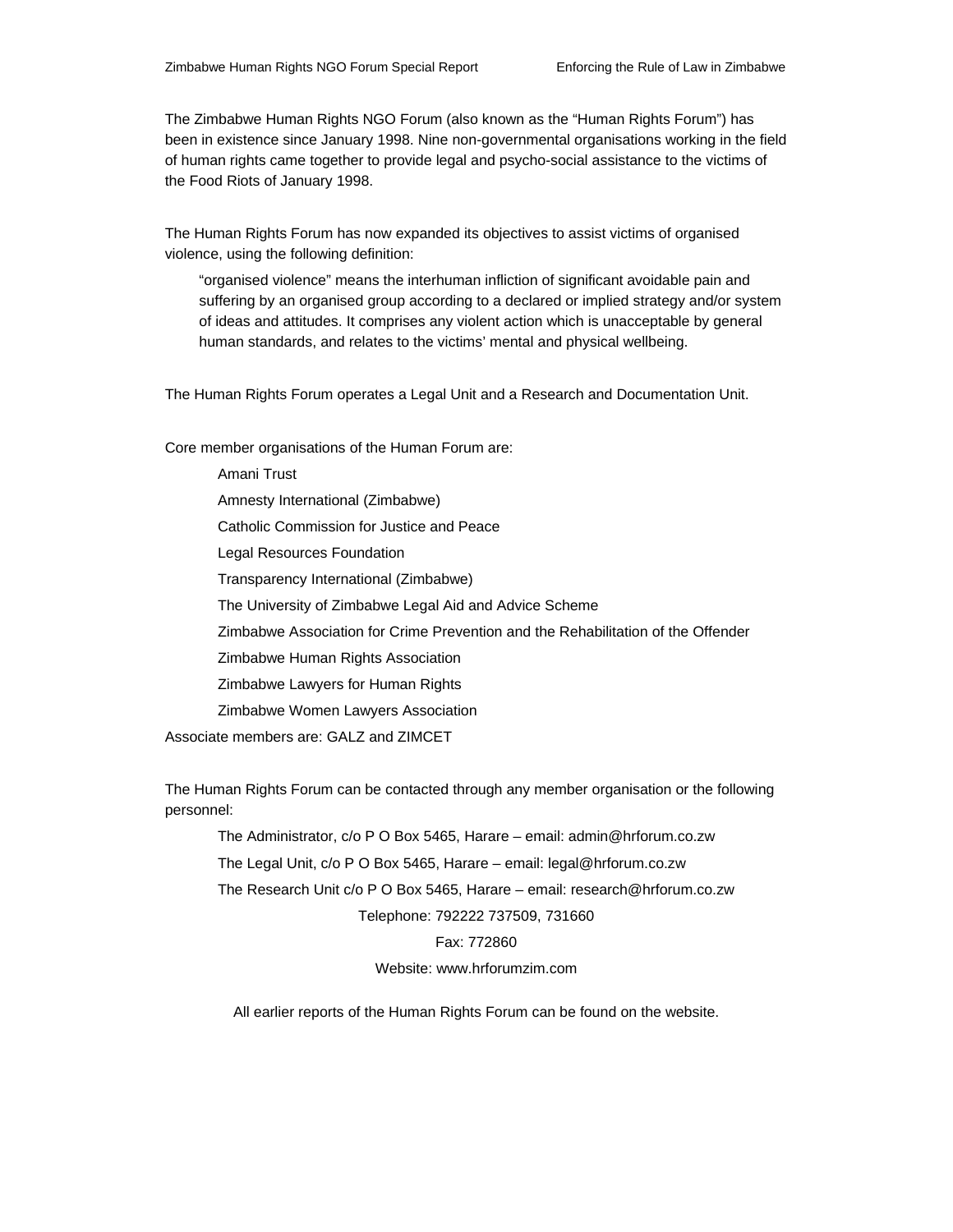## **TABLE OF CONTENTS**

| Glossary                                                                                                                                                                                                                                                                                       | 2                                            |
|------------------------------------------------------------------------------------------------------------------------------------------------------------------------------------------------------------------------------------------------------------------------------------------------|----------------------------------------------|
| Chapter 1. What is 'the rule of law'?                                                                                                                                                                                                                                                          | 3                                            |
| <b>Chapter 2. Enforcing the rule of law: Parliament</b><br>Laws passed by Parliament in breach of human/constitutional rights<br>The Speaker<br>The Parliamentary Legal Committee<br><b>Parliament's Portfolio Committees</b><br>Subordinate legislation<br><b>Members of Parliament</b>       | 6<br>6<br>9<br>10<br>13<br>13<br>13          |
| Chapter 3. Enforcing the rule of law: the Executive<br>The State Presidency<br>Has the State President upheld the rule of law and existing laws?<br><b>The Cabinet</b><br><b>The Public Service</b><br>The Uniformed Forces<br>Zimbabwe Republic Police (ZRP)<br>The Attorney-General's Office | 16<br>16<br>18<br>24<br>27<br>28<br>29<br>35 |
| Chapter 4. Enforcing the rule of law: the Judiciary<br>The Supreme Court and the Chief Justice<br>The High Court<br>Magistrates' Courts<br><b>Other Courts</b><br><b>Deputy Sheriffs' Offices</b>                                                                                              | 38<br>41<br>43<br>45<br>46<br>46             |
| Chapter 5. Enforcing the rule of law: non-State actors<br><b>Militias</b><br><b>Political Parties</b><br>Zanu-PF<br><b>MDC</b>                                                                                                                                                                 | 47<br>47<br>49<br>49<br>50                   |
| <b>Chapter 6. Conclusions</b>                                                                                                                                                                                                                                                                  | 51                                           |
| <b>References</b>                                                                                                                                                                                                                                                                              | 52                                           |
| <b>Appendices</b>                                                                                                                                                                                                                                                                              |                                              |

- (1) African Rights letter to President Obasanjo, 3 September 2001
- (2) Law and Order (Maintenance) Act
- (3) Public Order and Security Act

(4) Presidential Powers (Temporary Measures) Act and applications

(5) Presidential Statutory Instruments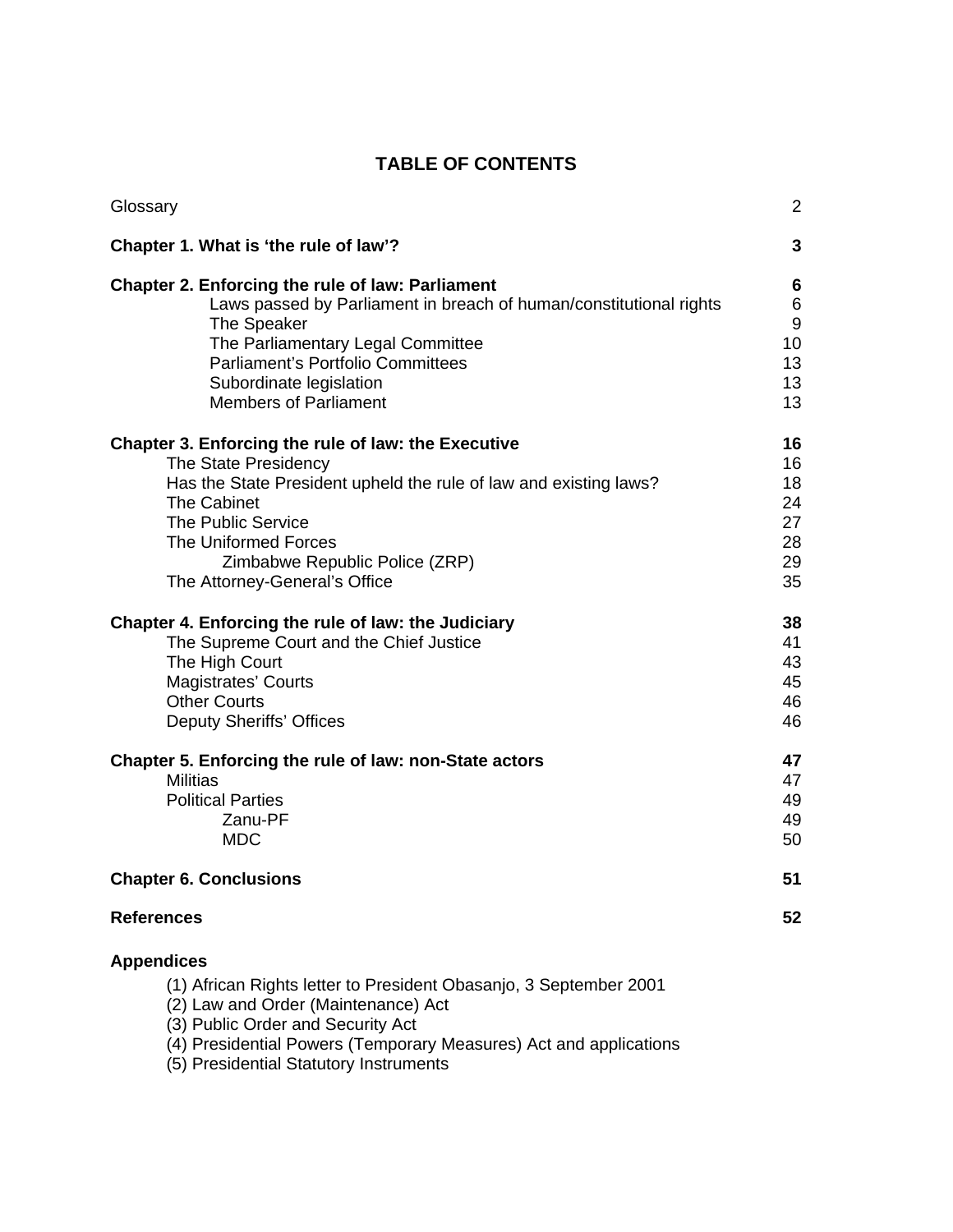# **GLOSSARY OF ABBREVIATIONS**

| <b>BAZ</b>    | Broadcasting Authority of Zimbabwe                     |  |
|---------------|--------------------------------------------------------|--|
| <b>BBC</b>    | <b>British Broadcasting Corporation</b>                |  |
| <b>CFU</b>    | <b>Commercial Farmers' Union</b>                       |  |
| <b>CRF</b>    | <b>Consolidated Revenue Fund</b>                       |  |
| CZI           | Confederation of Zimbabwean Industries                 |  |
| <b>GAPWUZ</b> | General and Agricultural Plantation Workers' Union     |  |
| <b>ISP</b>    | <b>Internet Service Provider</b>                       |  |
| <b>JSC</b>    | <b>Judicial Services Commission</b>                    |  |
| <b>LOMA</b>   | Law and Order (Maintenance) Act                        |  |
| <b>MDC</b>    | Movement for Democratic Change                         |  |
| <b>MMPZ</b>   | Media Monitoring Project of Zimbabwe                   |  |
| <b>NCA</b>    | <b>National Constitutional Assembly</b>                |  |
| <b>PLC</b>    | <b>Parliamentary Legal Committee</b>                   |  |
| <b>POSA</b>   | <b>Public Order and Security Act</b>                   |  |
| PP(TM)A       | Presidential Powers (Temporary Measures) Act           |  |
| SI            | <b>Statutory Instrument</b>                            |  |
| <b>UDHR</b>   | Universal Declaration of Human Rights                  |  |
| <b>WVCF</b>   | War Victims Compensation Fund                          |  |
| Zanu-PF       | Zimbabwe African National Union - Patriotic Front      |  |
| <b>ZBC</b>    | <b>Zimbabwe Broadcasting Corporation</b>               |  |
| <b>ZCTU</b>   | Zimbabwe Confederation of Trade Unions                 |  |
| <b>ZDF</b>    | Zimbabwe Defence Forces                                |  |
| <b>ZEXCOM</b> | Zimbabwe Ex-Combatants' Company                        |  |
| ZimRights     | Zimbabwe Human Rights Association                      |  |
| <b>ZNA</b>    | Zimbabwe National Army                                 |  |
| ZNLWVA        | Zimbabwe National Liberation War Veterans' Association |  |
| <b>ZRP</b>    | Zimbabwe Republic Police                               |  |
| ZTV           | <b>Zimbabwe Television</b>                             |  |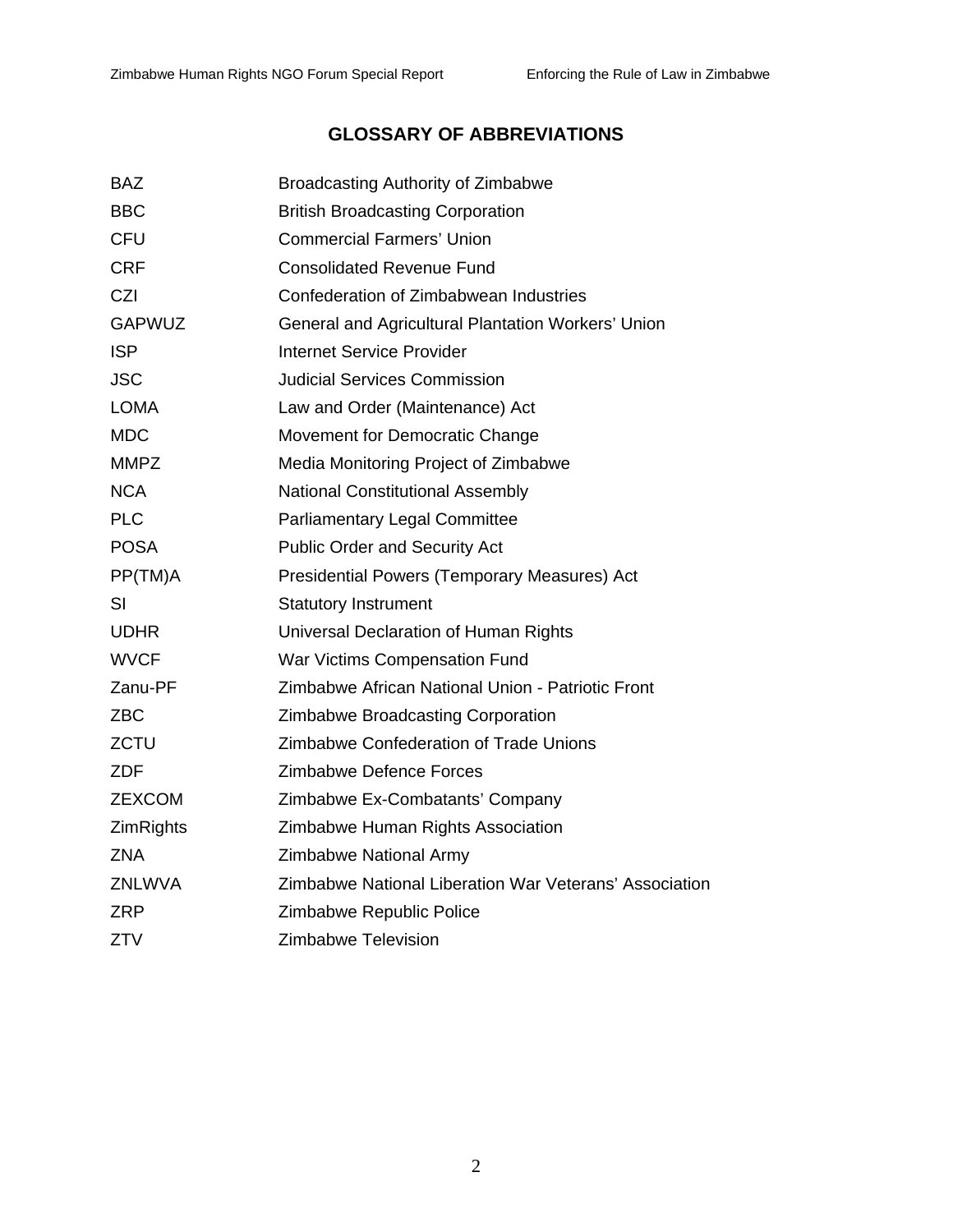# **CHAPTER 1**

# **WHAT IS 'THE RULE OF LAW'?**

In the new millenium, sadly, Zimbabwe is a global pariah because our government is alleged to have trashed the rule of law and the Constitution on which is based its authority to govern. Government has repeatedly referred to the rule of law as 'extraneous' and 'peripheral'. As a result, the government has lost its former legitimacy, both at home and internationally. The text of the Abuja Agreement made this very clear.<sup>1</sup>

Newspaper editors are not the only citizens to have condemned the government's 'sabotage' of 'the very foundation of the law-based society we all had hoped underpinned our nation's democratic evolution'. The President of the Confederation of Zimbabwean Industries (CZI), Zed Rusike, was quoted as saying:

'For investors to continue to retain interest in Zimbabwe, government officials need to act responsibly and refrain from issuing hate and racial statements as well as respect the rule of law and the judiciary as competent institutions. Surely 20 years after attaining independence, Zimbabwe should be for all of us irrespective of race, colour, creed or political affiliation'.<sup>2</sup>

But what, exactly, is 'the rule of law'? Law includes both the unwritten 'common law' of past custom and tradition, and 'statutes' or 'acts' passed by Parliament. However, as a collective mind-set and expectation of behaviour, 'the rule of law' goes beyond specific laws. 'The rule of law' stands in contrast to 'the law of the jungle' operated by the strong and powerful where the weak and powerless lose out.

The Universal Declaration of Human Rights *(UDHR)* opens by stating '… it is essential, if a man is not to be compelled to have recourse, as a last resort, to rebellion against tyranny and oppression, that human rights should be protected by the rule of law…'

In Article 7, the rule of law is defined as equality before the law, including, 'without any discrimination', equal protection of the law. Discrimination or incitement to discrimination before the law is prohibited. Thus no-one is above or exempted from the law. The general public, political parties, ethnic groups, the Government – all must see themselves as equally subject to the law, and equally punishable if they break it. No-one may break the law with impunity, especially not a State President who is installed by swearing to uphold State law. No-one is 'more equal than others', as George Orwell put it in *Animal Farm.*

As interpreted by our former Chief Justice, Anthony Gubbay, this equality before the law means that

'everyone must be subject to a shared set of rules that are applied universally and which deal even-handedly with people and which treat like cases alike… It is completely unacceptable to qualify the rule of law... Rulers who pick and choose which laws they wish to obey by defining certain matters as "political" thereby vitiate the principle of equality before the law, setting one standard for themselves and another for the people they govern.'

<sup>1</sup> See Appendix 1; *The Herald* 8.9.01; *The Daily News* 8.9.01.

<sup>2</sup> *The Financial Gazette* 7.12.00.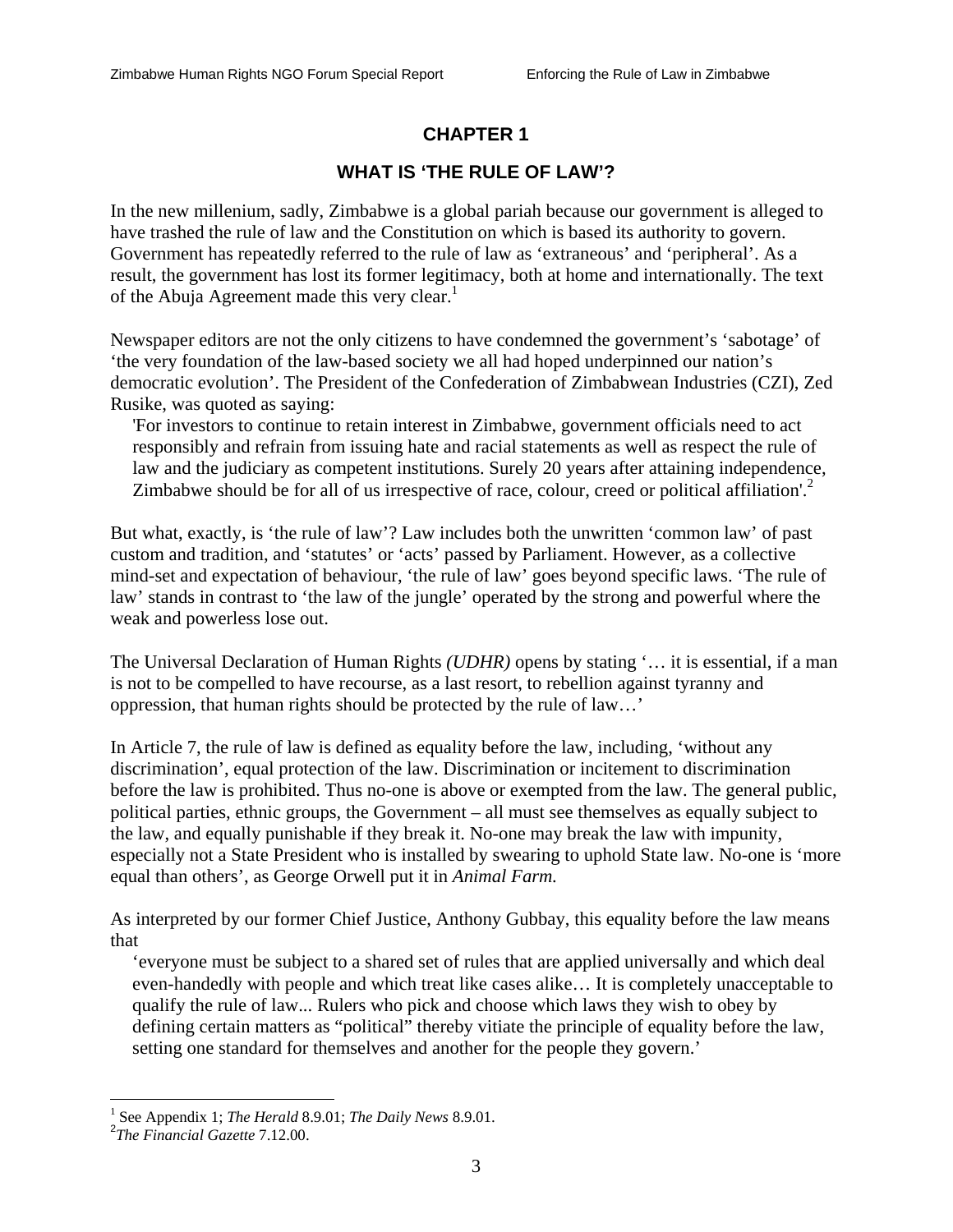In contrast, an unnamed Government source who attended the meeting between Presidents Moi and Mugabe in Nairobi in mid-June 2001 made it clear that:

'What Zimbabwe does not want to see is a fixation on peripheral matters, such as the rule of law, democracy, good governance and political violence when the core issue is land. The whole idea is to refocus on the land issue and not issues which are peripheral or if they are an issue, are derivatives from the unresolved principal issue of land.<sup>3</sup>

Clearly, Government spokespersons and the current Minister of Justice, Legal and Parliamentary Affairs, Patrick Chinamasa, have not understood the views of Zimbabweans committed to upholding the rule of law. Chinamasa has complained that 'the ordinary people of Zimbabwe and the press share a fixated idea that the rule of law is about maintaining law and order'.<sup>4</sup> It is rather the executive which deliberately misunderstands the relationship between the rule of law, preventing anarchy, developing the economy, and acceptable governance.

Many Zimbabwean authors and organisations have tried to educate Government and the rest of us on the meaning of the term 'the rule of law'. Feltoe (2001:131) notes that

'The rule of law is an essential foundation of any democratic system of governance. [It] is a complex concept but its core aspects are straightforward. The rule of law requires that power be exercised in accordance with the law and disallows the arbitrary use of extra-legal power…

everyone should be equally subject to the law and that no-one should be above the law… the law enforcement agencies and the courts should enforce and apply the law impartially… the law should protect everyone equally against illegal action causing harm.'

According to the *Civic Alliance for Social and Economic Progress (CASEP),*

'The rule of law is both a legal and political term. It is a term that must always be distinguished from "by law" or "law and order".

The rule of law has now become a universally accepted concept that is intrinsically connected to Human Rights. One of the most established tenets of the rule of law is the doctrine that the law reigns supreme. Put simply this doctrine explicitly puts across the idea that all people in society are subject to the law and to no other "powers". Perhaps more importantly the doctrine means that government powers shall be exercised subject to the rule of law.

The rule of law is thus an essential foundation of any democratic system of governance. This is so because broadly speaking the doctrine demands:

the absence of arbitrary power equality before the law independence of the judiciary or impartiality of the law enforcement agencies.

Some writers have argued that this concept is the mark of a free society. This is particularly so because where the doctrine is followed government exercises its power only to the extent that this is sanctioned or conferred upon it by the authority of law. If this is allowed to happen, then the law will easily conform to certain minimum standards of justice.

<sup>3</sup> *The Herald* 21.6.01.

<sup>4</sup> *Parliamentary Debates* 27,32:3229.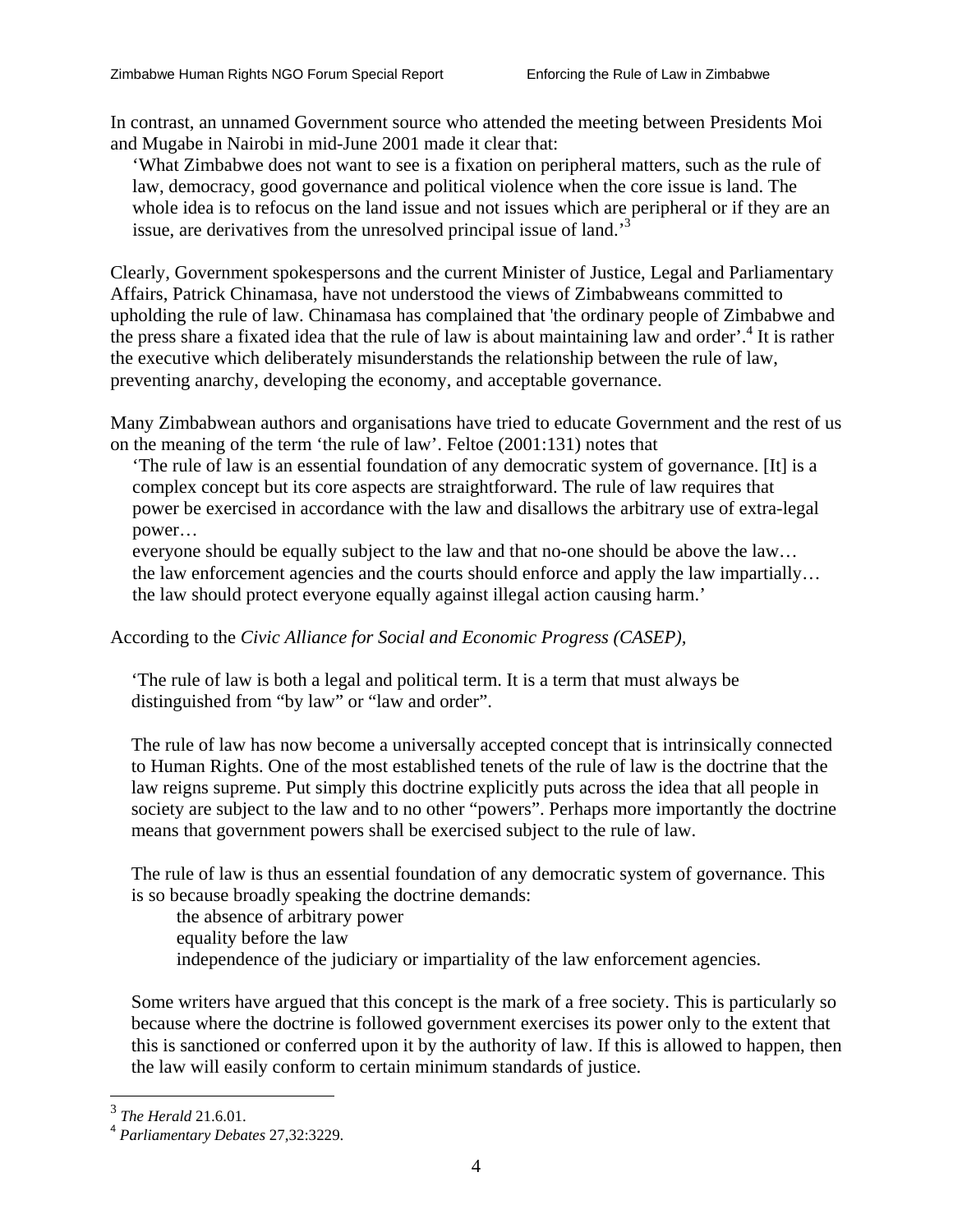The emphasis of the doctrine is on individual freedom by placing limitations on the exercise of power by those in government. This is achieved by subjecting everybody to the same law.'

#### What do these formulations mean in real-life practice?

Laws are made by people, in and through their political institutions, to govern their behaviour as members of a common society. The laws made in Parliaments are enforced by different institutions - police forces and Interpol, courts and judges, prisons and corrective institutions. So the rule of law is complicated by the fact it involves all three 'pillars of state' in the exercise of different but balanced powers by the legislature, judiciary and executive.

For the rule of law to apply, then, Parliaments must make laws and define the punishments for breaking them. Police forces must investigate and, where the required evidence exists, prosecute all alleged offences, no matter who commits them. Magistrates and judges, courts and tribunals must try people fairly and impartially according to the laws made by their country's Parliament. Police and prison services must do what the courts order regarding the release or punishment of people tried.

The legal goalposts should remain stable, even when particular laws are amended or repealed to suit a changing society. The law must not be changed to suit particular individuals, especially not after they have committed offences. The legal process must not be corrupted by bribery, political interference or violence.

In this report, we examine in some detail the evidence of breaches of the rule of law by the three pillars of the Zimbabwean State.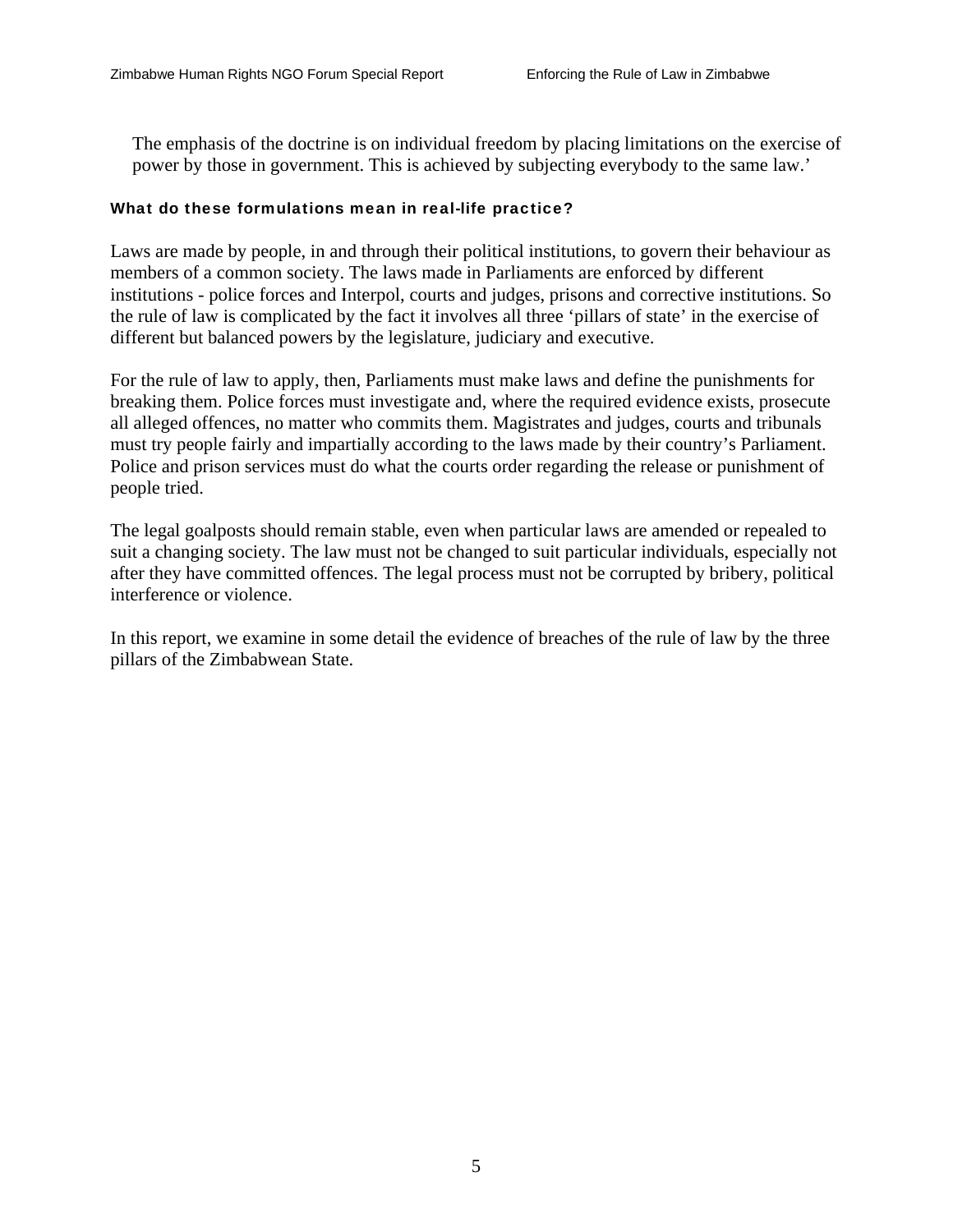# **CHAPTER 2**

# **ENFORCING THE RULE OF LAW: PARLIAMENT**

As one of the three pillars of State, Parliament comprises the elected representatives of the people. Its function is to make laws for society. Laws are the rules by which we agree to live together, so it is important that they be made by our own representatives, who are elected to speak on our behalf.

Parliament, then, is the foundation of the rule of law. Over many centuries in other countries, the people's representatives have fought to defend and extend the people's rights, usually against arbitrary, autocratic, inherited and unaccountable powers of a monarch or emperor. These battles have shaped the function of contemporary law-making as a *democratic* process reflecting what the majority of the citizens – as opposed to executive rulers – want.

The rule of law starts with a democratically-elected legislature. That Parliament must then pass laws in accordance with both the Constitution (which is our 'supreme law' overriding all others) and the rules of procedure in the House of Assembly. Parliamentarians must obey their own laws and rules as a first step in upholding the will of those who elected them in a rule-bound society.

But Parliaments can – and regrettably often do – fall down on this job. They cave in to what the executive branch of the State wants, break their own rules of procedure, pass laws - against legal advice - that are unconstitutional. Formal roles in the structure of Parliament, especially those of the Speaker and the Leader of the House, can also be manipulated to political advantage. Finally, Members of Parliament (MPs) as individuals may break laws they themselves have passed - thus setting a very bad example to the rest of us.

If we look at our own Constitution, its sequencing implies that Parliament is *not* in reality the starting-point of Zimbabwean governance. After Citizenship and the Declaration of Rights comes the Executive, followed by Parliament. Our Judiciary ranks even lower, after the Public Service but before the three uniformed services. (Perhaps the current state of our economy is at least partly explained by the placing of Finance right at the end, just before Miscellaneous Provisions!) Moreover, all of our statutes state: 'Enacted by the President and the Parliament of Zimbabwe' – in that order.

If we are to assess how well our Parliament upholds the rule of law, we should ask some simple questions. Has Parliament passed legislation that contravenes our rights enshrined in the Constitution of Zimbabwe and the Universal Declaration of Human Rights? Have MPs listened to legal advice regarding proposed new laws? Have Parliament's own institutions operated in the spirit of democracy and in accordance with their own rules of procedure? Do MPs individually act in accordance with the laws?

## **Laws passed by Parliament in breach of human/constitutional rights**

When a party wins two-thirds of the seats in our Parliament, it has the capacity to change our Constitution. Zanu-PF was not initially, in 1980, elected with that large a majority. But between 1981 and 1985, with the consent of MPs belonging to other parties, it amended the Constitution five times. With two exceptions, none of these amendments affected the Declaration of Rights in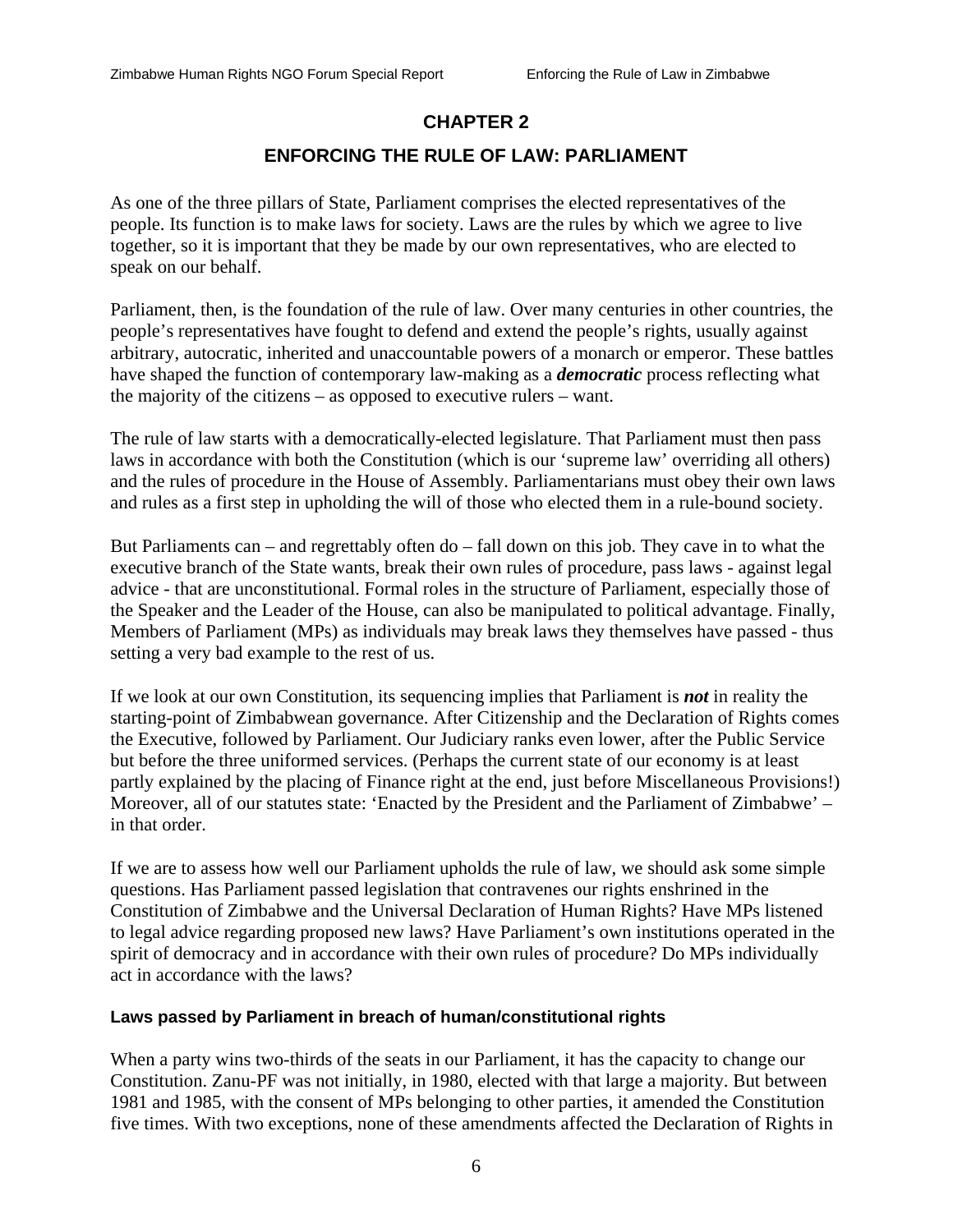Chapter 3. These two related to the creation of the Supreme Court, and were not detrimental to citizens' interests.

However, during the first Parliament, MPs did change the rules of citizenship without debate. The provision for dual citizenship was removed from the Constitution, which incorporates the Citizenship Act.

The Speaker's curtailing of debate on the Citizenship Amendment Bill by the elected representatives of the people was later repeated with other controversial bills, including the University of Zimbabwe Amendment Bill in 1990. The pattern, in cases of controversial new legislation, has been to *prevent* Parliamentarians from performing their defined function in a democratic system.

Between 1985 and 2000, in the second, third and fourth Parliaments, Zanu-PF did hold at least two-thirds of the seats. It was during this period that major changes were made to the Declaration of Rights, diminishing previously-protected rights of citizens. Hanging as a method of capital punishment and the whipping of juveniles were both approved by our Zanu-PF Parliament. They were also happy for people sentenced to death to remain on death row indefinitely. They repeatedly removed property protections from the Constitution. Practically every time the judiciary made a judgment unpalatable to the executive, Parliament changed the Constitution. Although in strict terms this was legal, it was *not* 'reasonably justifiable in a modern democracy', because it sacrificed the long-term interests of the citizens to the short-term political desires of the executive. Such behaviour did *not* accord with 'the rule of law', even if it was legal in the sense that it did not break the law. It did breach the intention of the Constitution to protect our democratic and other human rights.

Most of Parliament's important functional breaches relate to the role and powers of the executive, especially the Presidency. Parliament has given its approval, by amending the Constitution, to an executive presidency; to protecting presidential prerogatives from court challenge; to the State President *appointing* 12 Members of Parliament and eight Provincial Governors.<sup>5</sup> Under our current Constitution, one man (or woman) *appoints* 20 MPs to our Parliament. Six million adult Zimbabweans *elect* 120! Clearly, this is *not* equality before the law as understood by 'the rule of law' and as specified in our Constitution and Electoral Act. The respective ratios between electors and electees are 1:20 compared to 50 000:1.<sup>6</sup> To put it differently, one State President has the same electoral power as one million ordinary Zimbabweans! When white voters were rightly deprived of a similarly-loaded differential franchise in 1987, their 20 seats were effectively transferred to the State President – by those elected to Parliament to protect and advance our interests as equal citizens.

Turning to specific laws, Zimbabwe inherited from the settler colonial regime a particularly vicious piece of undemocratic legislation. It was originally passed in 1960 to crush political dissent from disenfranchised indigenous Zimbabweans. It is called the Law and Order (Maintenance) Act (LOMA). Many black politicians were jailed under it. Many publications were suppressed by it. Many human rights were breached by it *as a law* as well as in its

 $^5$  In addition, 10 chiefs are elected indirectly by the College of Chiefs.

 $6$  In the June 2000 election, the average number of voters per constituency was 42 082, within a permissible range of 33 666 – 50 498 (*The 2000 Delimitation Commission Report,* page 4).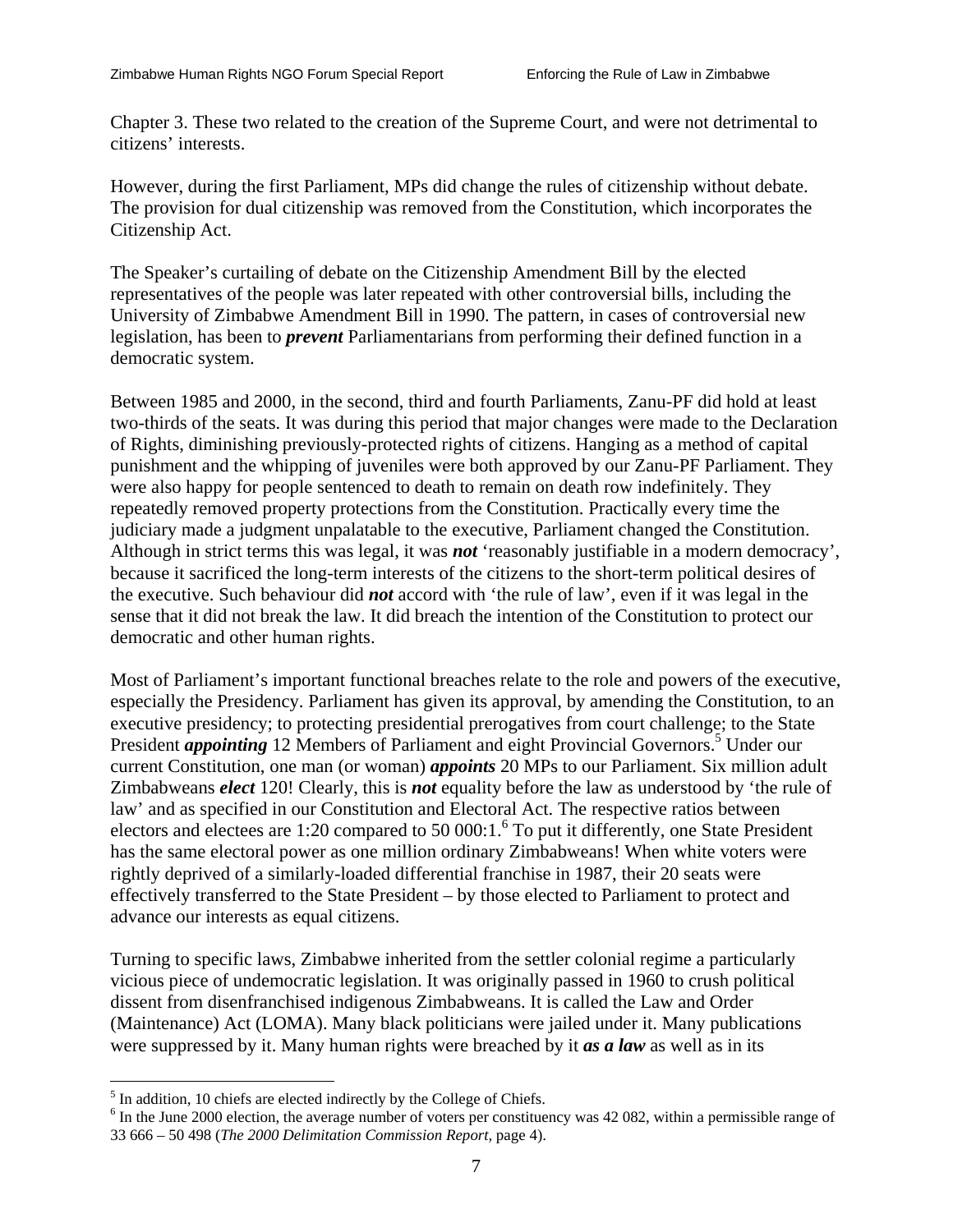application. Most of its provisions clearly breached the 1980 Constitution. It was not the only obnoxious law on the books, just the most tyrannical.

Suspending for five years the enforcement by the courts of the Declaration of Rights gave Zimbabwe's new, Independent Parliament breathing space to clean up the statute book and repeal laws, like LOMA, which breached the Constitution. *It did not do so.* In 2001, LOMA, amnesties and other legal breaches of human rights are still valid in a Zimbabwe in which the rule of law is increasingly insecure.

What Parliament did *not* do, though, the Supreme Court started. When the Declaration of Rights came into force in 1985, complainants started coming before the courts. The courts overturned, section by section, those provisions of LOMA and other statutes which were unconstitutional. Although many unconstitutional provisions have not yet been tested before the courts, State monopolies over communication were invalidated and constitutional rights upheld. The courts were then repeatedly accused, by the executive, of making and changing the law. In fact, as we shall see later (in Chapter 3), it was the executive, not the judiciary, that interfered directly (through subordinate legislation) and indirectly (through the ruling party's majority in Parliament) in law-making.

The fourth Parliament passed what Internet Service Providers (ISPs) called the 'draconian' Posts and Telecommunications Act. It provides *inter alia* for the unconstitutional surveillance of electronic mail. On this controversial Bill as on earlier ones aimed at curtailing existing freedoms, there was no parliamentary debate. ISPs threatened constitutional action as soon as the President signed it into law, which he did on 16 June 2000. However, there have been no followup reports on whether such action was launched by those threatened, by their lack of Zimbabwean citizenship, with being deprived of their ISP licences.

Popular disaffection with such legislative failure to protect our rights resulted, in the June 2000 elections, in opposition parties holding nearly half of the elected seats in our fifth Parliament. Even with 30 Parliamentary appointees, the ruling party no longer has the necessary majority to change the Constitution. That has not stopped it passing, on slender majorities with party whips in action, new bills which its legal advisors have told Parliament contain unconstitutional clauses. These have included most recently, in 2001, the Land Acquisition Amendment Act and the Broadcasting Services Act.

The Land Acquisition Amendment Act (15/2000; Chapter 20:10) (LAAA) was unanimously rejected by Parliament's Lands, Agriculture and Rural Resettlement Portfolio Committee,<sup>7</sup> It was passed in two days by 61 to 49 votes, and gazetted into law on 7 November 2000. It replaced the earlier Amendment gazetted using the Presidential Powers (Temporary Measures) Act, at a time when both were under constitutional challenge in the Supreme Court. The ruling party refused to accept that the LAAA was anti-constitutional, an attempt to pre-empt a Supreme Court ruling, $\delta$  or *sub judice*. The Speaker reported that the Parliamentary Legal Committee had given it a non-

<sup>7</sup> *Parliamentary Debates* 27,26:2710, 2713.

<sup>&</sup>lt;sup>8</sup> Even while insisting that it would take retrospective effect from 23 May 2000 by incorporating the older provisions! (*Parliamentary Debates* 27,26:2752-61)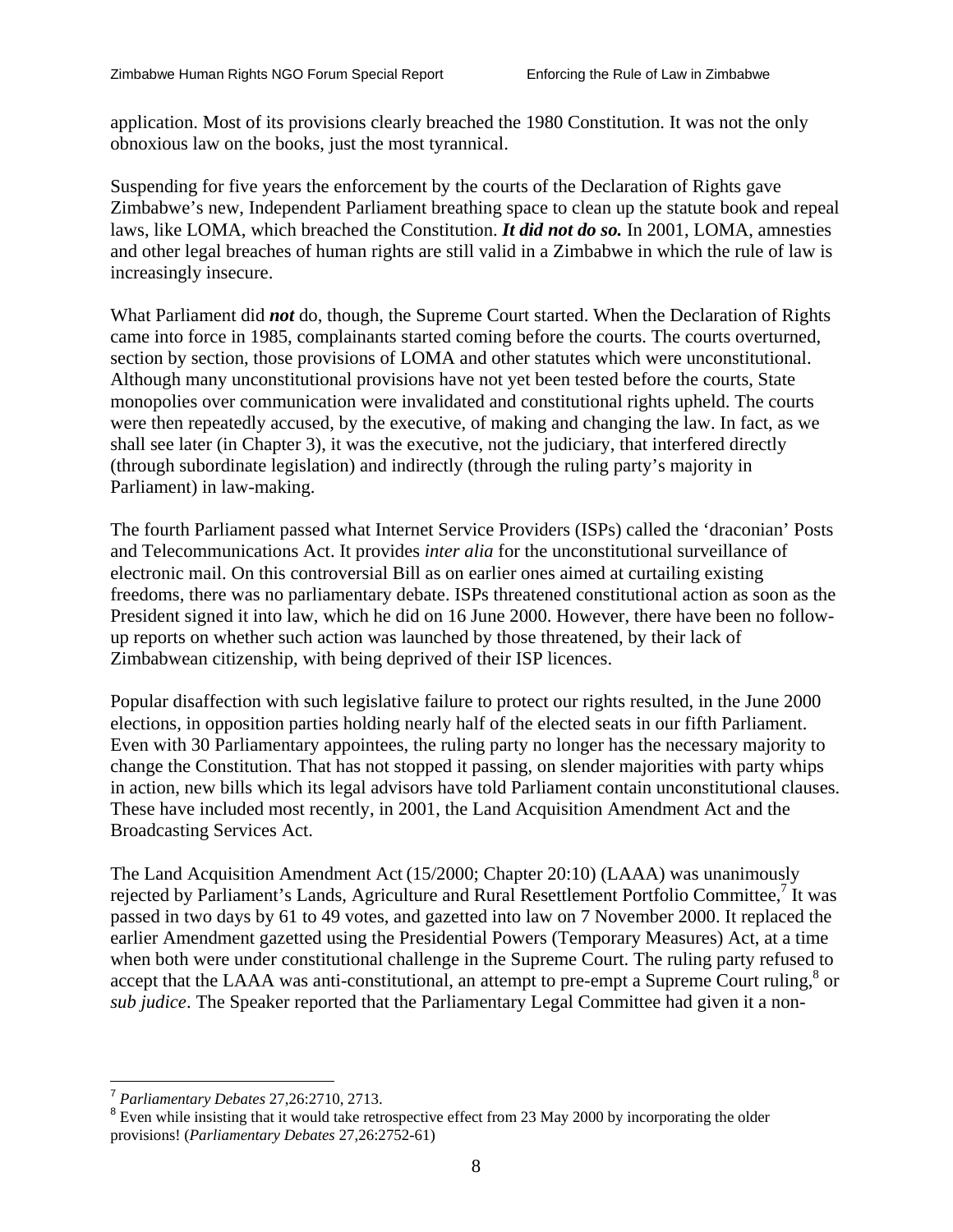adverse report, although this was disputed by one of the PLC's members, Welshman Ncube (MDC, Bulawayo North-East).<sup>9</sup>

The Broadcasting Services Act (3/2001, Cap 2:06) was similarly fast-tracked through Parliament against the recommendation of the Parliamentary Legal Committee (PLC) and tough opposition.

So it is clear that Parliamentarians belonging to Zanu-PF have, for over 15 years, overlooked the interests of their electors. In passing unconstitutional statutes, they have deliberated and breached the rule of law and, on some occasions, Parliamentary rules of procedure. When its Parliament does not uphold the Constitution and the rule of law, Zimbabwe's citizens have a very big problem.

The Zimbabwe Council of Churches recently expressed 'concern' about another undemocratic practice – 'the fast-tracking of crucial Bills' through the House, 'since this is only another manifestation of lack of respect for the legal system. There should be broad-based consultation before a Bill is passed.<sup>'10</sup>

## **The Speaker**

Our Constitution (s39) requires MPs to elect a Speaker and Deputy Speaker to preside over Parliament. The Speaker does *not* have to be an MP, merely to meet the qualifications for election. At present, both the Speaker Emmerson Mnangagwa (himself a lawyer) and his female deputy, Edna Madzongwe, are Presidential appointees to Parliament. Neither were elected to Parliament and neither attracted any opposition support in their election to their presiding positions.

The Constitution is silent on the way in which the Speaker is to perform her or his role. The partiality in practice of this role was little evident while Zanu-PF had a large majority in the House. However, the Speaker and the Minister of Home Affairs curtailed normal Parliamentary debate on the Citizenship of Zimbabwe Amendment Bill, despite vocal protest from MPs belonging to opposition parties. The debate on the University of Zimbabwe Amendment Bill was also tightly managed, with vocal oppositionists from *within* the ruling party being ejected from the House.

More recently, in a House that now has a vigorous opposition, the importance of the Speaker's role in manouevring for his/her party has become more apparent. For example, on the urging of the leader of the House, the Speaker ruled that the Parliamentary Legal Committee had violated standing orders in delivering after its deadline its report on a Presidential Powers (Temporary Measures) Act Statutory Instrument (SI 255A/2000, dealing with broadcasting services). He used this breach to assume, under Schedule 4 s2(1) of the Constitution, that the PLC had approved the SI. He then discharged the PLC report from the Order Paper, thus preventing Parliamentary discussion of its contents. Rather than condoning a minor oversight, he chose to presume PLC consent to this SI against clear and vocal evidence to the contrary.<sup>11</sup>

 $\overline{\phantom{a}}$ 

<sup>9</sup> *Parliamentary Debates* 27,25:2475; 27,26:2597-8; 27,27:2831. The process of passing this Bill was very reminiscent of the University of Zimbabwe Amendment Bill in 1990, and the Citizenship Act in 1984.<br><sup>10</sup> The Daily News 25.8.01.

<sup>10</sup> *The Daily News* 25.8.01. 11 *Parliamentary Debates* 27,55:5612-9.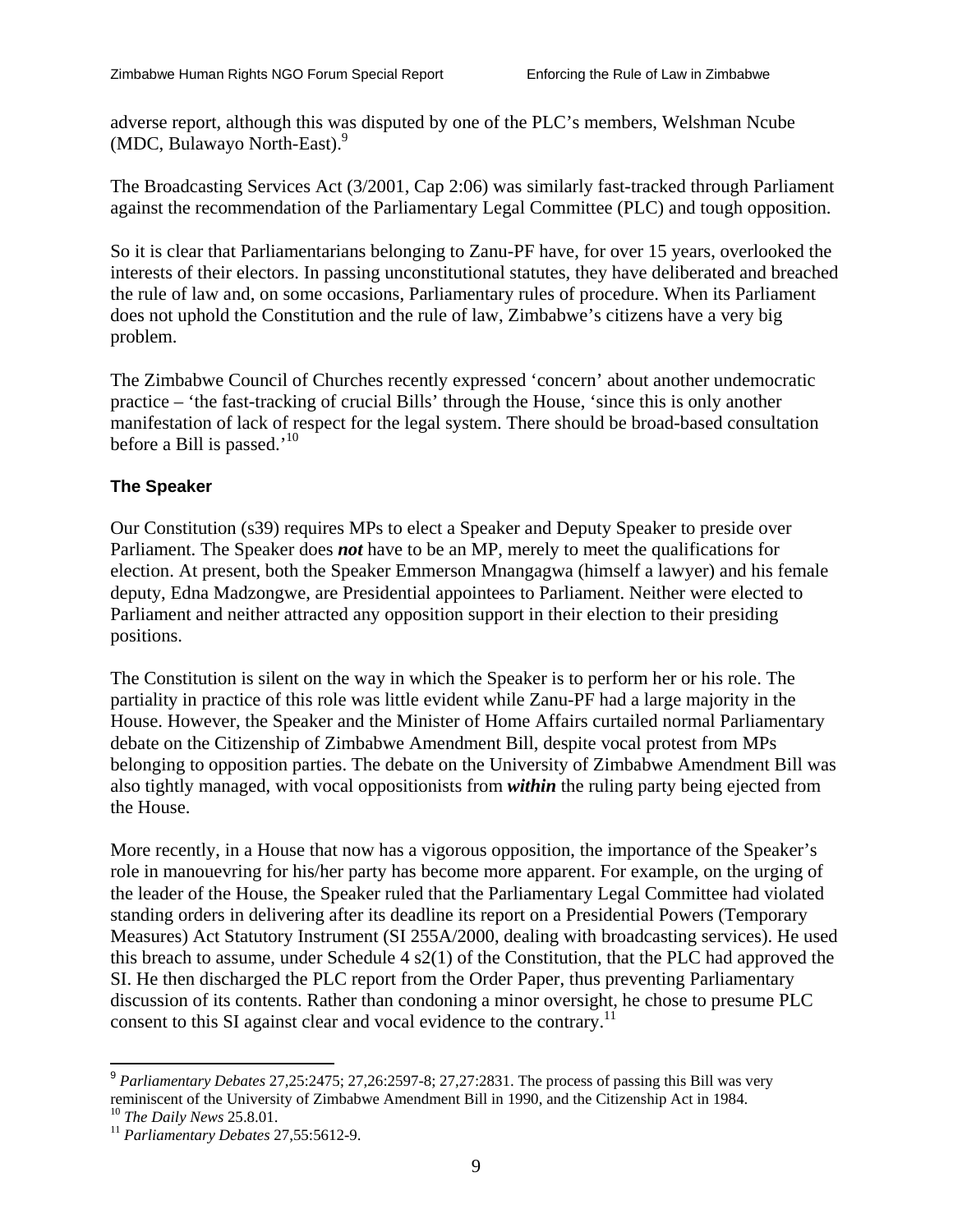Freedom of expression is constitutionally protected and central to the rule of law. However, the current Speaker has arraigned two newspapers (*The Financial Gazette* and *The Daily News*) for contempt of Parliament in their reportage.

In the first session of the fifth Parliament, on 25 October 2000, the opposition moved a Constitutionally-watertight motion to impeach the State President. Only a month later did the Speaker set up a 12-person committee to examine the grounds for this motion. He initially promised to divide membership according to party representation in the House, but eventually he divided it 2:1 in favour of the ruling party. He reportedly<sup>12</sup> told Zanu-PF gatherings in Zhombe and Nembudziya that he would make sure the impeachment process did not succeed. In fact, he did not need to.

Chaired by another Presidential appointee, the Leader of the House, Justice, Legal and Parliamentary Affairs Minister Patrick Chinamasa, the impeachment committee had not been convened for its first meeting when Parliament was prorogued in May 2001. Chinamasa said he was too busy to call any meetings.

# **The Parliamentary Legal Committee**

The Constitution  $(s40)^{13}$  provides for a Parliamentary Legal Committee (PLC) of not less than three ordinary Members of Parliament, a majority of whom must be professionally-qualified in the law. The current PLC comprises two eminent constitutional lawyers, one each from Zanu-PF and the MDC, and a non-lawyer and former minister<sup>14</sup> from the ruling party's back benches. To judge by some of their delays and actions, this composition seems to have created political difficulties for Zanu-PF. In practice on diverging political issues the PLC lawyers have tended to hold similar constitutional opinions.

The PLC is required to examine every non-Constitutional bill and Statutory Instrument (SI) and report to Parliament on whether it contravenes any provision in the Constitution. In the absence of a negative report from the PLC within a specified time period, Schedule 4<sup>15</sup> allows Parliament to proceed on the assumption that the bill or SI in question does not contravene the Constitution. As noted earlier, the present Speaker has used this proviso to hold that a negative report had *not* been submitted on sections of a Presidential statutory instrument (SI 255A/2000).

If the PLC considers that a bill or SI contravenes the Constitution, and Parliament accepts this recommendation, Parliament 'shall not pass' the proposed legislation or its offending section(s). If the offending provision is redrafted, it must be resubmitted to the PLC and the process repeated.

The PLC has given adverse reports on a number of proposed bills and Statutory Instruments, including SI 255A/2000 (the Presidential Powers (Temporary Measures) (Broadcasting)

<sup>&</sup>lt;sup>12</sup> *The Zimbabwe Independent* 3.11.00, 1.12.00.<sup>13</sup> Which was amended in 1989, and again in 1990.

<sup>&</sup>lt;sup>14</sup> Kumbirai Kangai is currently defending himself in court against major corruption charges.<br><sup>15</sup> Also amended in 1989.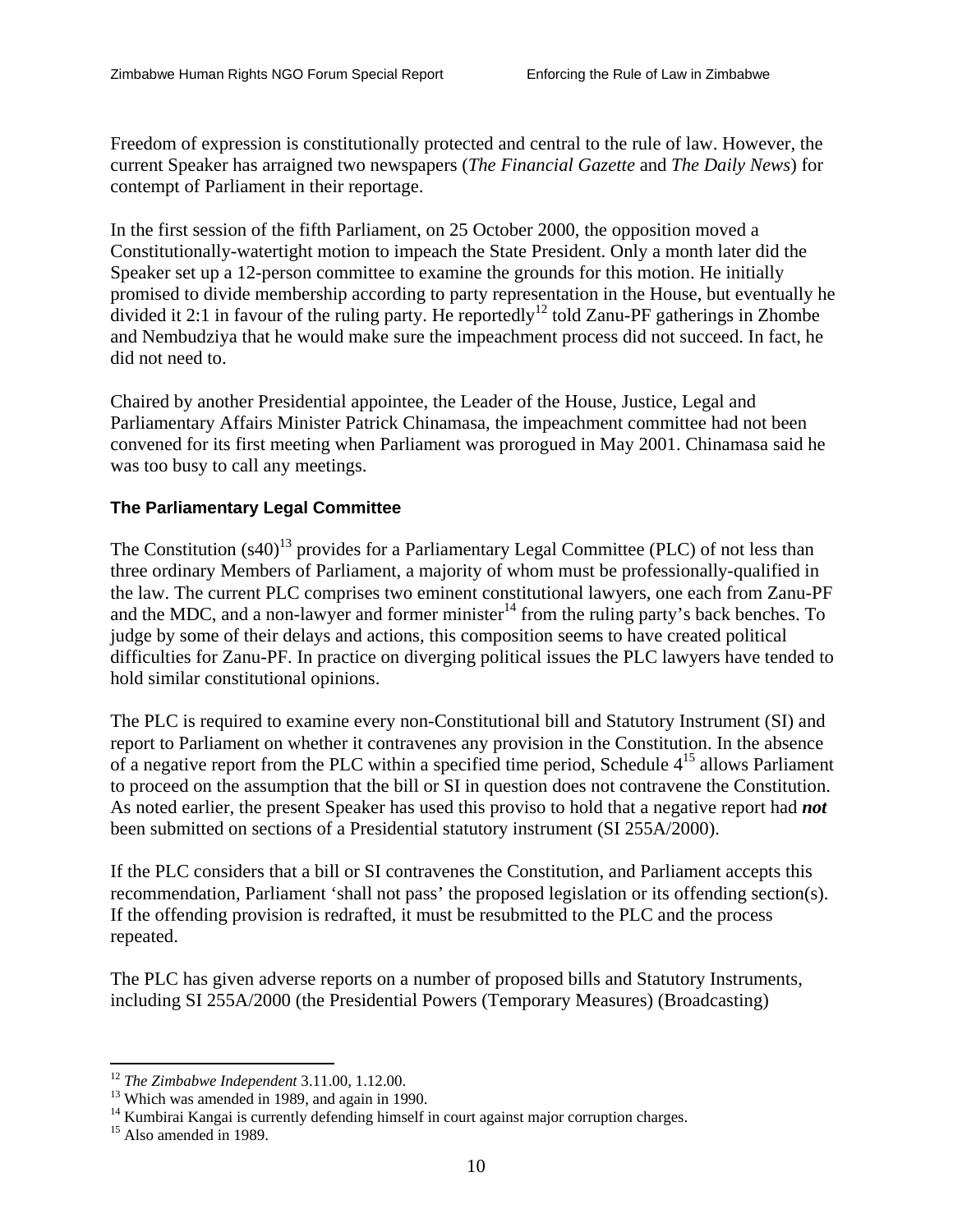Regulations); the Broadcasting Services Bill;<sup>16</sup> and the Labour Relations Amendment Bill. In all three cases the PLC found clauses that contravened freedoms and rights enshrined in the Constitution.

The Broadcasting Services Act (3/2001, Cap 2:06) was very little changed from its parent Presidential Powers (Temporary Measures) (Broadcasting) Regulation 2000.<sup>17</sup> Its coverage was expanded to include satellite<sup>18</sup> and cable broadcasting, and 'webcasting' (meaning 'a computermediated broadcasting service'). The Minister's discretion to appoint the Broadcasting Authority board was brought under the 'directions' of the State President, but the minister was given new authority to 'stop, scramble, obliterate or interfere with' any broadcast to Zimbabwe from beyond our borders and extensive control of licensing. The minister's patronage potential was expanded by adding to the objectives of the Broadcasting Fund the possibility of providing grants and financial assistance to Zimbabwean creative artistes. He was later reportedly accused by artists of 'trying to use the BAZ to fund, control and govern artistic productions for political ends.'19

The Act was fast-tracked through Parliament against the recommendation of the Parliamentary Legal Committee (PLC) and tough opposition. Sections 6, 7, 8 (3) and (5), 9, 11 (3), (4) and (5) plus the Sixth Schedule, 19 (1)(b) and (2), 20 and 21 of the Bill were found by the PLC to be in conflict with s20 of the Constitution.<sup>20</sup> Police and others investigating breaches of the Act have extensive (and arguably also unconstitutional) powers of entry, search and seizure, based largely on any 'opinion' they may have formed about what may be going on (s 42), but this issue will await testing in the courts. The PLC stressed as 'paramount' the rights of viewers and listeners, rather than broadcasters. Eddison Zvobgo as PLC chair rejected the regulation of programme content in the 'national interest', 'national outlook' or 'African outlook' as 'not a laudable purpose at all'. He reminded the house that

'In a democratic society, Government has no greater right to be heard than anybody else. The imposition of Government's views on every broadcast is an unconstitutional infringement of the right of freedom of expression.<sup>21</sup>

The PLC found the enforced splitting of transmission and broadcasting licences, together with their limited number, in particular, to negate freedom of expression, noting that 'A broadcasting licence becomes a licence simply to record one's programmes without the concomitant right to relay those programmes'.22 It also regarded a legislated duopoly as similarly unconstitutional to

<sup>&</sup>lt;sup>16</sup> On this bill, reincarnating SI 255A/2000, the only non-lawyer on the PLC, Kumbirai Kangai (Zanu-PF, Buhera South), dissented from the majority opinion (*Parliamentary Debates* 27,60:6249).

 $17$  Regarding SI 255A/2000, the Speaker of Parliament, on the urging of the leader of the House, ruled that the PLC had violated constitutional provisions and standing orders in delivering a report that was out of time (thus it could be assumed, constitutionally, that the PLC had approved SI 255A/2000). He discharged it from the Order Paper, thus preventing Parliamentary discussion of its contents while presuming PLC consent to this SI (against clear evidence to the contrary) under Schedule 4 s 2(1) of the Constitution (*Parliamentary Debates* 27,55:5612-9).

<sup>&</sup>lt;sup>18</sup> S39(5): 'Every subscription satellite broadcasting licensee shall transmit an unencoded signal from a public broadcaster'.

<sup>19</sup> *The Daily News* 7.7.01.

<sup>20</sup> *Parliamentary Debates* 27,60:6260-1.

<sup>21</sup> *Parliamentary Debates* 27,50:5078-9.

<sup>22</sup> *Parliamentary Debates* 27,50:5074.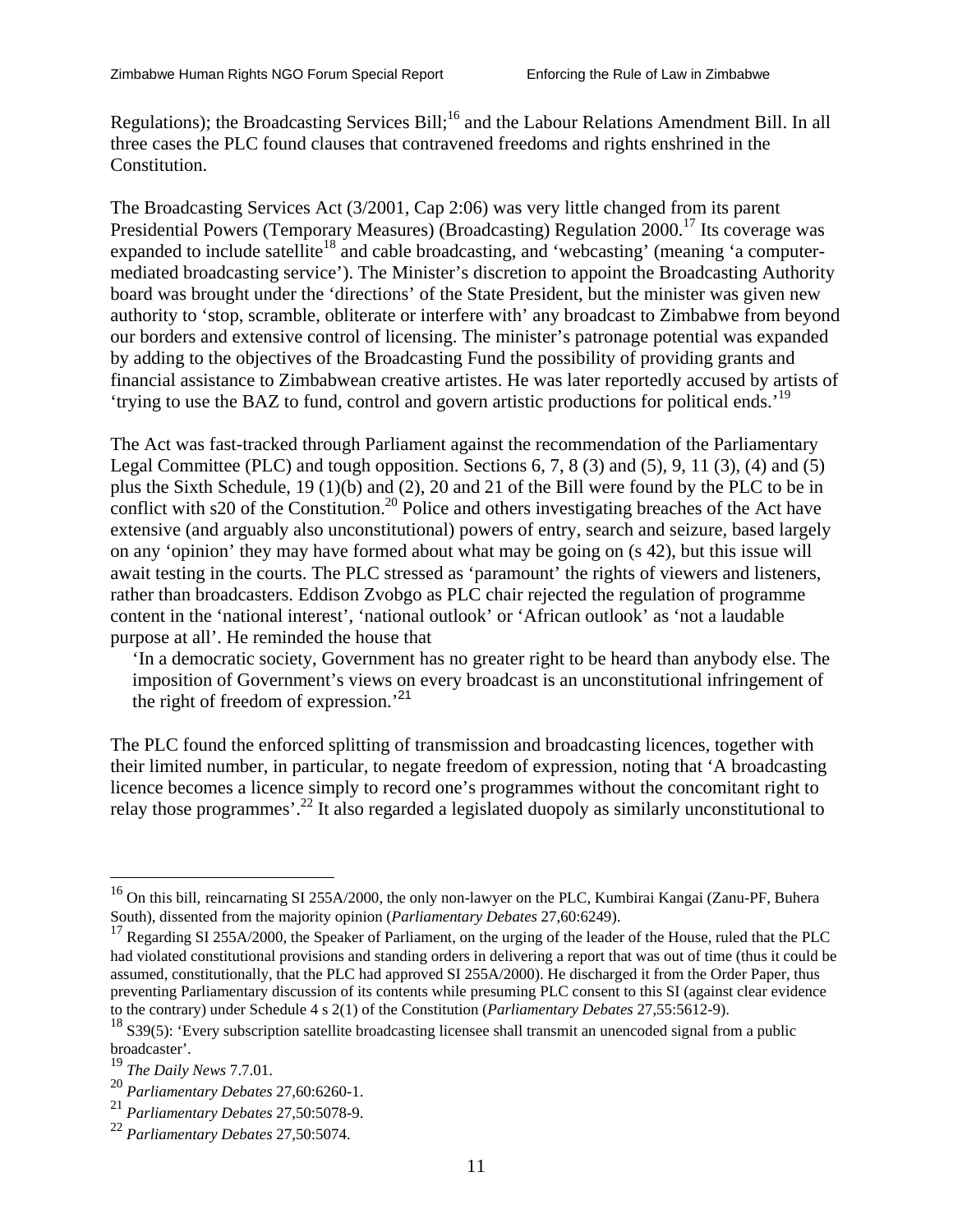the previous monopoly, $^{23}$  and found no technical justification for restrictions on signal transmission or broadcasting especially in regard to cable or satellite services.<sup>24</sup> After MDC denunciation of their political tactics and abuse of the rules, Zanu-PF members (summonsed to Parliament by ZBC announcements) passed the Broadcasting Services Act on a division. Describing the bill as unconstitutional, undemocratic and later proposing two dozen amendments, MDC MPs tried in vain to defer the debate in order to consult media industry stakeholders,  $18^{25}$ of whom had signed a petition to Parliament.<sup>26</sup> The consensus among media and civic activists is that this legislation will require extensive overhaul to comply with existing Constitutional freedoms of expression and communication.

The Labour Relations Amendment Bill (HB 21/2000) was denounced by both the opposition MDC and by the Zimbabwe Confederation of Trade Unions (ZCTU), on behalf of its 197 000 registered members. The ZCTU threatened a national stayaway if the bill was passed. Munyaradzi Gwisai (MDC, Highfield) drew specific attention to the harm done to farm-workers by 'fast-track' land resettlement.<sup>27</sup> His motion to amend the bill was adopted. While dropping the previous draconian proposals against the *leaders* of collective industrial and/or anti-Government action, the bill as initially amended still proposed to give the responsible minister the power to de-register the *organisations* involved. The requirement for a majority vote before any strike action was reportedly condemned by the Public Service Association (PSA) as contrary to ILO regulations.<sup>28</sup> The ZCTU also demanded an unqualified right to strike in accordance with ILO conventions. Sections 3 and 12 of the new bill were rejected by the PLC as contravening workers' constitutional rights to freedom of association and assembly. In the absence of both other members, the PLC chair, Eddison Zvobgo, tried to withdraw their adverse report, but the motion was defeated and the issue adjourned.<sup>29</sup> It will be discussed again in the current session of Parliament.

When Parliament rejects a SI, the President 'shall forthwith' gazette its repeal. Among the SIs rejected were some sponsored by the State President using his Presidential Powers (Temporary Measures) Act, such as SI 222E/1999 (Capital Gains Withholding Tax) Regulations. Most of Zanu-PF's dissenting MPs who voted this measure down subsequently lost their seats in Parliament, either through the preliminary selection processes within the party (its 'primaries') or by defeat in the election itself.

However, Parliament has not objected to other presidential SIs which have later been struck down as unconstitutional by the Supreme Court. They include SI 318/2000, by which the President purported to cancel the MDC's electoral challenges in 38 constituencies, and 148A/2000,

 $\overline{\phantom{a}}$ 

 $^{23}$  Justice minister Patrick Chinamasa accused the PLC of wrongly 'failing to distinguish what are constitutional matters and what are matters of policy with which they do not agree'. He averred that  $s20(2)(b)(iv)$  of the Constitution, in allowing for its regulation, clearly permits 'any monopoly' in the fields of broadcasting or television, and that the Supreme Court had 'no right to change a constitution' in striking down that monopoly (*Parliamentary Debates* 27,60:6273).

<sup>24</sup> *Parliamentary Debates* 27,50:5066-80.

<sup>&</sup>lt;sup>25</sup> Dismissed by one Zanu-PF MP as 'merely a variation of the same group that is the same members of the NCA, MMPZ etc' (*Parliamentary Debates* 27,60:6437).

<sup>26</sup> *Parliamentary Debates* 27,60:6223, 6333.

<sup>27</sup> *Parliamentary Debates* 27,41:4217, 4228-9.

<sup>28</sup> *The Herald* 12.3.01.

<sup>29</sup> *Parliamentary Debates* 27,69:7269-87.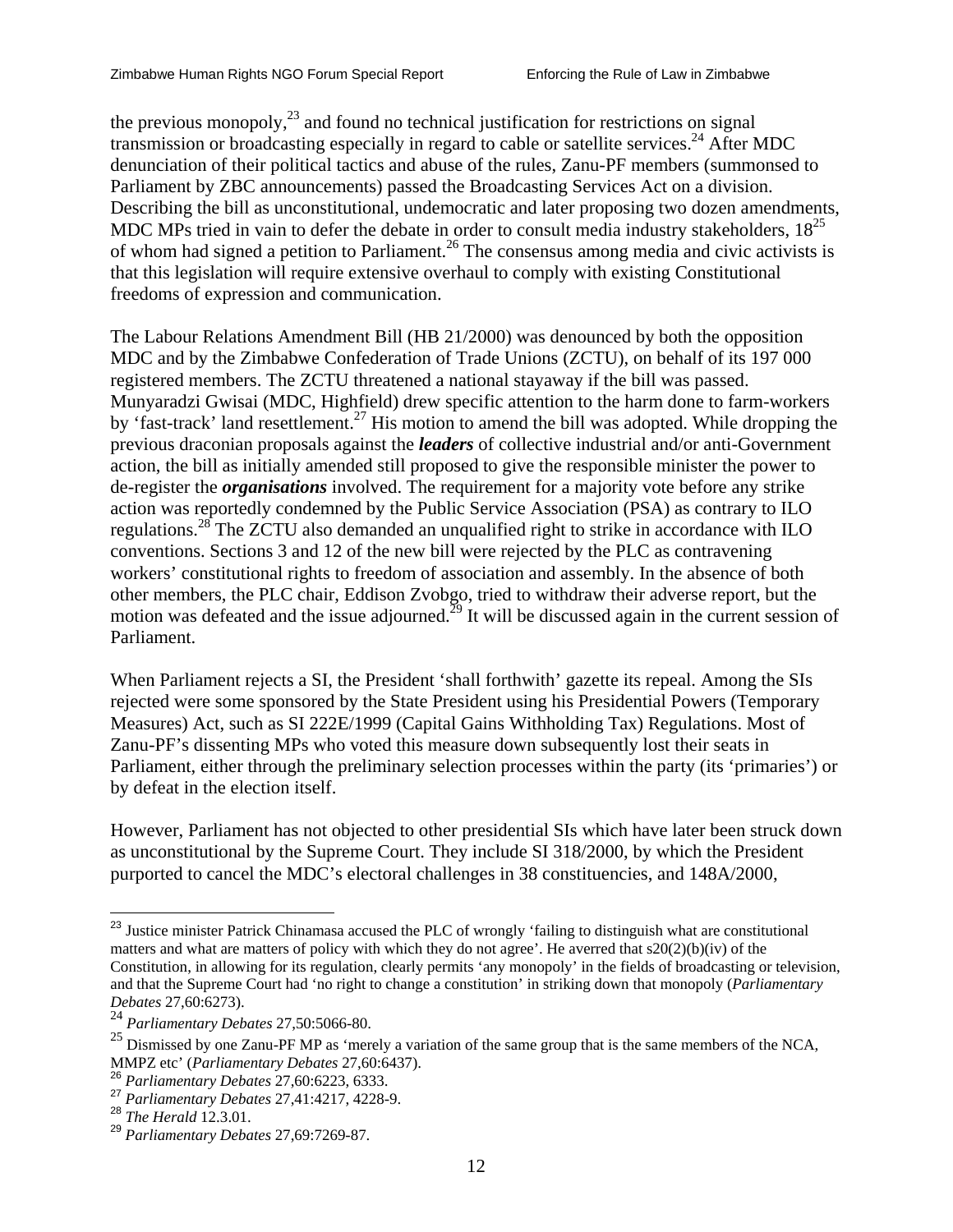purporting to alter the Land Acquisition Act. SI 255A/2000 (Broadcasting) Regulations, like the bill which repeated most of them, received a negative report from the PLC, on which the Speaker ruled that there would be no discussion because it had been received late.

## **Parliament's Portfolio Committees**

Zimbabwe's fifth Parliament created portfolio committees, comprising MPs from both sides of the House, to monitor each and every ministry. On the whole, these committees have discomfitted the ruling party, particularly in a report criticising fast-track land resettlement, but their valuable work has been accepted.

However, the exception was the second report of the Parliamentary portfolio committee on lands, agriculture, rural resources, water development and resettlement. It indicted Minister of Rural Resources and Water Development, Joyce Mujuru, on flouting procedures for a DDF tender which prejudiced the State of approximately US\$1 million.<sup>30</sup> Claiming Cabinet authorisation, which she alleged made Tender Board approval irrelevant, and that the contract had been signed by 'the Head of State' and finance ministry officials, Minister Mujuru told Parliament it had not been told 'the whole truth' in this report. Following an adjournment, MPs were reminded by the Deputy Speaker that the report was to be *noted*, not adopted, and to the horror of the committee, its Zanu-PF chairman withdrew it. The opposition threatened legal action against the minister.

## **Subordinate legislation**

Subordinate legislation comes in the form of Statutory Instruments (SIs). Every year a few hundred of these are gazetted into law. These are usually the preserve of Cabinet Ministers and are used to pass regulations provided for in various statutes.

In Zimbabwe, however, the State President has, since 1986, personally intervened in the lawmaking process by issuing SIs (which go beyond his ceremonial functions) under his own name. These are analysed in Chapter 3 (see pages 19-21).

## **Members of Parliament**

From the June 2000 elections, Zanu-PF had 62 elected Members of Parliament. Fifteen of them  $(24,2%)$  were named<sup>31</sup> as having been directly and personally implicated in political violence during their election campaigns. They were:

David Chapfika (Mutoko North), Shadreck Chipanga (Makoni East), Chen Chimutengwende (Mazowe East), Nobbie Dzinzi (Muzarabani), Border Gezi (Bindura - deceased), Nicholas Goche (Shamva), Joram Gumbo (Mberengwa West), Chenjerai Hunzvi (Chikomba - deceased),

<sup>30</sup> *Parliamentary Debates* 27,67:7034-7135.

<sup>31</sup> By their victims, who have given statements to the Zimbabwe Human Rights NGO Forum. See *Who was responsible? Alleged perpetrators and their crimes during the 2000 Parliamentary Election period.*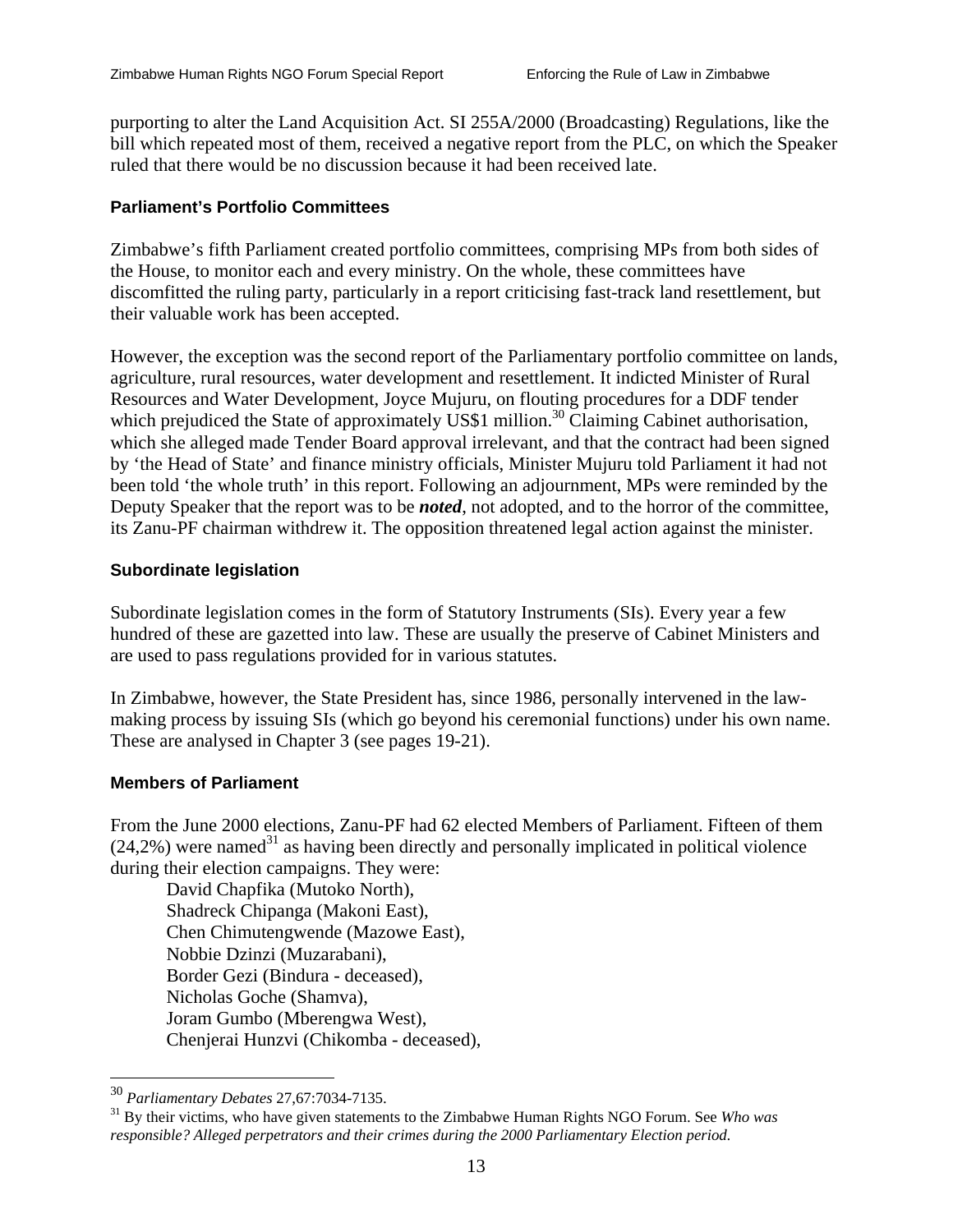Saviour Kasukuwere (Mt Darwin South), Ray Kaukonde (Mudzi), Christopher Kuruneri (Mazowe West), Marko Madiro (Hurungwe West), Joel B Matiza (Murehwa South), Joyce Mujuru (Mt Darwin North), Herbert Murerwa (Goromonzi).

The questions must at least be raised as to whether the 'Mckenzie' named as causing violence in Mudzi may be related to Isaac MacKenzie (Zanu-PF, Kariba); and whether 'Victor Chitungo', similarly named in Murehwa North, may not be a spelling error for Osward Victor Chitongo (Zanu-PF, Murehwa North).

Four election results were also overturned by High Court judges, in part because of electoral violence. The Zanu-PF MPs involved in these cases are: Elliot Chauke (Chiredezi North), Kenneth Manyonda (Buhera North), Rueben Marumahoko (Hurungwe East) and Olivia Muchena (Mutoko South). They have all appealed to the Supreme Court against the High Court judgments. The challenge to the electoral success of the late Moven Mahachi (Makoni West), together with those of Gezi and Hunzvi, were halted by their deaths. But in all three constituencies, the sitting MPs were reported to have been personally involved in the violence.

If all seven additional cases were included, the figure for Zanu-PF's *elected* MPs known to have been personally involved in the violence would go up to 35,5%. And that figure *excludes* Presidential appointees to Parliament, one of whom was also named.

Two other unsuccessful Zanu-PF candidates were also listed, Gladys Hokoyo (Budiriro) and Sabina Thembani (Mufakose), together with former MP Josphat Shumba.

So one-third of the ruling party's MPs elected in June 2000 were themselves implicated in violent and illegal acts *during the electoral process*. This proportion does not include another dozen cases withdrawn from the courts, including another four in which those elected were reportedly implicated, two in which opposition candidates had to flee their constituencies, one in which an opposition candidate was murdered, and three in which attempts were made to kill candidates. Nor does it include the inter-tribal clashes between Karanga and Shangane in Jeka village in which a policeman was seriously injured, which were allegedly incited by the re-elected Zanu-PF MP for Chiredzi South, Aaron Baloyi, bailed for Z\$1 000 for his alleged role in such incitement in 1999.<sup>32</sup> If all of these were to be included, well over half of Zanu-PF's law-makers could be said to have been implicated in violence during the electoral process.

What an example for Zimbabwean 'democracy' just after the country celebrated its twentieth birthday.

And it got worse. Television footage<sup>33</sup> recorded Phillip Chiyangwa (Zanu-PF, Chinhoyi) inciting party youths during the August 2001 mayhem on commercial farms in his constituency.

 $\overline{a}$ <sup>32</sup> *The Herald* 27.3.00. The MDC's appeal against Baloyi's re-election was rejected by Justice Ziyambi. <sup>33</sup> Shot by ZTV, but screened on BBC Channel 4 (*The Standard* 9.9.01).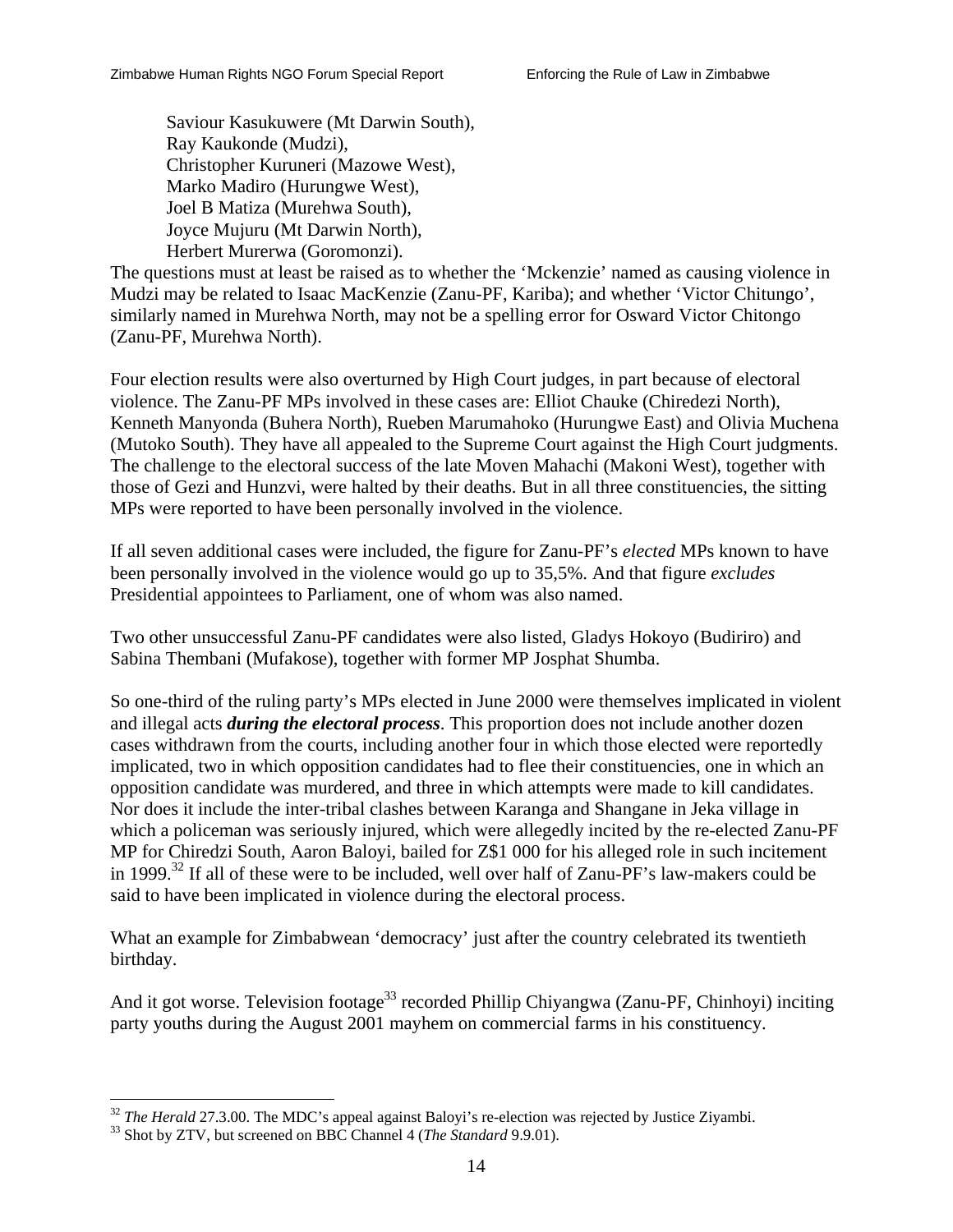*'Mukabata veMDC rovayi kudzamara vafa. Mapurazi nedzimba dzevashandi pisai mokasika kutiza tozoti varungu vapisa misha yevasevenzi vavo. Mhanyai munomhangara kumapurisa nekuti ndevedu.'*

(If you get hold of MDC supporters, beat them until they are dead. Burn their farms and their workers' houses, then run away fast and we will then blame the burning of the workers' houses on the whites. Report to the police, because they are ours.)

A Zimbabwean resident in the UK noted that 'Phillip Chiyangwa showed UK residents the true picture of Mugabe's regime.' What the Attorney-General's Office and the police may do about this flagrant abuse of many laws by an MP remains to be seen. Chiyangwa is an equally outspoken champion of indigenous economic 'empowerment'.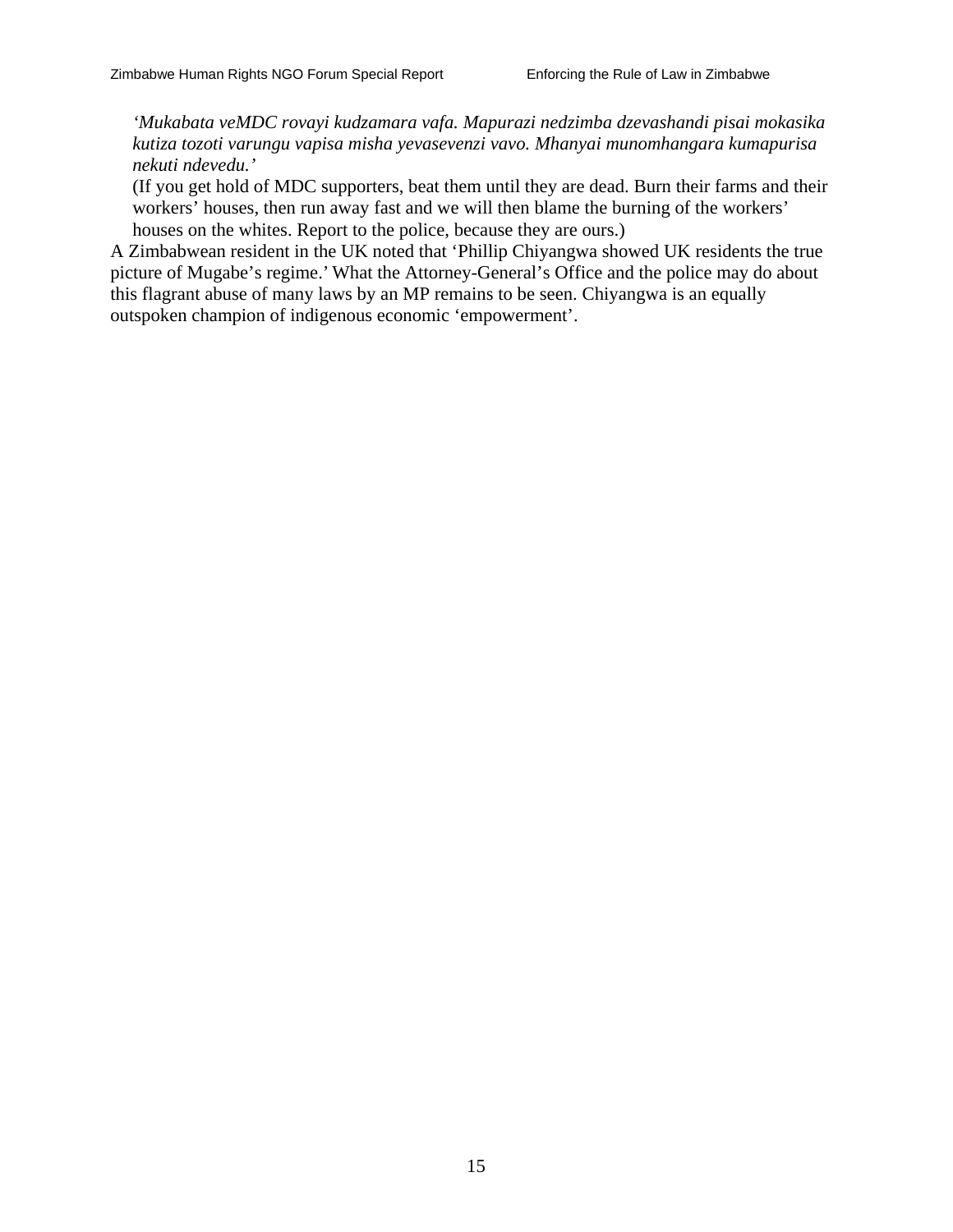# **CHAPTER 3**

# **ENFORCING THE RULE OF LAW: THE EXECUTIVE**

The 'Executive' is defined by the Constitution of Zimbabwe as comprising the State President, Vice-Presidents, Cabinet Ministers, Deputy Ministers and the Ombudsman's Office. The Public Service, the Police Force, the Defence Forces and the Prison Service are, of course, also part of the executive that administers the State. So, arguably, are the corruption-ridden state-owned corporations. However, there exists some uncertainty as to their appropriate classification even prior to the parastatals' 'privatisation' and they will not be considered here.

The Public Service includes the Attorney-General's Office and all court personnel other than judges - but including magistrates - as part of the Ministry of Justice, Legal and Parliamentary Affairs. The functions of the Messenger of Court and Deputy Sheriff are contracted out to private enterprises.

## **The State Presidency**

Initially Zimbabwe had a bicameral legislature and a titular State President. In 1987, the Zanu-PF-dominated Parliament voted to abolish the Senate and switch to an executive Presidency.

As defined by the Constitution, the executive State President must be a citizen of Zimbabwe by birth or descent, at least 40 years old, and 'ordinarily resident' in the country. The presidential term of office 'shall be a period of six years: provided that  $- (1)$  the President shall continue in office until the person elected as President at the next election of president assumes office' (s29(1)). The Constitution is completely silent on whether a serving President may stand for office more than once, following the repeal in 1990 of s29(1)(ii) which limited tenure to two terms. Incumbents are prohibited from holding 'directly or indirectly … any public office or any paid office in the employment of any person', a prohibition which extends to any recipient of a state pension after leaving the Presidency (s31B).

Presidential functions are specified in the Constitution of Zimbabwe (s31H-J). The incumbent is required to 'uphold this Constitution and *ensure that the provisions of this Constitution and of all other laws in force in Zimbabwe are faithfully executed***'** (s31H(2)). Together with 'such prerogative powers as were exercisable' prior to Independence on 18 April 1980, the President has 'such powers as are conferred on him by this Constitution or by or under any Act of Parliament or other law or convention' (s31H(3)). His constitutional authority, which contains a marked element of personal patronage, includes:

accrediting diplomats; entering into international treaties, conventions and agreements; proclaiming and terminating martial law; declaring war and peace; conferring honours and precedence; proroguing and dissolving Parliament; appointing and removing Cabinet Ministers, deputy ministers and provincial governors; assigning ministerial functions; selecting Vice-Presidents;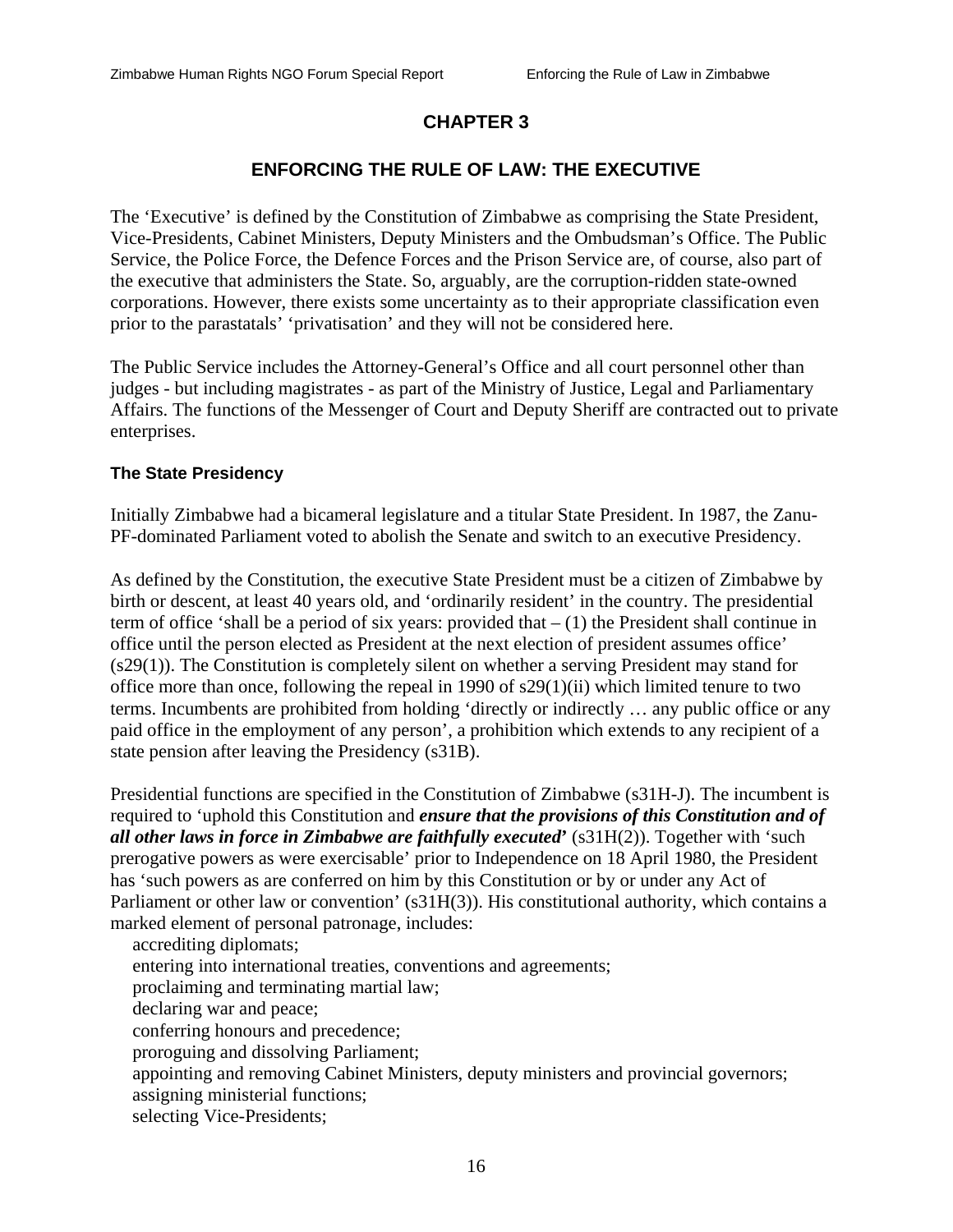- appointing (ceremonially, after required consultations) not only elected Parliamentarians but other state officials (including judges, heads of the uniformed services, various Board members, permanent secretaries in the Public Service, and many others); exercising the prerogative of mercy;
- declaring a public emergency in part or all of the country (which is subject to Parliamentary resolve and within 14 days requires its approval to be maintained, although 30 days is allowed if Parliament is not sitting).

While in office, the President of Zimbabwe is not 'personally liable to any civil or criminal proceedings whatsoever in any court' (s30). However, *the Supreme Court ruled that the incumbent is liable in her or his official capacity to legal proceedings,* and gave President Mugabe 20 days to respond to the demand made by Zimbabwe Lawyers for Human Rights (ZLHR) and the Legal Resources Foundation  $(LRF)^{34}$  that he release the Dumbutshena and Chihambakwe reports into disturbances in Matabeleland between 1981 and 1985. 'There has always been speculation that the reports do not support the government's position that the violence was justified'.35 The State President notified his intent to oppose publication. Shortly thereafter, the only extant copy of the Dumbutshena Report was reported to have been removed from the National Archives by the CIO, $^{36}$  which is located in the Office of the President and Cabinet.

In provisions that do nothing to strengthen and arguably weaken the rule of law in Zimbabwe, the President is **absolutely** protected from legal scrutiny of her or his decision-making by s31K, introduced in 1987 ahead of the switch to an executive presidency:

24 Where the President is required or permitted by this Constitution or any other law to act on his own deliberate judgement, a court shall not, in any case, enquire into any of the following questions or matters –

(a) whether any advice or recommendation was tendered to the President or acted on by him; or

(b) whether any consultation took place in connection with the performance of the act; or

(c) the nature of any advice or recommendation tendered to the President; or

(d) the manner in which the President has exercised his discretion.

25 Where the President is required or permitted by this Constitution or any other law to act on the advice or recommendation of or after any consultation with any person or authority, a court shall not, in any case, enquire into any of the following questions or matters –

(a)the nature of any advice or recommendation tendered to the President; or

(b)the manner in which the President has exercised his discretion.

Since Robert Mugabe defeated Edgar Tekere in the first election<sup>37</sup> for an executive State President in 1990, there has been growing disaffection with his performance, particularly the way in which he has used Presidential authority.

<sup>&</sup>lt;sup>34</sup> Supported also by ZimRights (*The Daily News* 8.3.00).<br><sup>35</sup> *The Daily News* 22.2.00.<br><sup>36</sup> ZI 14.4.00.

 $37$  In 1987, MPs 'elected' the first executive President (Robert Mugabe) for the remainder (three years) of the fiveyear term due to retiring President Banana.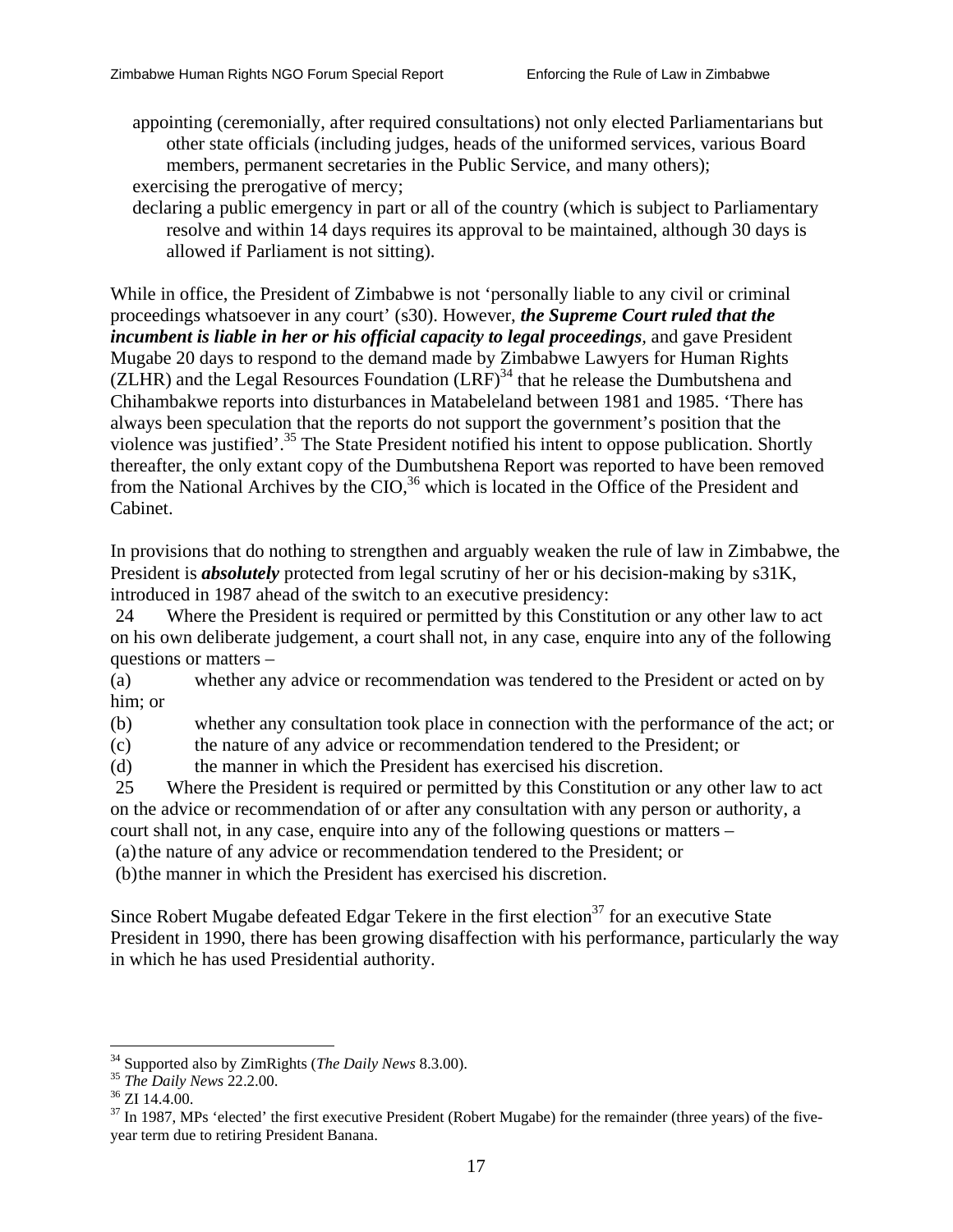#### **Has the State President upheld the rule of law and existing laws?**

The short answer is, only when it has suited him to do so. On other occasions he has either ignored specific laws, or used them in ways that subvert, if not overturn, the rule of law. In particular, ZTV has telecast President Robert Gabriel Mugabe delivering a number of public 'hate speeches' inciting violence and killing, for none of which has he been arraigned. In March 2000 he stated that: 'Those who try to cause disunity among our people must watch out because death will befall them.'38 In December 2000 he told the ZANU-PF congress 'we must continue to strike fear into the heart of the white man, our real enemy.' His audience chanted *hondo* (war).<sup>39</sup> He threatened white farmers with 'very, very, very severe violence' if any action was taken against anyone invading their farms,  $40^{\circ}$  describing them as 'traitors' and white Zimbabweans generally as 'enemies of the state'.<sup>41</sup> He was later reported<sup>42</sup> to have denied that he had used these words, which appear to breach both the Constitution (s23) and the Prevention of Discrimination Act (s6), complaining that 'the world is being deceived into believing that a villainous black government is victimising the white people in Zimbabwe.<sup>43</sup>

## **'6 Making or communication of racial statement**

(1) No person shall make or knowingly communicate a statement based on racial superiority or hatred if there is a substantial risk that the statement may adversely affect the reputations, rights and freedoms of other persons in Zimbabwe.

(2) No person shall make any statement or do any thing which is reasonably likely to incite or encourage discrimination, in contravention of this Act, against any other person or class of persons on the ground of race, tribe, nationality, place of origin, national or ethnic origin, colour, creed or gender.

(3) Any person who contravenes subsection (1) or (2) shall be guilty of an offence and liable to a fine not exceeding ten thousand dollars or to imprisonment for a period not exceeding six months or to both such fine and such imprisonment.'

The Public Order and Security Act also intended to prevent such language.

#### **'26 Statements encouraging violence**

Any person who makes a statement or communicates to another person a statement made by someone else –

(a) intending by his conduct to imply that it would be incumbent or desirable to do any unlawful act likely to bring death or physical injury to any person or class of persons; or (b) realising that there is a substantial risk that his conduct will have the implication referred to in paragraph (a);

shall be guilty of an offence and liable to a fine not exceeding twenty-five thousand dollars or to imprisonment for a period not exceeding five years or to both such fine and such imprisonment.'

<sup>38</sup> *The Daily News* 17 March 2001.

<sup>&</sup>lt;sup>39</sup> The Zimbabwe Independent 15.12.00; Financial Gazette 14.12.00.<br><sup>40</sup> The Daily News 29.3.00.<br><sup>41</sup> The Financial Gazette 20.4.00.<br><sup>42</sup> The Herald 20.4.00.<br><sup>43</sup> The Zimbabwe Independent 15.6.01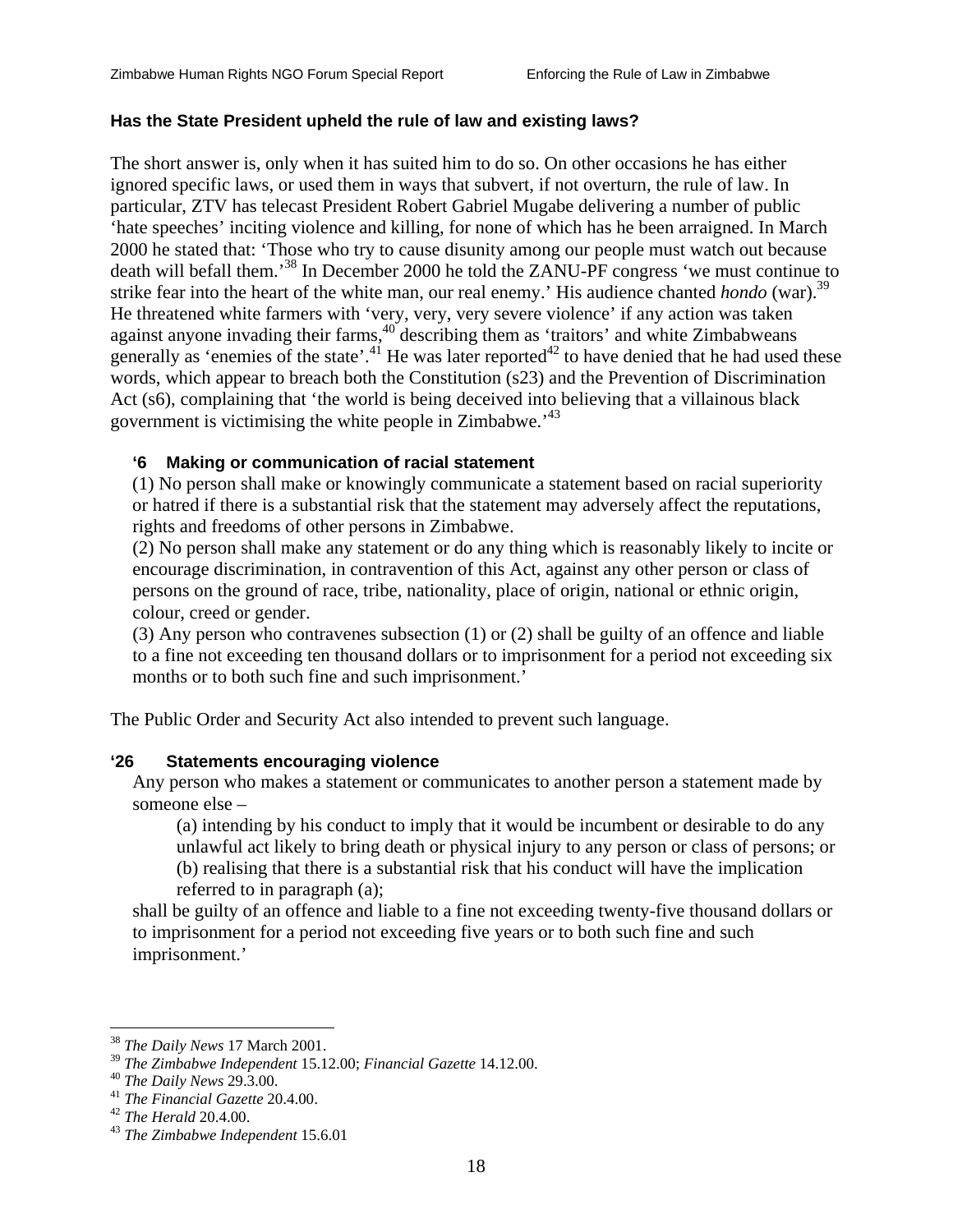However, President Mugabe *refused* to sign POSA into law, after he had granted war veterans the financial package which was the first policy step in wrecking the Zimbabwean economy and *after Parliament had passed it* in 1998. He preferred to retain the colonial LOMA. Already the Supreme Court has struck down as infringing our constitutional rights s50(2)(a) of LOMA, which had been omitted from POSA. Sections 30(1), 44(1)(a) 51(2) and 58 of LOMA are also being challenged as unconstitutional.

Mugabe has used two specific legal instruments to achieve his own objectives: his Constitutional prerogative of mercy; and his own Presidential Powers (Temporary Measures) Act (PP(TM)A) (cap 10:20), passed in 1986 in anticipation of an executive presidency and used only four times by the outgoing president, presumably on the advice of Robert Mugabe as Prime Minister. The very first of these uses set an unfortunate example for the rule of law. SI 151B/1986 varied the time margins for electoral Nomination Courts. The second (SI 1998/1986) was used to order all property owners in Harare to clean up and paint their premises before the State Visit of Queen Elizabeth II! It set a precedent for two later ones making similar orders ahead of international meetings. In late 1987, the fourth and last dissolved all of the district councils in Matabeleland North province (SI 279A/1987).

Up to mid-2001, Mugabe had used his Presidential Powers (Temporary Measures) Act 32 times to promulgate subordinate legislation. Not infrequently, their use has been to pull bureaucratic chestnuts out of the fire when something has been overlooked, particularly regarding elections of various kinds. Some have corrected others!

However, six at least have *not* upheld *either* the rule of law *or* specific laws and court decisions, including two patronal ones, *SI 176A/1993, which nullified a specific High Court eviction order*, and SI 148/1994, which allowed the permanent secretary for Justice, Legal and Parliamentary Affairs to forbid sales in execution of private homes.<sup>44</sup> SI 368B/1998 achieved deserved notoriety, for amending regulations defining 'unlawful collective action' under the Labour Relations Act. So did SI 240B/1999, amending regulations under the Prisons Act *retrospectively* to confer powers on warders *after* a Supreme Court judgment had enforced remand prisoners' rights. SI 153A/2001 similarly applied retrospective validation, this time to actions involving land designation taken over a year previously – and Parliament passed a similar inclusion in the Land Acquisition Amendment Act. Together with SI 255A/2000 and the Broadcasting Services Act (for which SI 255A/2000 formed the basis), both changes to the land legislation were deemed unconstitutional by the Parliamentary Legal Committee.

Robert Mugabe, as State President, has also legislated extensively through Statutory Instruments, using a wide range of statutes, as shown in detail in Appendices 4 and 5. In a total of 450 legislative interventions (excluding the purely ceremonial), many other presidential uses of subordinate legislation have combined patronage with ceremonial functions. Robert Mugabe has personally declared all National Heroes (at national, provincial and district levels) using SIs under the National Heroes Act. He has personally used the Privileges Act to extend diplomatic and financial privileges to a wide range of organisations, including the African Centre for Fertiliser Development (in addition to more obviously deserving beneficiaries such as the

<sup>&</sup>lt;sup>44</sup> It is unclear whether these provisions were formalised more permanently. In August 2001, the Sheriff of the High Court was reported to have instructed that sales in execution of 39 homes be stopped, including one belonging to former minister Enos Chikowore (*The Daily News* 5.9.01).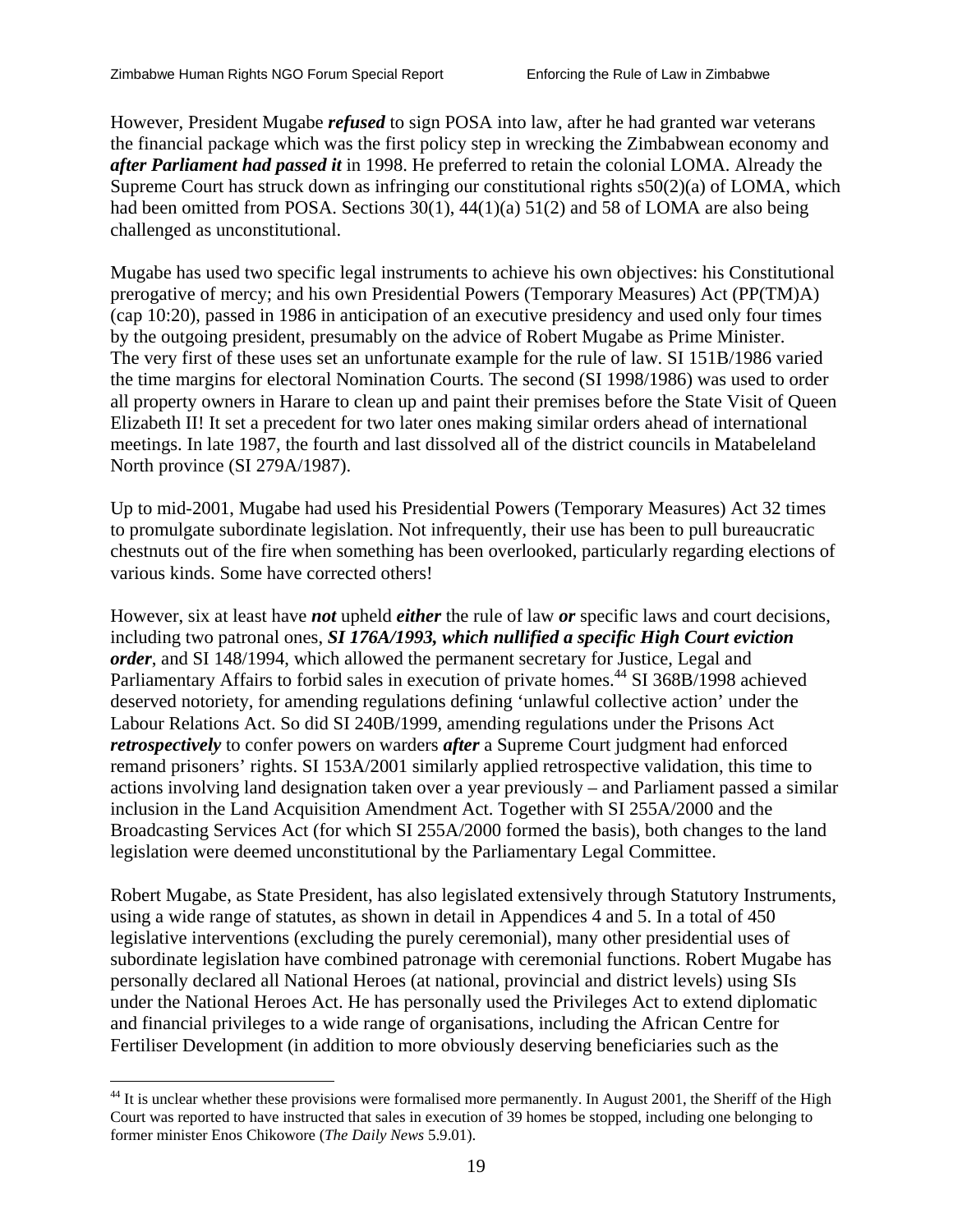UNFPA and the PTA Clearing House), and the Unlawful Organisations Act to lift restrictions on a specific company (Walmer Ranching). He has chartered all new tertiary educational institutions, in addition to largely ceremonial uses of the Constitution and the Commissions of Inquiry, Flag of Zimbabwe, Honours and Awards, and Public Holidays Acts. Among numerous other and perhaps less expected statutes he has used have been the Civil Protection, Control of Goods, Customs and Excise, Electoral, Emergency Powers,<sup>45</sup> Exchange Control, Income Tax, Law and Order (Maintenance), Magistrates Court, Parliamentary Salaries and Benefits, Rural District Councils, Rural Councils, Urban Councils and Water Acts. His statutory interventions in local government comprise over 42% of the total.

| Act                                   | N used                                          | %     |
|---------------------------------------|-------------------------------------------------|-------|
| Civil Protection                      | 7                                               | 1.6   |
| Commissions of Inquiry                | 12                                              | 2.7   |
| Communal Land                         | 4                                               | 0.9   |
| Constitution                          | 23                                              | 5.1   |
| <b>Control of Goods</b>               | 26                                              | 5.8   |
| <b>Customs and Excise</b>             | 14                                              | 3.1   |
| Electoral                             | 64                                              | 14.2  |
| <b>Emergency Powers</b>               | 14                                              | 3.1   |
| <b>Honours and Awards</b>             | 6                                               | 1.3   |
| <b>Income Tax</b>                     | 21                                              | 4.7   |
| Legal Assistance etc                  |                                                 | 0.4   |
| <b>Magistrates Court</b>              |                                                 | 0.9   |
| Mines and Minerals                    |                                                 | 0.4   |
| <b>National Heroes</b>                | $\begin{array}{c} 2 \\ 4 \\ 2 \\ 8 \end{array}$ | 1.8   |
| National Council for Higher Education | 3                                               | 0.7   |
| Parliamentary Salaries and Benefits   | 20                                              | 4.4   |
| <b>Presidential Pension</b>           |                                                 | 0.7   |
| Privileges etc                        | $\begin{array}{c} 3 \\ 5 \\ 2 \\ 3 \end{array}$ | 1.1   |
| <b>Provincial Councils</b>            |                                                 | 0.4   |
| <b>Public Holidays</b>                |                                                 | 0.7   |
| <b>Rural Councils</b>                 | 6                                               | 1.3   |
| <b>Rural District Councils</b>        | 125                                             | 27.8  |
| Urban Councils                        | 58                                              | 12.9  |
| Water                                 | 4                                               | 0.9   |
| Other (used once each)                | 14                                              | 3.1   |
| Total                                 | 450                                             | 100.0 |

#### **Table 3.1. Frequency of presidential use of subordinate legislation under statutes**

As would be expected in such heavy use of Statutory Instruments, there have been errors and, more worrying, illegalities. SI 191/1998, altering regulations under which the Reserve Bank of Zimbabwe may intervene to stabilise fluctuations in the exchange rate, was issued under the Emergency Powers Act, when the state of emergency had finally expired on 25 July 1990. Presumably – unless the change was intended to be invalid – the Act used should have been the PP(TM)A. The PP(TM)A itself makes no provision for use by anyone other than the State President, but in 1993 two well-respected Cabinet ministers, Bernard Chidzero and Dennis Norman, appended their signatures to General Notices (516A and 568B) using it in order to get commuter omnibuses on the roads quickly.

<sup>&</sup>lt;sup>45</sup> Nine of his total of 14 uses of the Emergency Powers Act were to control rents and/or prices.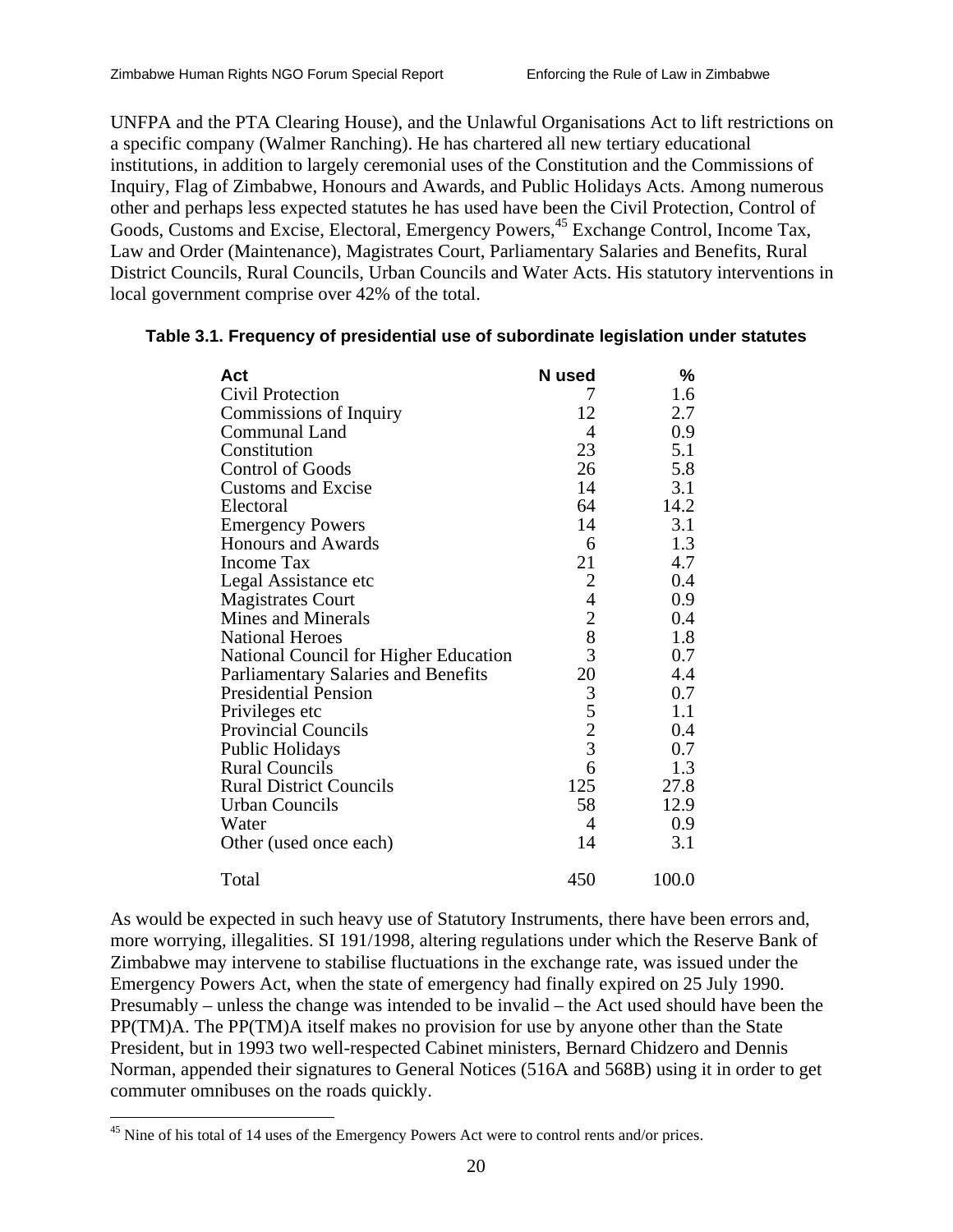On the land issue, using his presidential ownership of all communal land inherited from the colonial settler regime, Mugabe has four times issued SIs under the Communal Land Act to excise tens of thousands of hectares from nearly 50 communal lands, including 20 ha from his own home area of Zvimba, 97 ha from Semukwe, and 11 840 ha from Makoni, Manyika and Mutasa South communal lands. He has also used the Forests and National Parks and Wild Life Acts to alter boundaries, for equally unspecified reasons, of the Gwaai Forest Reserve and the Rhodes Nyanga National Park.

Mugabe has been widely quoted in the press,

'warn[ing] judges not to interfere [specifically with the Government's determination to acquire land] as "this is a political and not a legal issue… The land issue is not for the courts. It seems the judges did not hear me clearly on this one… We will take the land in a political struggle. If the courts want compensation then they should go to Britain… If the technicalities continue to hamper the process, I together with Vice-Presidents  $\dots$  will do it on our own".<sup>46</sup> 'The courts can do whatever they want, but no judicial decision will stand in our way. My own position is that we should not even be defending our position in the courts. We cannot … brook interference or court impediment to the land acquisition programme<sup>'.47</sup>

Chenjerai Hunzvi reportedly told the High Court that the State President actually controlled those occupying the farms and that he himself was not in a position to 'challenge' the president. After two High Court rulings, Acting President Msika ordered the invaders to be removed. The State President cancelled this order on his return from abroad. As Minister of Home Affairs, Dumiso Dabengwa's instructions to the farm invaders to vacate were ignored and countermanded by Mugabe. Dabengwa publicly washed his hands of responsibility. Even one of the President's strong supporters was quoted as saying 'The President has seriously undermined the rule of  $law<sup>5,48</sup>$ 

The Land Acquisition Amendment Act (LAAA) was originally passed, after the fourth Parliament had been prorogued, by Robert Mugabe using his Presidential Powers (Temporary Measures) Act. The Commercial Farmers' Union sought to have the Presidential Powers (Temporary Measures) Act itself struck down as unconstitutional before the LAAA passed through Parliament, but later withdrew its court action. The constitutionality of the PP(TM)A revolves around whether or not Parliament breached its own constitution role of law-making in devolving such powers to the executive president.

The prerogative of mercy is another area in which Robert Mugabe has bent the law to his own purposes. He has exercised clemency five times since becoming executive President in 1987 (see Table 3.2), though a General Notice does not appear to have been gazetted for the last, in 2001.

<sup>46</sup> *The Sunday Mail* 28.1.01. 47 *The Financial Gazette* 14.12.00; *Zimbabwe Independent* 15.12.00. 48 *The Financial Gazette* 16.3.00.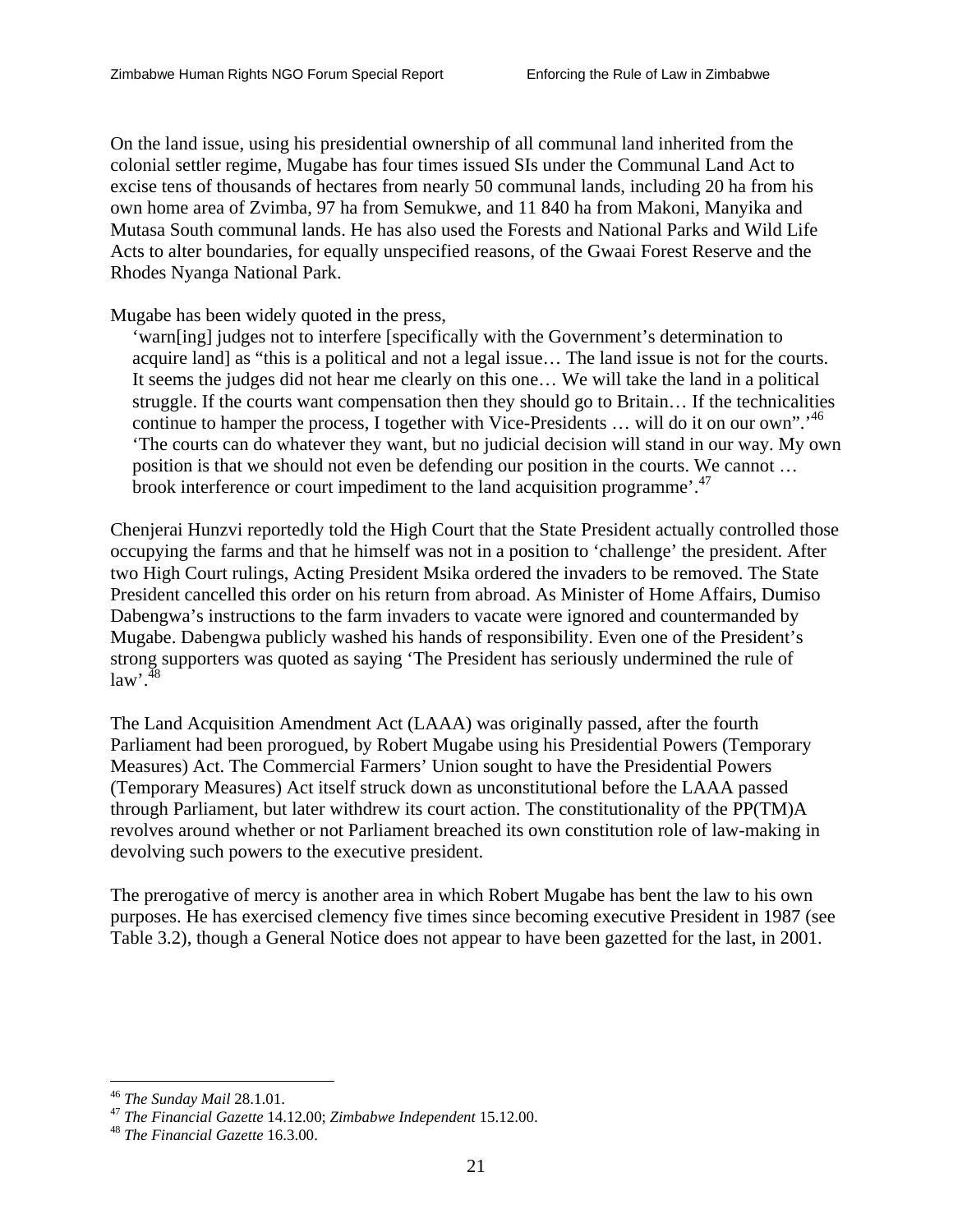| 1990        |        | GN424A General amnesty, repeating GN257A/88 and Security Forces, infanticide offenders,               |  |
|-------------|--------|-------------------------------------------------------------------------------------------------------|--|
|             |        | 'politicals'                                                                                          |  |
|             |        | 1993 GN111C General amnesty for pre-31.3.1980 lifers and >12-months-to-serve prisoners                |  |
|             |        | [1996] GN362A General amnesty for pre-31.1.81 lifers, infanticide offenders, 'determinate sentences'  |  |
| <b>2000</b> |        | GN457A General amnesty for politically-motivated crimes (liability pardon and remission of sentences) |  |
| 2001        | $GN$ ? | $\sim$ (some 7 000 prisoners were released)                                                           |  |

#### **Table 3.2. The exercise of presidential clemency.**

In 1988, following the Unity Accord, *Vice-President Muzenda* amnestied 'dissidents', 'collaborators' and members of ZAPU (General Notice 257A of 1988). When Mugabe repeated this amnesty two years later, he also included the State's uniformed forces, who had been responsible for the *Gukurahundi* in Matabeleland and the Midlands from 1982-7, as well as 'political' prisoners – mainly belonging to Zanu-PF – imprisoned for political violence, including the man who tried to murder and permanently disabled Patrick Kombayi. He later pardoned those party members serving 'determinate sentences' who had acted corruptly and had been found guilty by courts of law. Frederick Shava was saved from jail for buying new cars without paying sales tax, and then selling them well above the maximum price allowed by Zanu-PF's own price control law.

But of all his personal pardons, GN 457A/2000 most angered ordinary Zimbabweans. On 6 October  $2000^{49}$  the President amnestied those involved in political violence from the beginning of January to the end of July that year, covering both the Constitutional Referendum and the General Election but reportedly declining to include members of ZAPU imprisoned for some 15 years on similar charges.<sup>50</sup> Zanu-PF confirmed its Politburo and Cabinet had decided to apply.<sup>51</sup> A list of those pardoned was promised but never appeared, and the responsible minister was not available to answer a Parliamentary question to name all applicants.<sup>52</sup> Government said the amnesty responded to requests from *all* political parties, which was denied by the MDC. In fact, as numerous publications have recorded, Zanu-PF was responsible for the vast majority of violations, while the opposition parties were overwhelmingly victimised. Those responsible for murder, rape, theft, fraud and possession of arms were **not** pardoned, but many killers had their torture charges dropped and other torturers, who had not actually killed their victims, went free. Some 1 300 people were thought to be affected, but Home Affairs Minister John Nkomo noted that only 750 court cases would be withdrawn. In late November the Minister of Justice, Legal and Parliamentary Affairs listed only 111 arrested individuals as having been released (87 for public violence, 17 for assault, four for property damage, two for kidnapping and one on firearms offences). He gave no figures for those 'awaiting prosecution'53 but confirmed that Government would not compensate anyone for any act pardoned.<sup>54</sup>

What was described by the National Constitutional Assembly and MDC as the President's disgusting abuse of his constitutional power of clemency to condone political thuggery by his own party, outraged Zimbabweans and foreigners alike. Among those who condemned the 2000

<sup>&</sup>lt;sup>49</sup> This amnesty came less than three weeks before the MDC's Parliamentary motion to impeach President Mugabe.<br><sup>50</sup> The Financial Gazette 19.10.00.<br><sup>51</sup> The Zimbabwe Independent 13.10.00, 3.11.00.<br><sup>52</sup> The Daily News 12.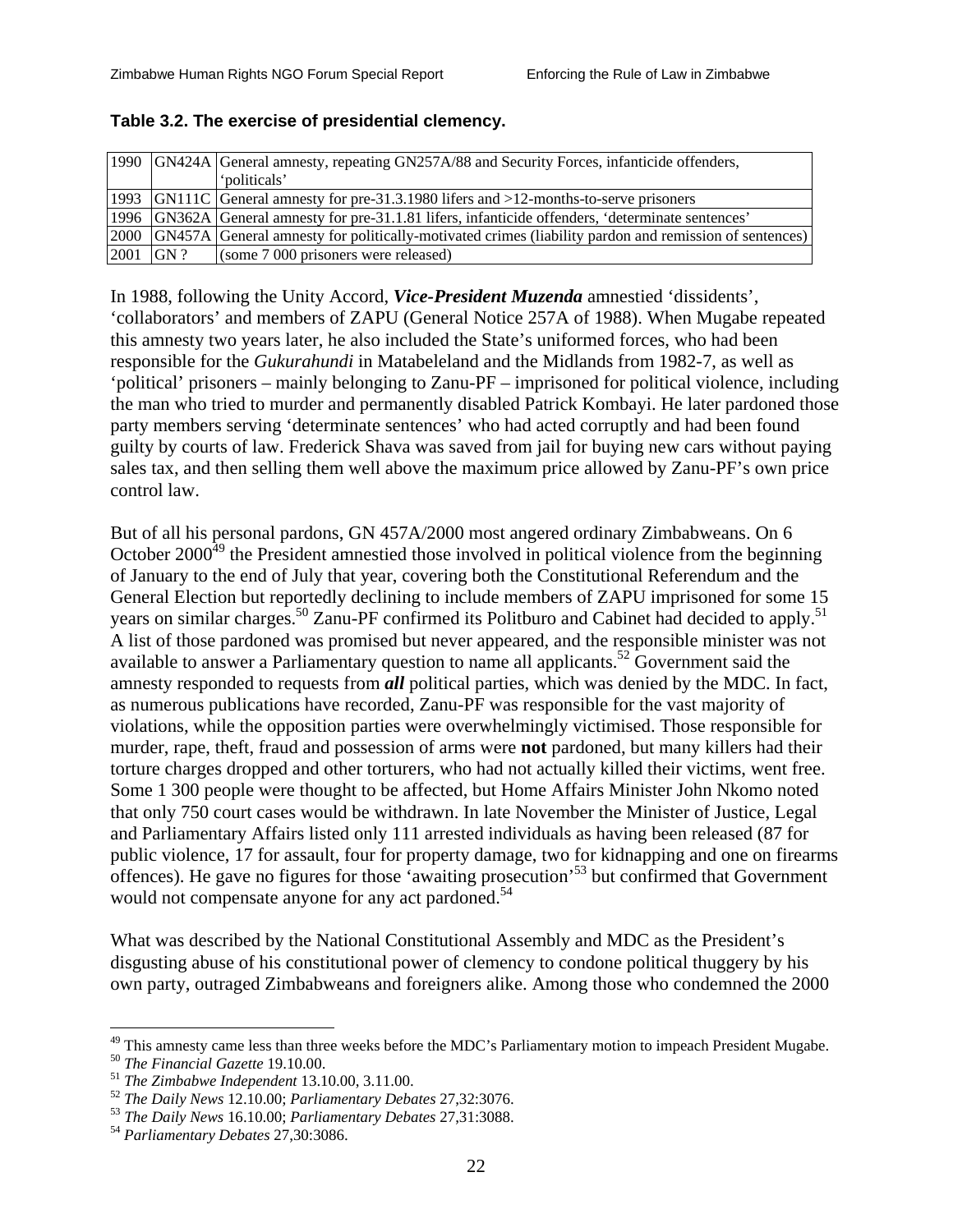clemency order were Amnesty International, the USA, the UK Bar Human Rights Committee, the Commercial Farmers' Union, the *Daily News*, the Catholic Commission for Justice and Peace in Zimbabwe, a Methodist congregation, and many individuals. A delegation of human rights activists and victims of the amnestied abusers protested in person to the Geneva office of the UN High Commission for Human Rights. The MDC interpreted it as 'an admission that acts of violence, intimidation, murder, rape, etcetera took place ... that there was and still there is a breakdown of law and order'.55

On 8 December 2000, a week before the Zanu-PF congress but **after** the legal process had begun, President Mugabe attempted to cancel, under the Electoral Act s158,<sup>56</sup> all the MDC's legal challenges to the June 2000 election results. His action was described by Sternford Moyo, President of the Law Society of Zimbabwe, as 'a surprising and blatant disdain for the fundamental principles of natural justice'.<sup>57</sup> ZimRights chided the executive publicly for not upholding the rule of law. The MDC entered an urgent plea to the Supreme Court to have SI 318/2000 declared unconstitutional. The State defended the President's statutory instrument. The Supreme Court ruled he had acted unconstitutionally and the challenges went ahead. A week later, the Chief Justice, who like other judges is 'appointed by the Sate President after consultation with the Judicial Service Commission',58 was forced into early retirement. Supreme Court judges were harassed.

Among the various ways in which the executive, including the State President, has abrogated the rule of law, is by failing to act against administrative, financial and political corruption. Greater accountability in the use of public funds was encouraged by Justice Chinhengo, who dismissed the Chief Immigration Officer's claim for defamation damages on the grounds that the public has an interest in and right to know about 'goings-on in a department funded from public coffers'.<sup>59</sup> On the first day of his trial, in pleading not guilty to corruption charges which he was later required to defend, former minister Kumbirai Kangai reportedly told Justice Hungwe that his actions had the approval of President Mugabe and the Cabinet.<sup>60</sup> Joyce Mujuru told Parliament that her flouting of normal tender procedures for a DDF contract which prejudiced the State of approximately US\$1 million had Cabinet authorisation which rendered Tender Board approval irrelevant, and that the contract had been signed by 'the Head of State' and finance ministry officials.<sup>61</sup>

It has frequently been alleged that corruption cannot flourish to the extent it has in Zimbabwe without at least tacit approval from the top. In this respect, it is important to note that the Central Intelligence Agency is located in the Office of the President and Cabinet. This Office draws its funds – over Z\$1,6 billion in 2001 - from the Consolidated Revenue Fund (CRF). However, in apparent contradiction of Constitutional safeguards governing the uses and accounting for use of funds from the CRF, these funds are exempt from audit by the Comptroller and Auditor-General.

<sup>&</sup>lt;sup>55</sup> *Parliamentary Debates* 27,23:2336.<br><sup>56</sup> SI 318/2000, Electoral Act (Modification) (No 3) Notice 2000 (Regulations) again used avoided advance Parliamentary scrutiny, although it was **not** issued under the Presidential Powers (Temporary Measures) Act.<br><sup>57</sup> *The Daily News* 12.12.00.<br><sup>58</sup> Constitution of Zimbabwee, s84(1).<br><sup>59</sup> *The Herald* 9.2.01.

<sup>59</sup> *The Herald* 9.2.01. <sup>60</sup> *The Daily News* 23.5.01. <sup>61</sup> *Parliamentary Debates* 27,67:7034-7135.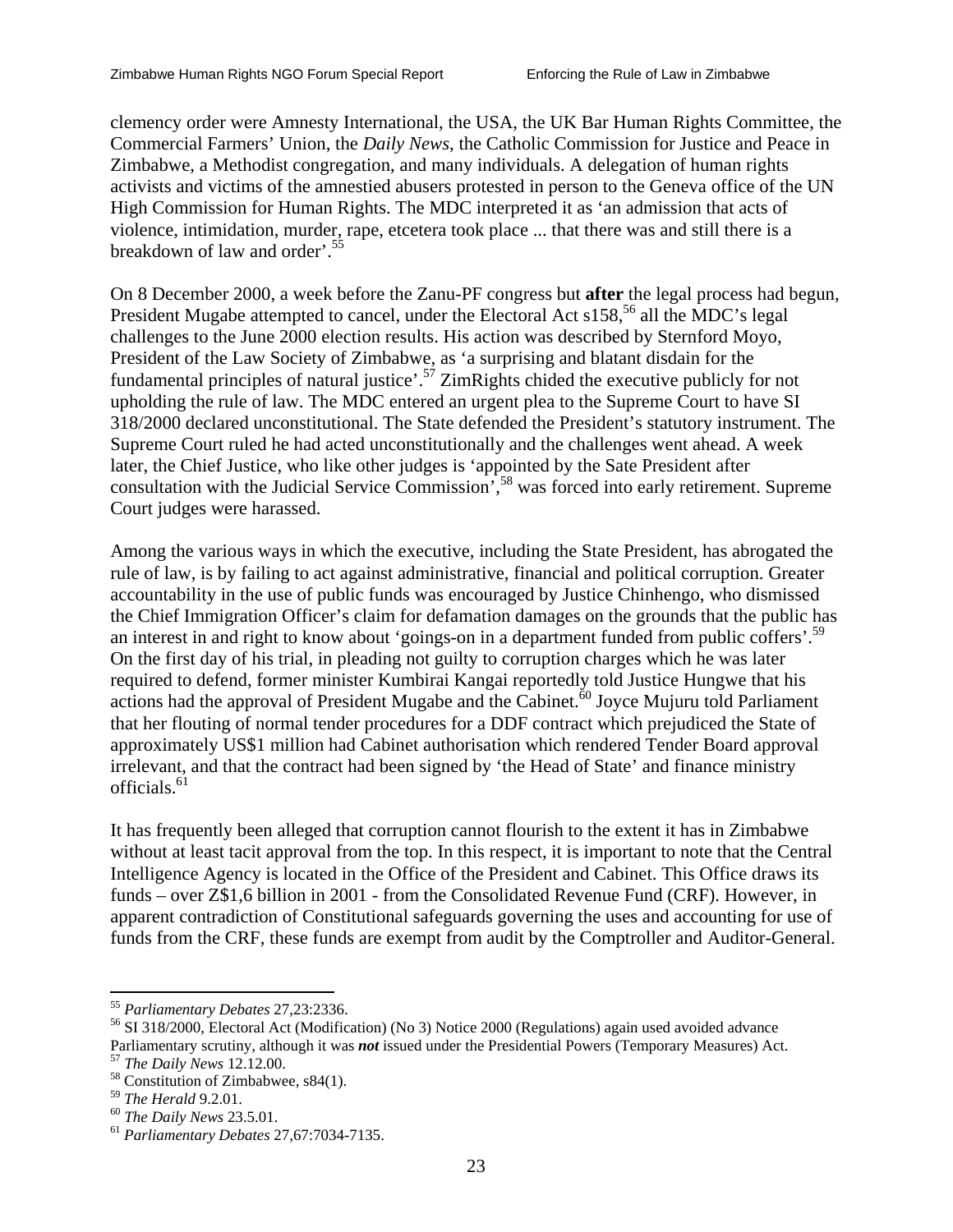There may also be a class dimension involving political patronage in the relationship between the police and the ruling party, and more specifically the State President. The ZRP Commissioner was reported to have consulted President Mugabe about cabinet members implicated in various corruption scandals being investigated by the police, including Vice-President Simon Muzenda and Phillip Chiyangwa who were implicated in the NOCZANU-PFM scandals. In contrast, as 'war veterans' invaded urban companies, over 20 'small fish' were charged with kidnapping and extortion.<sup>62</sup> Government's failure to target Zanu-PF office-bearers was reportedly condemned by Mike Moyo who was released without charge after spending the best part of a week in illegal police detention.<sup>63</sup> There have been other inferences of corruption involving the State President, including in the tender for Harare's new international airport terminal. Most recently, it was reported that the three prefabricated houses which President Mugabe commissioned in Kambuzuma on 22 August 2001, had been constructed without city council planning approval. Nor were they connected to the sewer and water reticulation networks.<sup>64</sup> Government did not address those allegations in a blustering reply which appeared to be predicated on the assumption that everything Government does is by definition legal.

'"The housing project commissioned by President Mugabe was done legally on Government land. How can the construction of structures by the Government on Government property be considered to be illegal?"<sup>55</sup>

# **The Cabinet**

In the Rural District Councils Act, there are apparently 'at least 258 instances where the Minister and/or the President can intervene in the running of the RDCS'.<sup>66</sup> As Appendix 5 shows, the President has intervened 131 times in rural local government. In at least one case of ministerial instruction to urban councils, the appointed Harare interim administration was reportedly told by Ignatius Chombo:

'"You have to provide 30 000 stands to people on the housing waiting list before the end of the year [2001]. If the Council does not have any land, Government will be happy to provide it… We are all under a lot of pressure to deliver. Government is under pressure from the general population."<sup>67</sup>

He was further reported to have 'urged the commissioners to make the stands available before the end of the year to avoid being accused of campaigning for next year's Presidential elections', presumably in order to avoid any more accusations of illegal vote-buying.

The composition of Zimbabwe's cabinet in September 2001 is shown in Table 3.3.

<sup>62</sup> There was some speculation that these funds might replenish Zanu-PF's depleted coffers (*The Financial Gazette* 19.7.01; *The Herald* 19.5.01). Hunzvi's followers intervened in hundreds of labour disputes, apparently targetting successful exporters, and reportedly extorted seven-figure sums on which the recipients paid variable commissions to the 'war vets'. Farmers were reported to have been fleeced of half a billion dollars as protection fees to prevent their properties from being occupied, or to have them delisted.

<sup>&</sup>lt;sup>63</sup> The Zimbabwe Independent 24.5.01.<br><sup>64</sup> *The Daily News* 4.9.01.<br><sup>65</sup> *The Herald* 5.9.01.<br><sup>66</sup> *Parliamentary Debates* 27,63:6692.<br><sup>67</sup> *The Herald* 5.9.01.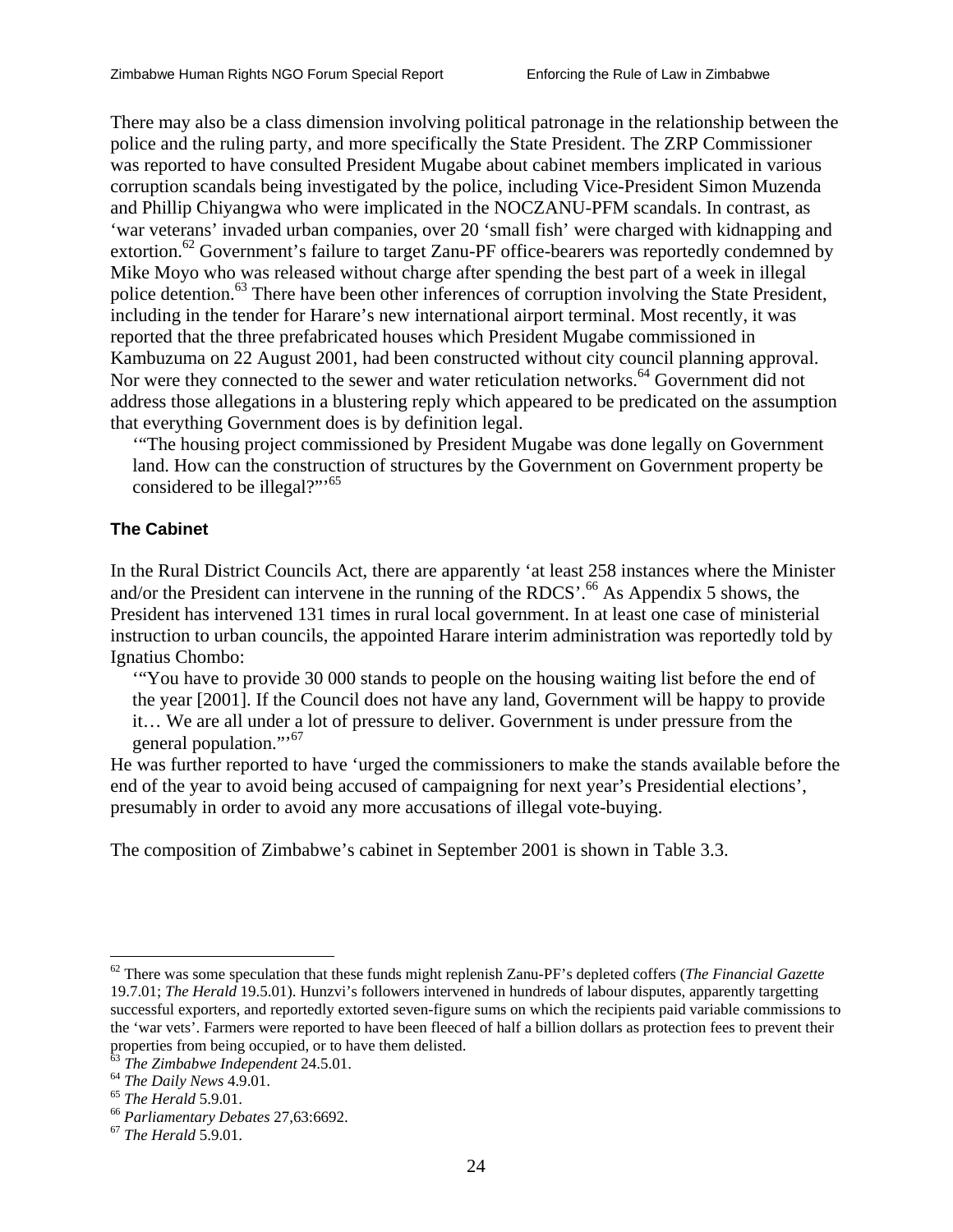| <b>Ministry</b>                                                    | <b>Minister</b>                                                                                                                                                                                                                                                                                                                                        | <b>Deputy</b>   |
|--------------------------------------------------------------------|--------------------------------------------------------------------------------------------------------------------------------------------------------------------------------------------------------------------------------------------------------------------------------------------------------------------------------------------------------|-----------------|
| Defence                                                            | S. Sekeremayi                                                                                                                                                                                                                                                                                                                                          |                 |
| <b>Education, Sport and Culture</b>                                | A. Chigwedere                                                                                                                                                                                                                                                                                                                                          | I. Shumba       |
| <b>Environment and Tourism</b>                                     | F. Nhema                                                                                                                                                                                                                                                                                                                                               |                 |
| Finance and Economic Development                                   | S. Makoni*                                                                                                                                                                                                                                                                                                                                             | C. Kuruneri     |
| Foreign Affairs                                                    | S. Mudenge                                                                                                                                                                                                                                                                                                                                             | A. Ncube        |
| <b>Health and Child Welfare</b>                                    | T. Stamps*                                                                                                                                                                                                                                                                                                                                             | D. Parirenyatwa |
| <b>Higher Education and Technology</b>                             | S. Mumbengegwi                                                                                                                                                                                                                                                                                                                                         |                 |
| <b>Home Affairs</b>                                                | J. Nkomo*                                                                                                                                                                                                                                                                                                                                              | R. Gumbo        |
| <b>Industry and International Trade</b>                            | H. Murerwa                                                                                                                                                                                                                                                                                                                                             |                 |
| Justice, Legal and Parliamentary Affairs                           | P. Chinamasa*                                                                                                                                                                                                                                                                                                                                          | P. Mangwana     |
| Lands, Agriculture and Rural Resettlement                          | J. Made*                                                                                                                                                                                                                                                                                                                                               |                 |
| Local Government, Public Works                                     |                                                                                                                                                                                                                                                                                                                                                        |                 |
| and National Housing                                               | I. Chombo                                                                                                                                                                                                                                                                                                                                              | K. Mohadi       |
| Mines and Energy                                                   | E. Chindori-Chininga                                                                                                                                                                                                                                                                                                                                   |                 |
| Public Service, Labour and Social Welfare                          | July Moyo*                                                                                                                                                                                                                                                                                                                                             | K. Manyonda     |
| <b>Rural Resources and Water Development</b>                       | J. Mujuru                                                                                                                                                                                                                                                                                                                                              |                 |
| <b>Transport and Communications</b>                                | S. Mombeshora                                                                                                                                                                                                                                                                                                                                          | C. Mushowe      |
| Youth Development, Gender and                                      |                                                                                                                                                                                                                                                                                                                                                        |                 |
| <b>Employment Creation</b>                                         | E. Manyika                                                                                                                                                                                                                                                                                                                                             | S. Mahofa       |
| PO: Information and Publicity                                      | Jonathan Moyo*                                                                                                                                                                                                                                                                                                                                         |                 |
| PO: State and                                                      | N. Goche                                                                                                                                                                                                                                                                                                                                               |                 |
| <b>National Security</b>                                           |                                                                                                                                                                                                                                                                                                                                                        |                 |
| PO: Informal Sector                                                | S. Nyoni*                                                                                                                                                                                                                                                                                                                                              |                 |
| PO (V-P Msika)                                                     | O. Muchena                                                                                                                                                                                                                                                                                                                                             |                 |
| PO (V-P Muzenda)                                                   | F. Bhuka                                                                                                                                                                                                                                                                                                                                               |                 |
| <b>Deputy Presidents</b>                                           | S. Muzenda,                                                                                                                                                                                                                                                                                                                                            |                 |
|                                                                    | J. Msika                                                                                                                                                                                                                                                                                                                                               |                 |
| Attorney-General<br>$\mathbf{r}$<br>$\mathbf{r}$<br><b>JA TA T</b> | Andrew Chigovera<br>$\mathbf{r}$ $\mathbf{r}$ $\mathbf{r}$ $\mathbf{r}$ $\mathbf{r}$ $\mathbf{r}$ $\mathbf{r}$ $\mathbf{r}$ $\mathbf{r}$ $\mathbf{r}$ $\mathbf{r}$ $\mathbf{r}$ $\mathbf{r}$ $\mathbf{r}$ $\mathbf{r}$ $\mathbf{r}$ $\mathbf{r}$ $\mathbf{r}$ $\mathbf{r}$ $\mathbf{r}$ $\mathbf{r}$ $\mathbf{r}$ $\mathbf{r}$ $\mathbf{r}$ $\mathbf{$ |                 |

#### **Table 3.3. Zimbabwe's cabinet as at September 2001.**

\* Non-constituency MP appointed by State President

Among Zanu-PF's sitting or former MPs directly and personally implicated in the political violence were nine members or former members of the executive.<sup>68</sup> They included one provincial governor and seven Cabinet ministers, deputy ministers or former ministers, listed below:

Chen Chimutengwende (Minister of Information in the previous government), Tony Gara (formerly deputy minister of Local Government and National Housing), Border Gezi (deceased Minister of Youth Development, Gender and Employment Creation),

Nicholas Goche (Minister of State Security),

 $\overline{a}$ 

David Karimanzira (Provincial Governor, Mashonaland East),

Christopher Kuruneri (deputy minister of Finance and Economic Development),

Joyce Mujuru (Minister of Rural Resources and Water Development),

<sup>68</sup> See *Who was Responsible?* and *The Daily News* 31.8.019 (reporting on this report). In its attempted refutation of this report, even *The Herald* (1.9.01) did not attempt to suggest that the named individuals had not been involved.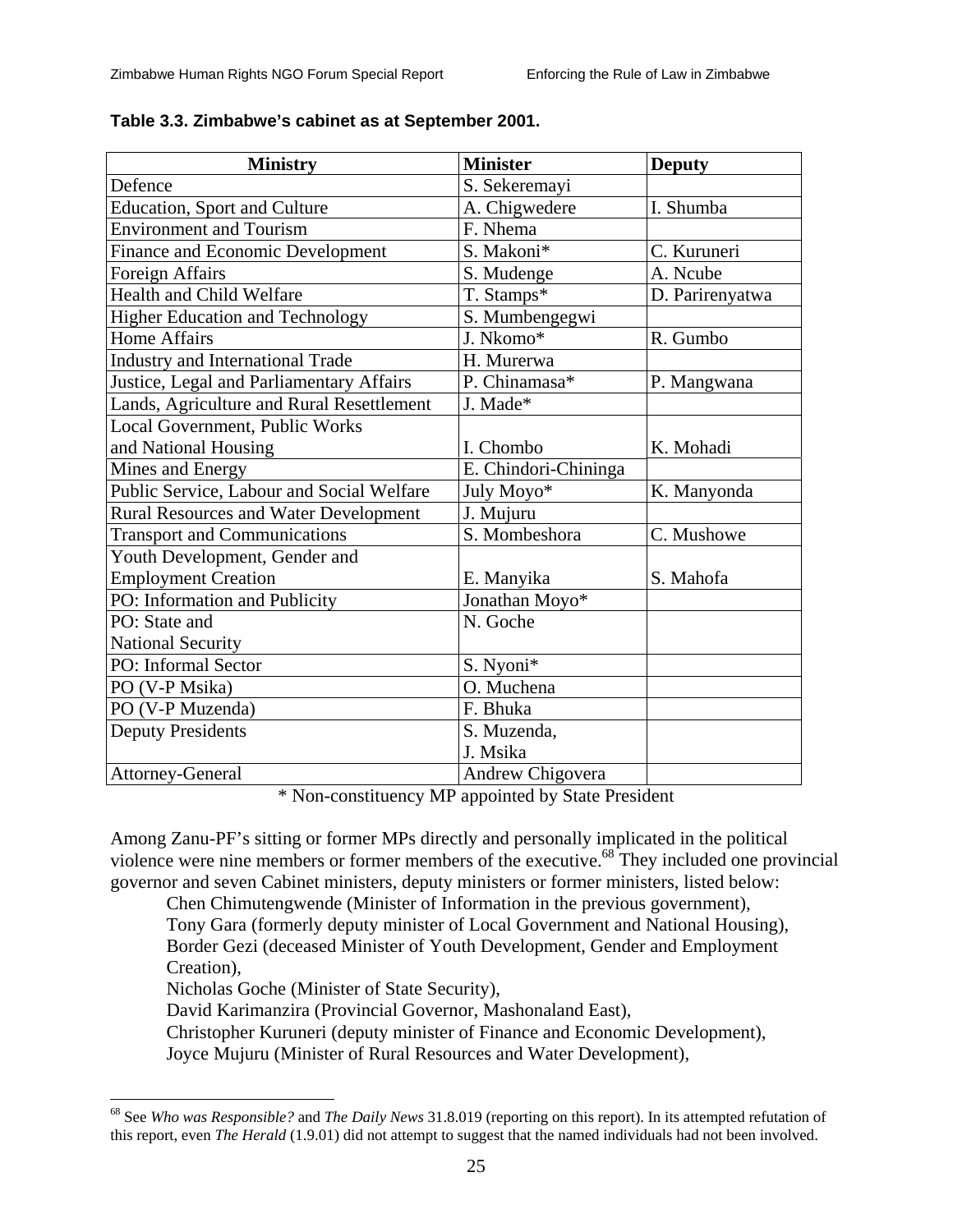Herbert Murerwa (previously minister of Finance, and of Higher Education and Technology, and now of Industry and International Trade).

Defence Minister Moven Mahachi (deceased) reportedly told a crowd on 2 June 2000 that 'we will move door to door, killing like we did to Chiminya. I am the minister responsible for defence therefore I am capable of killing.'69 Former minister Didymus Mutasa reportedly warned civil servants in Chimanimani that they risked being shot dead if they supported the MDC.<sup>70</sup>

Foreign Minister Stan Mudenge reportedly told staff and students at Masvingo Teachers Training College: "You are going to lose your jobs if you support opposition political parties in the presidential election. You can even be killed for supporting the opposition and no one would guarantee your safety."<sup>71</sup>

While still Governor of Mashonaland Central province, Border Gezi warned opposition parties that 'Zanu-PF is well known for spilling blood'.72 One newspaper 'understood the late Zanu-PF political commissar Border Gezi was personally involved in establishing the Zanu-PF committee whose activities generated the current chaos pervading the industrial and commercial sectors'.<sup>73</sup>

Provincial Governor Josaya Hungwe was quoted as telling people ahead of the Masvingo mayoral election, 'If you do not vote for Zanu-PF in the coming mayoral election people are going to be killed. I want to tell you that someone is going to die.<sup>74</sup> In May 2000, Hungwe had threatened white commercial farmers with war if they did not vote for the ruling party. "We do not want another war. If you want peace you should support me and the ruling party . . . If you want trouble vote for another party."<sup>75</sup>

The Government Tender Board chair was reportedly instructed by the Deputy Minister of Finance and Economic Development to direct the PTC to open a tender previously closed to Japanese firm Itochu. A truckload of tender documents, including Itochu's, for the Z\$5 billion digitalisation of telecommunications in Manicaland and Mashonaland, simply disappeared three years after being submitted. Although four officials were prosecuted, a full report was still awaited by mid-year and Japan as donor expressed serious concern about Zimbabwe's international credibility before reportedly cancelling its funding.<sup>76</sup> Further questions were raised over the award of a PTC fibre-optic cabling contract reportedly without going through normal tender procedures and after Vice-Presidential intervention.<sup>77</sup>

Former Minister of Local Government and National Housing and now Minister of Home Affairs, national chairman of Zanu-PF John Nkomo assaulted a Bulawayo human rights activist, Sakhile Nkomo on 13 October 1999. The ZRP did finally forward a docket to the State Prosecutor to try him on this charge, but the result of this action was not publicised.

<sup>69</sup> *Newsweek* 11 December 2000. 70 *The Daily News* 11.8.01. 71 *The Daily News* 18.7.01. 72 *The Daily News* 31.3.00. <sup>73</sup> *The Zimbabwe Independent* 18.5.01.

<sup>&</sup>lt;sup>74</sup> The Daily News 31.3.01.<br><sup>75</sup> The Daily News 12 May 2000 (PMV)<br><sup>75</sup> The Financial Gazette 22.3.01; The Business Herald 3.5.01; The Daily News 1.5.01, 5.6.01; The Herald 9.7.01.<br><sup>77</sup> The Daily News 14.6.01; The Financi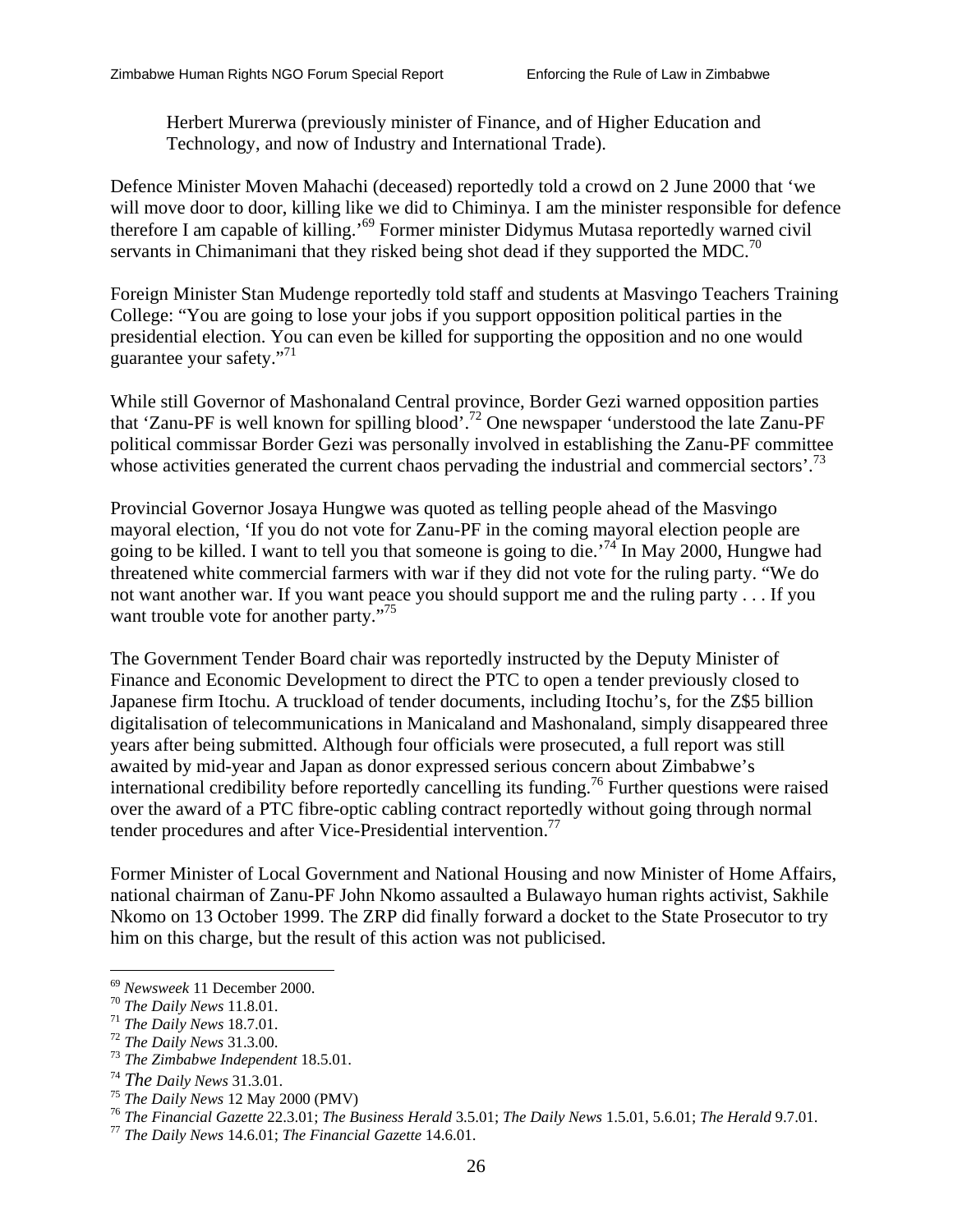## **The Public Service**

Zimbabwe inherited a non-political civil service. Shortly after Independence, civil servants were encouraged to join Zanu-PF. Cabinet ministers reportedly intervened in appointments, supposedly the sole preserve of the Public Services Commission. More recently, all permanent secretaries have been appointed by the State President.

However, with the recent growth of opposition politics, Zanu-PF feared that civil servants might be switching their allegiance to the MDC. From 1 January 2000, SI 1/2000 prohibited civil servants from participating in party political activity. The revised Public Service Regulations<sup>78</sup> made it an act of misconduct for any civil servant to be an office-bearer in or even to address 'any political party, organisation or movement'. However, permanent secretary for Defence Job Whabira - also a member of the pre-electoral constituency Delimitation Commission - was in April 2000 permitted to contest (unsuccessfully) the Zanu-PF primaries. A number of Zanu-PF candidates were civil servants and teachers. They were belatedly required to regularise their position by resigning. Whether they did so was not reported publicly.

What has been monitored is the subsequent 'purging' of opposition supporters from the public service and police force. From *Politically-Motivated Violence in Zimbabwe 2000-2001* (pages 42-4) the most salient cases are repeated below.

- The government has suspended the assistant district administrator of Bulimamangwe district and 10 junior employees of the local authorities in Plumtree on charges that they are sympathetic to the MDC. (Source: *Financial Gazette* 18 January 2001.)
- Several civil servants who were suspected of sympathizing with the MDC have been transferred from Matabeleland. Transfers were at the instigation of war veterans who have shut most rural district councils in Matabeleland and barred civil servants from working there. (Source: *Financial Gazette* 1 March 2001.)
- Gabriel Karonga, the MDC vice-chairman for Hurungwe West district, was fired from his job in Mashonaland West after threats by so-called war veterans. (Source: *Daily News* 21 May 2001.)
- Mr. Siambala Bernard Manyena, an executive officer of the Binga Rural District Council, has defied an order from his superiors suspending him from duty over his membership of the MDC. (Source: *Daily News* 7 June 2001.)
- The Deputy Minister of Education said that his Ministry would not provide security to teachers affected by violence perpetrated by ZANU-PF supporters. (Source: *Daily News* 13 June 2001.)
- More than 30 police officers in Mashonaland West province were reportedly threatened with dismissal by allegedly attending a Christmas party hosted by an MDC politician in Chegutu. (*Daily News* 9 January 2001.)
- In July 2001 Commissioner Chihuri told a government newspaper that police who are anti-government and support opposition political parties would be kicked out of the force. An undisclosed number of officers have already been dismissed on those grounds. (Source: *Herald* 11 July 2001.)

To these should be added other examples, including the first female provincial administrator, Angelous Dube, who after two death threats was retired from Matabeleland South at the insistance of 'war vets' to the head office Directorship of Research, Policy and Public Relations. The late Minister of Youth Development, Gender and Employment Creation, Border Gezi, told Parliament that 'if [opposition party supporters] do not want to serve the current Government,

<sup>78</sup> SI 1/2000, First Schedule, s20 (p. 62).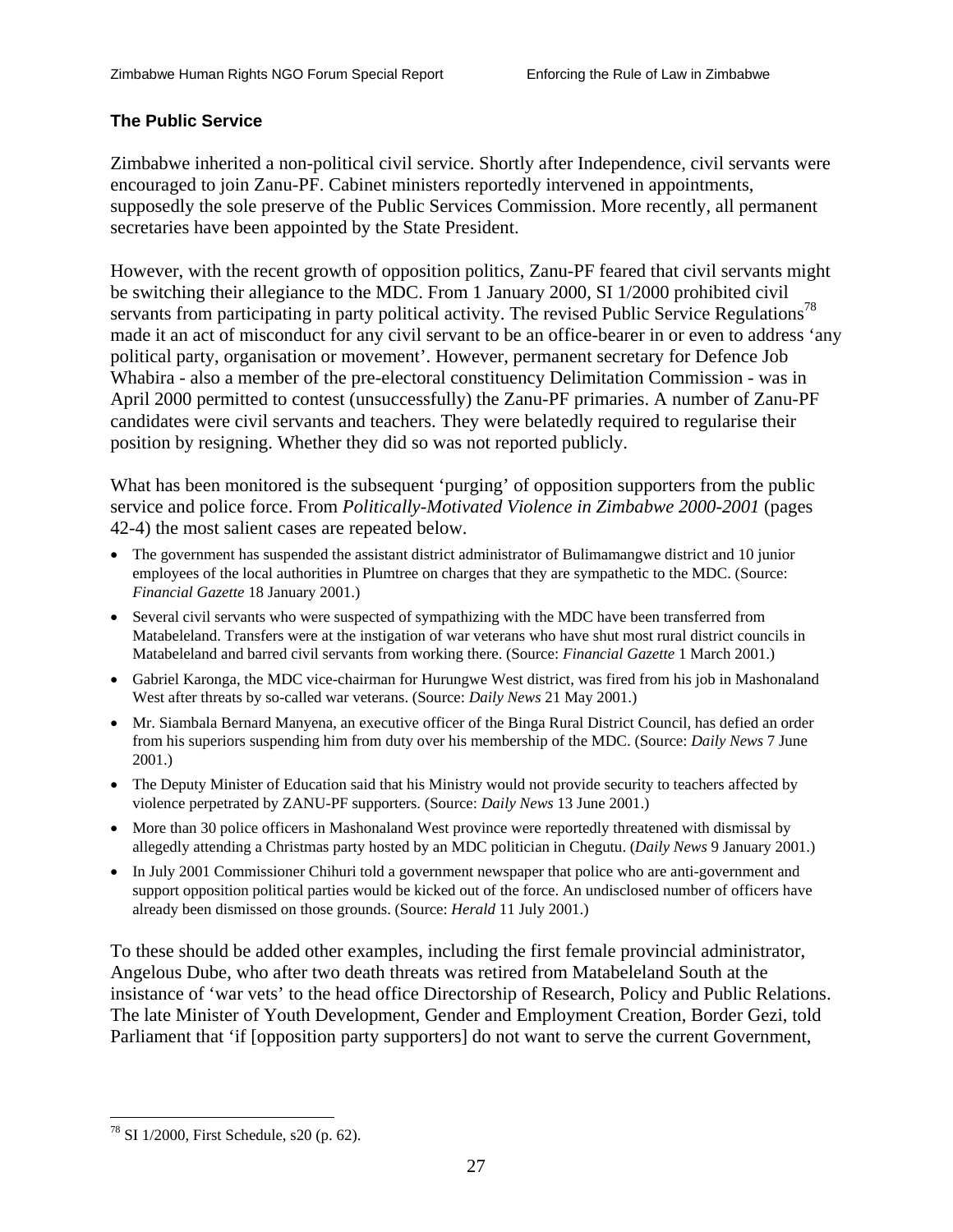which happens to be a Zanu-PF one, they must voluntarily leave the civil service or we will kick them out'.79 The Speaker of Parliament, Emmerson Mnangagwa, reportedly told civil servants:

'You are being paid by a Zanu-PF Government to effectively implement its policies for the benefit of the people. But if you decide to belong to an opposition political party, you cannot discharge your duties professionally'.<sup>80</sup>

Asked in the House to confirm Government policy on this matter, the Minister of Justice, Legal and Parliamentary Affairs, Patrick Chinamasa, said it was

'very clear. We employ people on merit and on professional standing not political affiliation... If we come across any person in the Public Service who, instead of pushing the policy of

government of the day, pushes other policies, we will descend on that person'.<sup>8</sup>

This unconstitutional and illegal political discrimination also extended to state dependants. At least one war veteran's pension was stopped following Justin Sundai's participation in the MDC election campaign in Makoni district.

In contrast, Hurungwe District Administrator James Munetsi illegally occupied the farmhouse on La Vista after farmers and farmworkers had been driven out, apparently without any censure.<sup>82</sup>

# **The Uniformed Forces**

Zimbabwe's uniformed services are not renowned for upholding the human or constitutional rights of our citizenry, despite their spokesperson's claim that 'our soldiers are a disciplined force who do not go about beating up civilians'.<sup>83</sup> State violence has been and is still frequently used, often under the dubious legal aegis of the Law and Order (Maintenance) Act. Both the army and the police are routinely drafted in to deal with public demonstrations and strikes, particularly those against increased costs (whether of food or tuition). In addition, after the June 2000 general election, the uniformed services assaulted voters in many urban constituencies which returned opposition candidates to Parliament. These actions clearly violated the law and the failure to prosecute them violated the rule of law. Chitungwiza and Harare victims of assault by State agents launched a class action against the police (including the Minister of Home Affairs and Commissioner of Police), while the Minister of Defence denied in Parliament that the army was involved in these assaults.

Excluding 'political' violations, in the first eight months of 2001, 12 people died at the hands of state agents, including one student and four Ziscosteel workers killed as in the brutal suppression of dissent in public demonstrations.<sup>84</sup> In 2000, 25 were reported killed, including two Hwange workers. Many civilian deaths result from police shootings, but in 2000 14 deaths were also caused by their use of teargas, including 13 at the National Sports Stadium.

The kind of terror the army inflicts on civilians is captured in a recent CFU report from Norton published under *The Standard's* weekly Crime Watch.<sup>85</sup>

<sup>&</sup>lt;sup>79</sup> Parliamentary Debates 27,24:2441.<br><sup>80</sup> The Herald 2.10.00.<br><sup>81</sup> Parliamentary Debates 27,24:2374.<br><sup>82</sup>He also reportedly tried to evict followers of the *Mhondoro* spirit Chinenyanga, who had been claiming the farm since 1992 (*The Herald* 4.9.01). 83 *The Standard* 9.9.01. 84 *The Daily News* 31.8.01. 85 *The Standard* 9.9.01.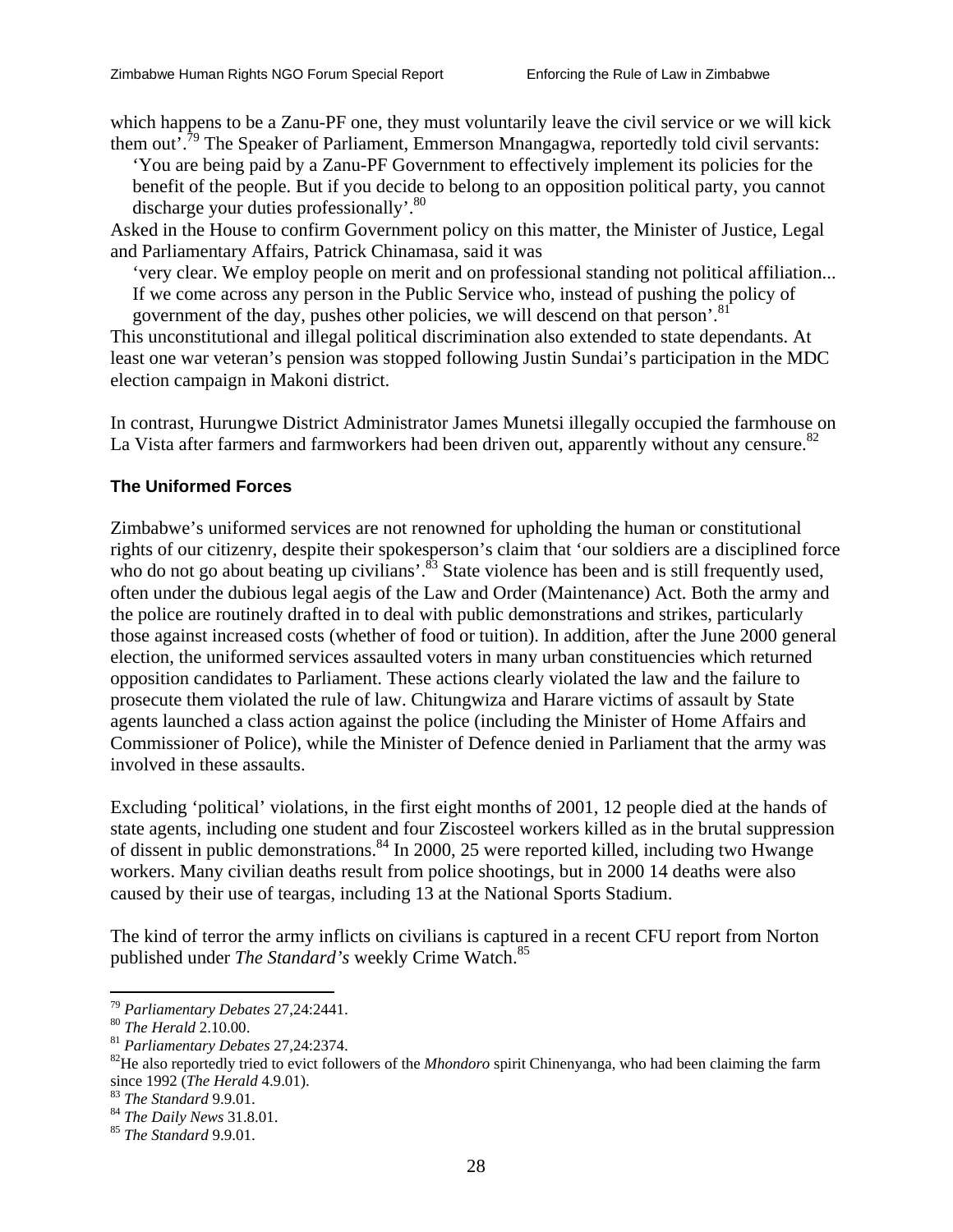'Military personnel continue to move around the area with AK47s, intimidating farmers and their work forces and refuse to give information of who they are being commanded by, names, or identification. A soldier, in police presence, pointed an AK47 barrel into the stomach of the owner of Fort Martin farm, insisted that no planting would continue on the farm and harassed the owner for over an hour. The owner's wife of Beersheba farm was abducted and returned unharmed by military personnel whilst the owner was away. Military personnel have sometimes been seen in the presence of a senior member of the District Administrator's office who has been extremely intimidating in some cases.'

There is a large problem for the rule of law in the relationship between the police and the army. Not only are the armed forces subject to their own, non-transparent military policing and courts martial, they have also acted as if they are above civilian law and its enforcement. There are numerous examples of police refusing, or being unable, to use the law against army personnel; of court messengers being refused entry to military barracks and cantonments; and two infamous cases in 1999 of the police handing over to army torturers civilian detainees (journalists Mark Chavunduka and Ray Choto). Detective George Dhokwani was reported to have been shot dead by a soldier, Denfart Neurumba, who was guarding an army officer's private house. Neurumba was initially taken into custody, but later released, apparently 'following the alleged intervention of unnamed officials'.86

Masvingo police refused to heed an order involving soldiers by magistrate Shortgame Musaiona. He was incensed by the Z\$60 admission of guilt fines levied on 53 soldiers, and ordered the police to prosecute them on charges of public violence and/or assault. They had injured 10 patrons (five seriously), stolen \$5 000 and damaged cars and property at the Ritz Nightclub.<sup>87</sup> In response to a Parliamentary question, the Minister of Home Affairs denied that the Masvingo police were defying the magistrate's order, noting that soldiers 'cannot be treated like hunted animals' and 'it is folly for the police to remove the soldiers from the barracks without going through the [Joint Operations] Command'. The police had, he said 'done everything possible', so no action would be taken against them.<sup>88</sup> However, magistrate Musaiona was reportedly listed for transfer.89

# **Zimbabwe Republic Police (ZRP)**

The ZRP has acquired a poor reputation, both for assaulting citizens exercising their constitutional rights of expression and assembly, and for being thoroughly partisan, allegedly under the direction and control of the State President and the ruling party. However, when called to his farm by former prime minister Ian Smith, the police reportedly arrived promptly - with the assistant district administrator!<sup>90</sup> The Zimbabwe Council of Churches regretted that the ZRP did not send representatives to their July 2001 meeting in Victoria Falls and called on the Government 'to apply the law impartially regardless of political affiliation'.<sup>91</sup>

<sup>&</sup>lt;sup>86</sup> The Daily News 31.8.01.

<sup>&</sup>lt;sup>87</sup> The Daily News 28.8.01.<br><sup>88</sup> The Herald 30.8.01.

<sup>89</sup> *The Standard* 9.9.01.

<sup>90</sup> *The Daily News* 6.9.01.

<sup>91</sup> *The Daily News* 25.8.01.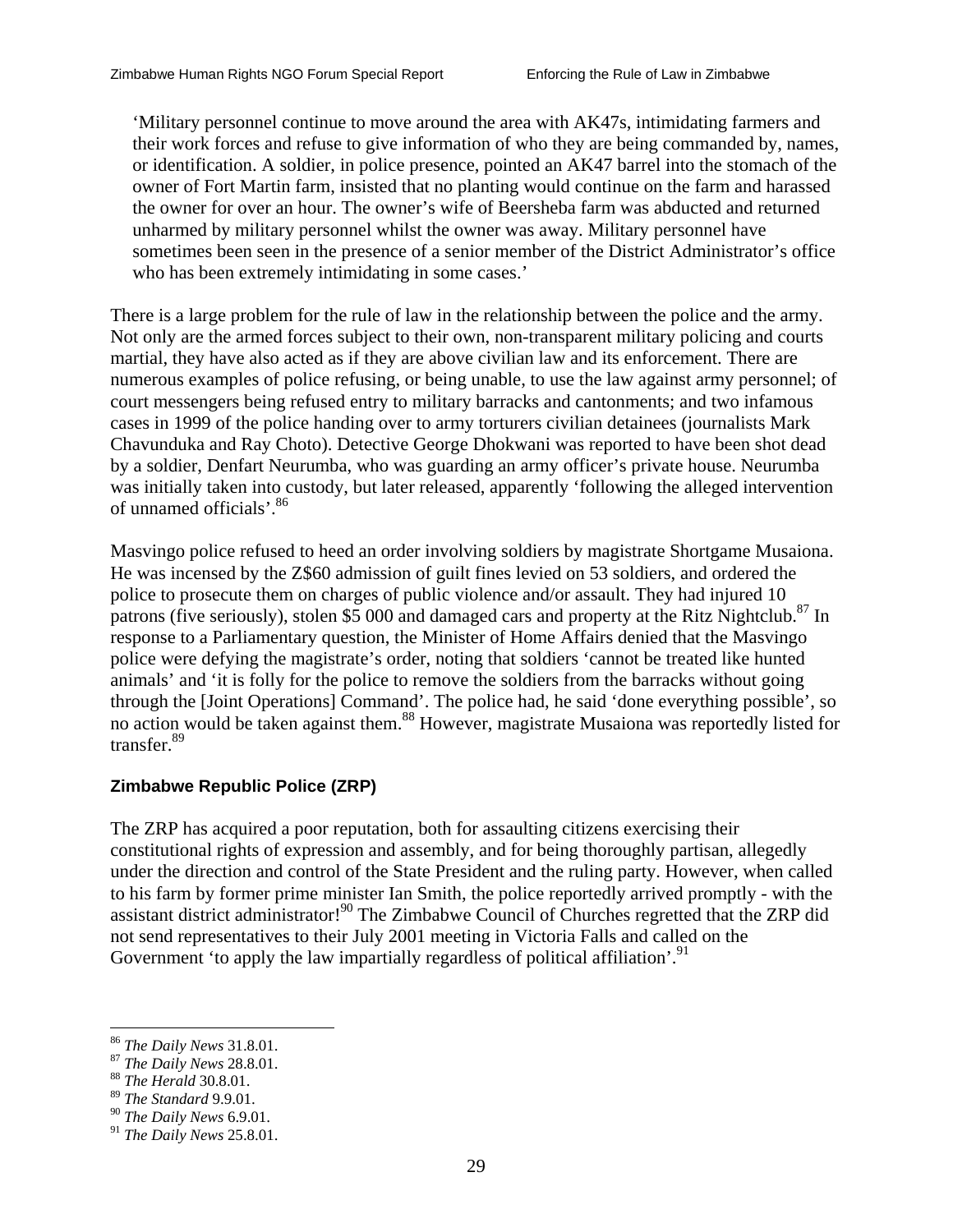Regarding their assaults, the profligate use of police teargas even in situations when it is not appropriate, has led to multiple deaths at a number of football matches. Virtually repeating a similar incident in 1998, in which five people died, on Sunday 9 July 2000 the police fired teargas into 50 000 soccer fans at the National Sports Stadium. As fans headed for the exits, more teargas was fired into these restricted areas by police outside the stadium. Thirteen people died, including two young boys and two students. Five fans were seriously injured among over 40 treated in hospital. A hastily-convened internal four-man ZRP enquiry, augmented by John Fashanu, shared the blame with other organisations but did not release their report. Five police officers whose indictment on culpable homicide charges was thought 'possible' were not named, nor were there any reports of their indictment. The Zimbabwe Human Rights NGO Forum assisted the bereaved families to seek redress from the Minister of Home Affairs and police commissioner using class action. Individuals also sued privately.

The South African Defence Minister was reported as saying that the Zimbabwean Government had threatened to use live ammunition in crowd control if the South Africans refused to deliver teargas ordered.<sup>92</sup> Since armed police have been responsible for shooting at least 22 individuals, including children, over the past two years, threats to use live ammunition on demonstrating people must be taken extremely seriously. Both demonstrating students and striking workers have been shot dead in the past two years, together with the nine who died earlier in the January 1998 'food riots'. In the October 2000 food riots, people were reportedly assaulted in their high-density homes by police. Those assaulted included MP Justin Mutendadzamera (MDC, Mabvuku) and his wife. Some 200 complaints of police assault were laid.

Regarding the second problem, all major political parties have levelled accusations of partisan policing. In the run-up to the June 2000 elections, the United Parties alleged that the police cancelled half a dozen of their rural meetings, or allowed Zanu-PF youth to break them up without arrest or prosecution. MP Joram Gumbo (Zanu-PF, Mberengwa West), accused the Criminal Investigation Department of 'brutality' in their investigations of political violence in Mberengwa district. He alleged some arrested Zanu-PF members had been severely assaulted to force confessions.<sup>93</sup>

However, the vast majority of complaints about partisan policing have come from the MDC. The MDC provincial chairman, Tapera Macheka, was quoted as saying that the Mashonaland Central police 'are reluctant to do their job' and it had been necessary to obtain a court order on 14 August 2001 to compel the police to escort MDC victims of political violence back to their homes in the province.<sup>94</sup> In neighbouring Mashonaland East, during the Makoni West by-election campaigning, MDC witnesses averred that police had watched while one of their number was badly assaulted and had apparently had an arm broken.<sup>95</sup> In Bulawayo, ahead of the mayoral and council elections, the MDC's provincial information secretary, Albert Gumbo, criticised the police for 'applying the law selectively', in their usual pattern of arresting MDC supporters involved in violence while failing to act against the Zanu-PF people involved.<sup>96</sup> During polling in

<sup>92</sup> *The Zimbabwe Independent* 27.10.00.

<sup>93</sup> *The Herald* 2.9.00. *The Herald* 2.9.00.

<sup>94</sup> *The Zimbabwe Independent* 24.8.01.

<sup>95</sup> *The Financial Gazette* 6.9.01. 96 *The Daily News* 4.9.01.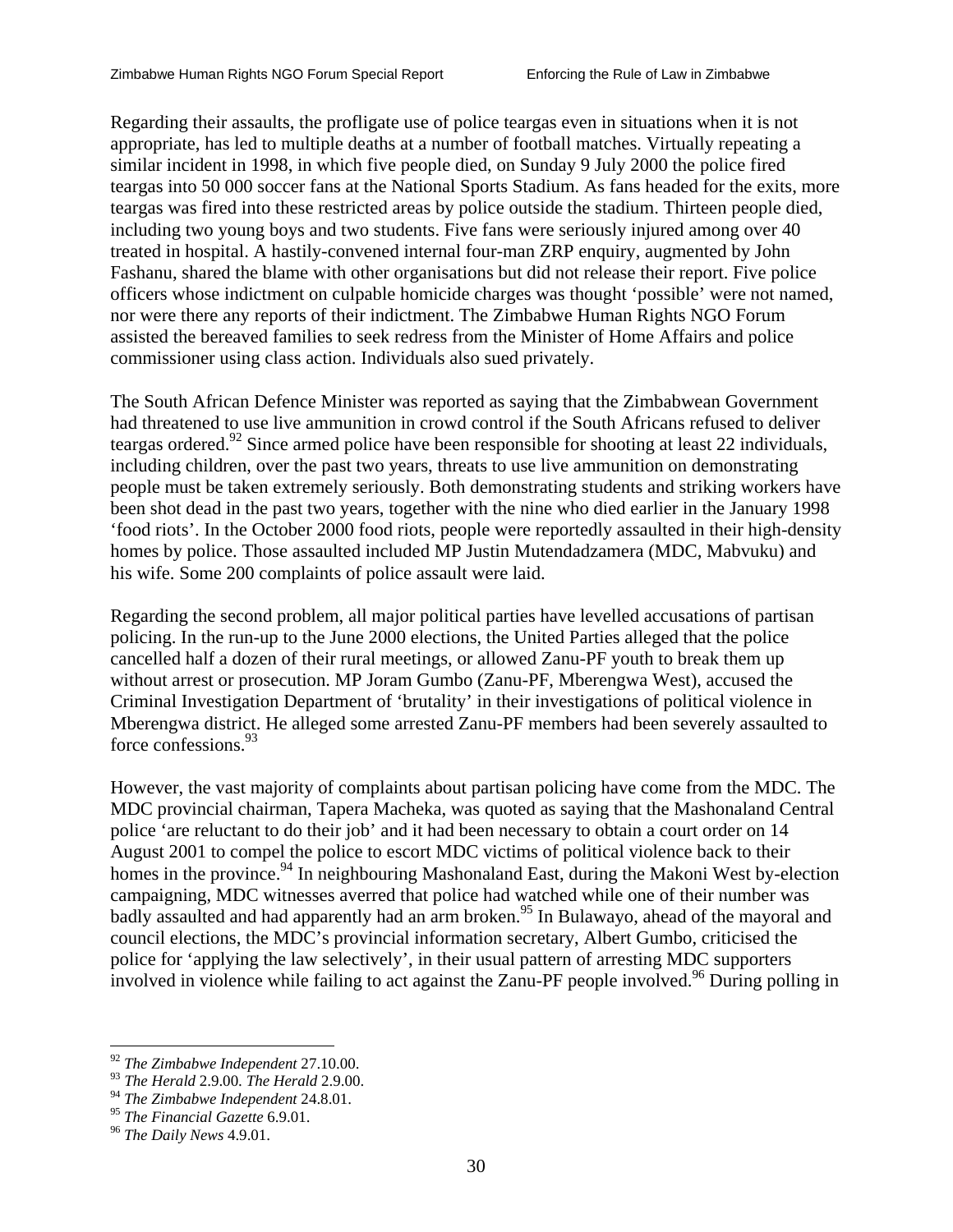Bulawayo, the police were reported to have arrested MDC security staff video-ing them towing away a party vehicle and charged them with taking a video in a public place.<sup>97</sup>

There have been numerous reports of police refusals to accept complaints, particularly against members of the ruling party and 'war veterans' (eg following the disturbances in Epworth in August 2001).<sup>98</sup> In Mount Darwin, it was reportedly alleged by one young man that 'war veterans have taken over as policemen... The police are not doing anything. The war veterans are fed at the District Administrator's office and paid every month'.99 Chivhu police were reported by a motorist stopped by an illegal roadblock (manned by Zanu-PF 'youths – of advanced ages') to have been parked 'a few metres' from it.<sup>100</sup>

Our databases have 361 reports in which police reactions were specifically mentioned. In 33 cases, the police reaction was unknown. In only six cases  $-1.7\%$  of the total - did the police refuse to accept (overlapping) complaints, some of which were extremely serious: one killing, one torture, one intimidation, two kidnappings, four assaults. Five of these victims belonged to the MDC and one lacked any political affiliation.

Ten complainants (half of them belonging to the MDC) were assisted in their immediate difficulty: nine assaults were stopped, two kidnappees released, one electoral offence corrected. In these 10 cases, whatever police follow-up there may have been was not reported.

Of the 49 violations of human rights in which no report was made to the police, the army was responsible for seven, the police themselves for five, the army and police together for another three. In another five cases, the police had watched the violation but only in one had they effected an arrest without a complaint being laid. Of these 20 cases, all but one (a death threat) involved assault, one of which additionally involved torture: 13 victims belonged to the MDC while seven claimed to belong to no political party. Within the 49 cases, there were: nine of arson, two of intimidation, two of torture, 31 assaults, five death threats, seven kidnappings and five offences relating to property.

Of the 263 complaints laid, the police lost one. Another was resolved by their release of the vehicle which the police themselves had seized. In 186 cases they arrested no-one. What happened in 45 of the 76 cases in which they did arrest people, remained unknown. Of the remaining 31 cases, one prisoner escaped, apparently never to be re-arrested. Four were released. One policeman caught wearing an MDC T-shirt off-duty was victimised and left the force. Of the 25 against whom charges were actually laid, the result was unknown in 20 cases, including eight bailed and three remanded in custody. Two were fined, two were convicted (but the sentence unknown) and one was discharged, having been found not guilty.

Overall, therefore, in these 361 known violations in which the role of the police was specifically mentioned, the law was reported to have been activated in any way in a maximum of 21% of them. There is no record of anyone having been jailed, except on remand, and only two known

<sup>&</sup>lt;sup>97</sup> The Standard 9.9.01.<br><sup>98</sup> The Daily News 30.8.01.

<sup>98</sup> *The Daily News* 30.8.01. 99 *Zimbabwe Independent* 24.8.01. 100 *The Daily News* 24.8.01.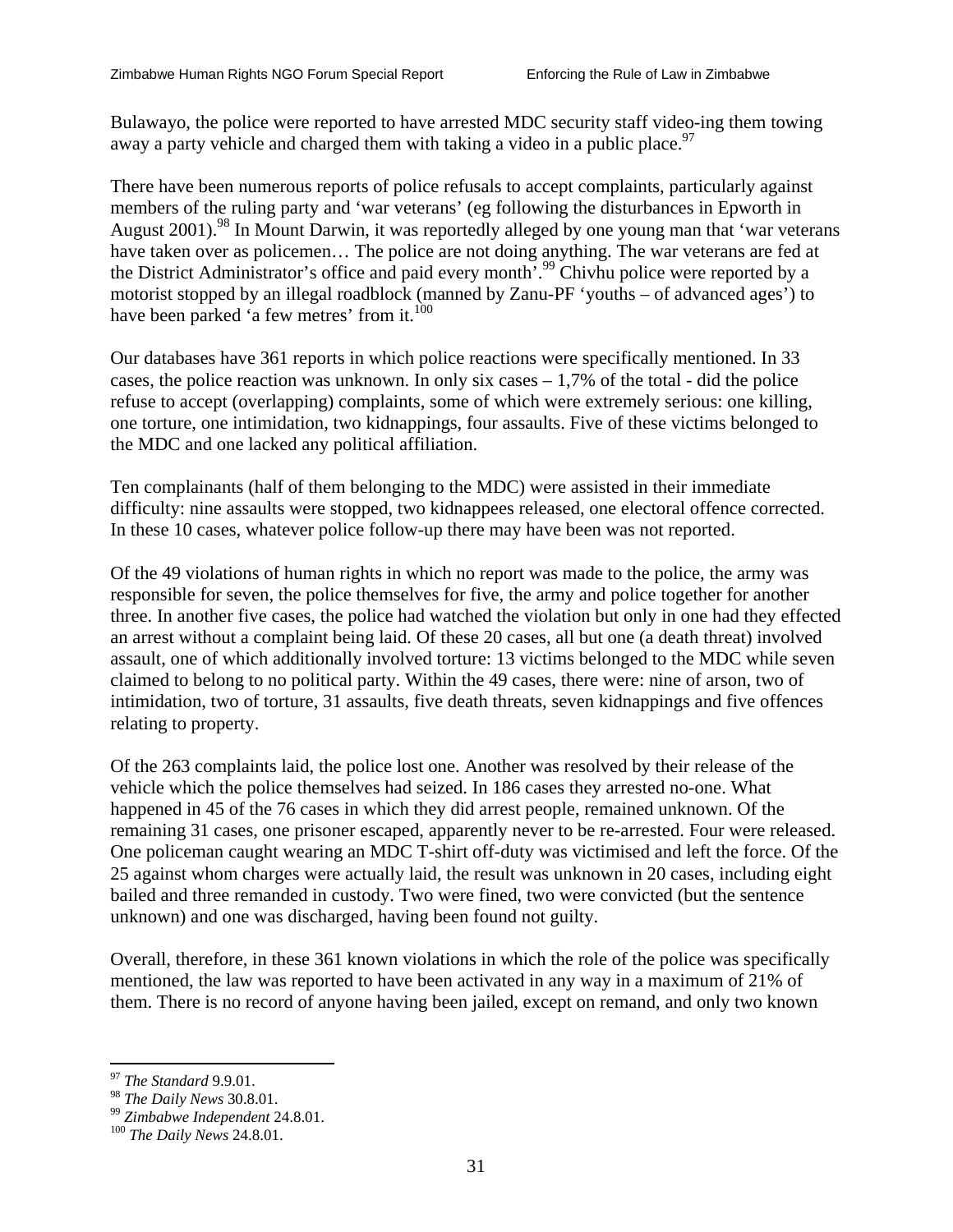fines. It is clear why the public see it as a waste of time reporting 'political' violations to the police when four of every five reports yield no redress at all.

A similar picture comes from the Zimbabwe Women Lawyers Association (ZWLA 2001). ZWLA investigated 24 cases of women who had been affected by the political violence prior to the June 2000 election. They included cases of arson (4), assault (10), rape (4), torture (3) and husbands murdered (4), one after receiving death threats. Only 14 women had tried to report to the police, and in five cases their reports were rejected – suggesting that *women* may experience additional difficulties in having their complaints taken seriously. Only 3 of the 24 cases (one murder and two rapes) were prosecuted, although in mid-2001 another four, including one multiple rape, were still being investigated.

In a recent letter to the *Daily News*, the writer noted 'some are more equal than others, because any opposition member who seems to be breaking the law is fast-tracked [by the police] through the courts, while the rules are being changed where a ruling party member is involved.' Many examples could be given. The police have failed to prosecute numerous known offenders, including murderers. His known Zanu-PF kidnappers walk the streets of Bulawayo quite freely over a year after the MDC's Patrick Nabanyama disappeared. The Attorney-General's Office reportedly blamed the police for the delays in prosecuting Nabanyama's nine known abductors. Joseph Mwale, head of the CIO in Chimanimani, and Kainos Tom 'Kitsiyatota' Zimunya murdered in front of witnesses MDC organisers Tichaona Chiminya and Talent Mabika. When they were summonsed to give evidence in court by Justice Devittie, they disappeared. The judge then suggested that Attorney-General Andrew Chigovera prosecute them for murder. The police were finally ordered to 'investigate' in the first week of July 2001, 15 months after the two murders. No arrests have yet been announced. The police admitted $101$  that 'some people took the law into their own hands and forcibly' kidnapped David Stevens and another white farmer, Alan Dunn, in broad daylight from Macheke police station. Stevens was executed in the presence of Dunn, who recorded a statement. The police know the 'war veterans' who abducted both farmers. Martin Olds was gunned down at his Nyamandlovu farmhouse by a large group of armed men, many from Harare. They were allowed through a police road block which stopped other farmers from going to Olds' help. Some of Olds' attackers sustained injuries during their assault on Olds. The police visited these injured persons in hospital and know their identities.

A number of the reported ZRP dockets on the deaths resulting from the political violence also appeared to be at gross odds with the reported facts. Judges and magistrates, including Bindura's Munamato Mutevedzi, have criticised police inefficiency, incompetence, and tendency to arrest people before adequate investigation of the charges.<sup>102</sup>

On the land issue, ZRP Commissioner Augustine Chihuri has argued consistently that a 'political' solution is required for the issue of trespass. He has himself refused, and refused to allow his force, to perform a police duty imposed by the law of our land. The police repeatedly refused to assist deputy sheriffs to evict anyone, despite High Court orders from numerous magistrates and judges. Moreover, some of his officers have been named<sup>103</sup> as perpetrators of

 $\overline{a}$ 

<sup>&</sup>lt;sup>101</sup> *Politically-Motivated Violence,* p. 53.<br><sup>102</sup> *The Daily News* 28.8.01.<br><sup>103</sup> By their victims, who have given statements to the Zimbabwe Human Rights NGO Forum. See *Who was responsible? Alleged perpetrators and their crimes during the 2000 Parliamentary Election period.*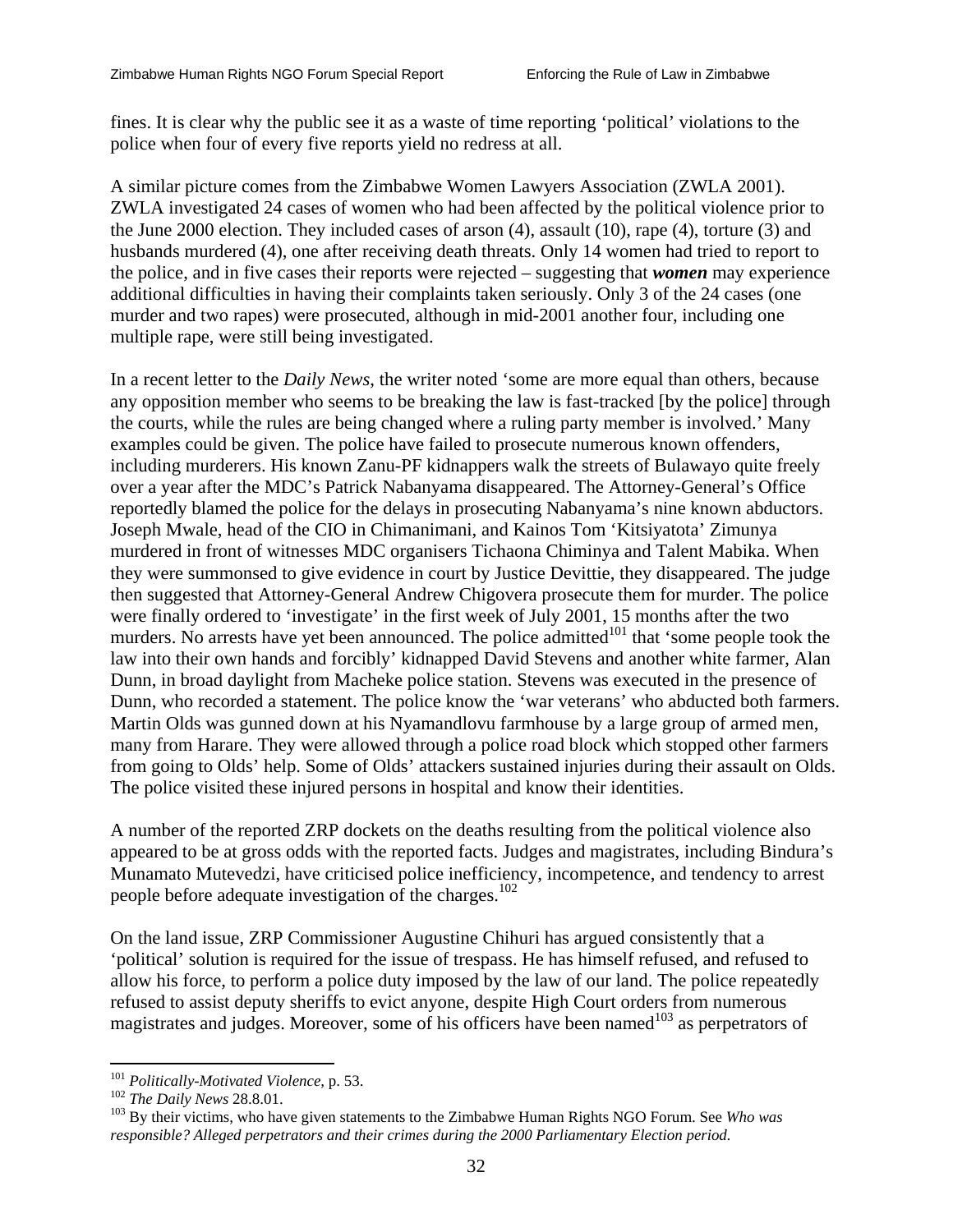violence associated with the farm occupations and Parliamentary elections during 2000-1. They include: Chigora (Goromonzi); 'Desmore', Cuthbert Mapfumo and Assistant Inspector Majora (Chikomba); John Matarakire and Inspector Mabunda (Hurungwe/Karoi); Constable Makore and Sergeant Chidyamakono and either Constable or Sergeant Mazinyani or Mazinyari (Shurugwi).

Police details refused to intervene in Matabeleland North, after foot and mouth had broken out in a number of feedlots belonging to the Cold Storage Commission, when, against veterinary regulations, 'war veterans' drove cattle off farms, into wildlife areas and across district boundaries, because their actions were also defined as 'political'.<sup>104</sup> Even after the use of the riot squad to break up protests by 'war veterans' (eg outside the Mwenezi District Office, against their removal from one of the 600-odd undesignated farms<sup>105</sup>), no arrests or charges were reported.

The ZRP has recurrently ignored court orders, not merely those from magistrates, but equally some from the High Court, such as those from Justices Garwe, Chinhengo, Hungwe, Makarau and Munyira to evict farm invaders; from Justice Chidyausiku disallowing them the right to search MDC offices<sup>106</sup>; and from Justices Chatikobo and Gwaunza forbidding them to seize Capital Radio's equipment. ZRP Assistant Commissioner Liberman Ndlovu was convicted of contempt in carrying out what were reported to be Information Minister Jonathan Moyo's<sup>107</sup> instructions to seize Capital's hired equipment and search its directors' homes in defiance of court orders. Commissioner Chihuri avoided conviction by dissociating himself from his colleague's actions.

On 17 March 2000 the police were first ordered by Justice Garwe<sup>108</sup> of the High Court to remove people occupying commercial farms within 24 hours. They were also instructed specifically to disregard any executive instructions to the contrary. Chihuri said they had exhausted their budget. His subordinate officers followed his lead and recurrently refused farmers' assistance when requested, even when they were locked into or out of their own property, farmworkers were chased away and production was stopped. The police also recurrently failed to act when farmers, farmworkers, journalists<sup>109</sup> and opposition party supporters were assaulted in front of them.

Following a clash on Listonshields farm in the Chinhoyi district on 6 August 2001, despite conflicting accounts of what happened, 22 farmers but no farm occupiers were arrested. The 22 farmers were remanded in custody for two weeks, initially in prison clothing, before being bailed on \$100 000 each by the High Court. The wife of one of the detained farmers was reportedly

 $104$  Eg. The Daily News 29.8.01

<sup>&</sup>lt;sup>105</sup> The Daily News 31.8.01.<br><sup>106</sup> While the ZRP confirmed at the time to local and international journalists as well as the MDC's lawyers that they had found no arms of war, the Minister of Home Affairs told Parliament that the police had indeed confiscated weapons and grenades found on MDC property. (*The Daily News* 15.9.00; *The Zimbabwe Independent* 15.9.00; *The Herald* 20.9.00; *Parliamentary Debates* 27,16:1566-1608; 27,17:1609-13)<br><sup>107</sup> 'Moyo, in complete disregard of protocol, which prescribes that ministerial orders to the police be made only

through the Minister of Home Affairs, had personally instructed the police to raid Capital Radio's studios. As if that blunder were not terrible enough, Moyo then proceeded to overzealously lodge a complaint directly with the Judge President, Justice Godfrey Chidyausiku, registering the government's displeasure over a High Court ruling in the same Capital Radio saga.' (*The Daily News* 17.10.00, Editorial) 108 His order was later confirmed by Justice Chinhengo.

<sup>109</sup> Eg. *Daily News* 28.8.01, citing their Bulawayo-based photographer Mduduzi Mathuthu's experience on Redwood Farm.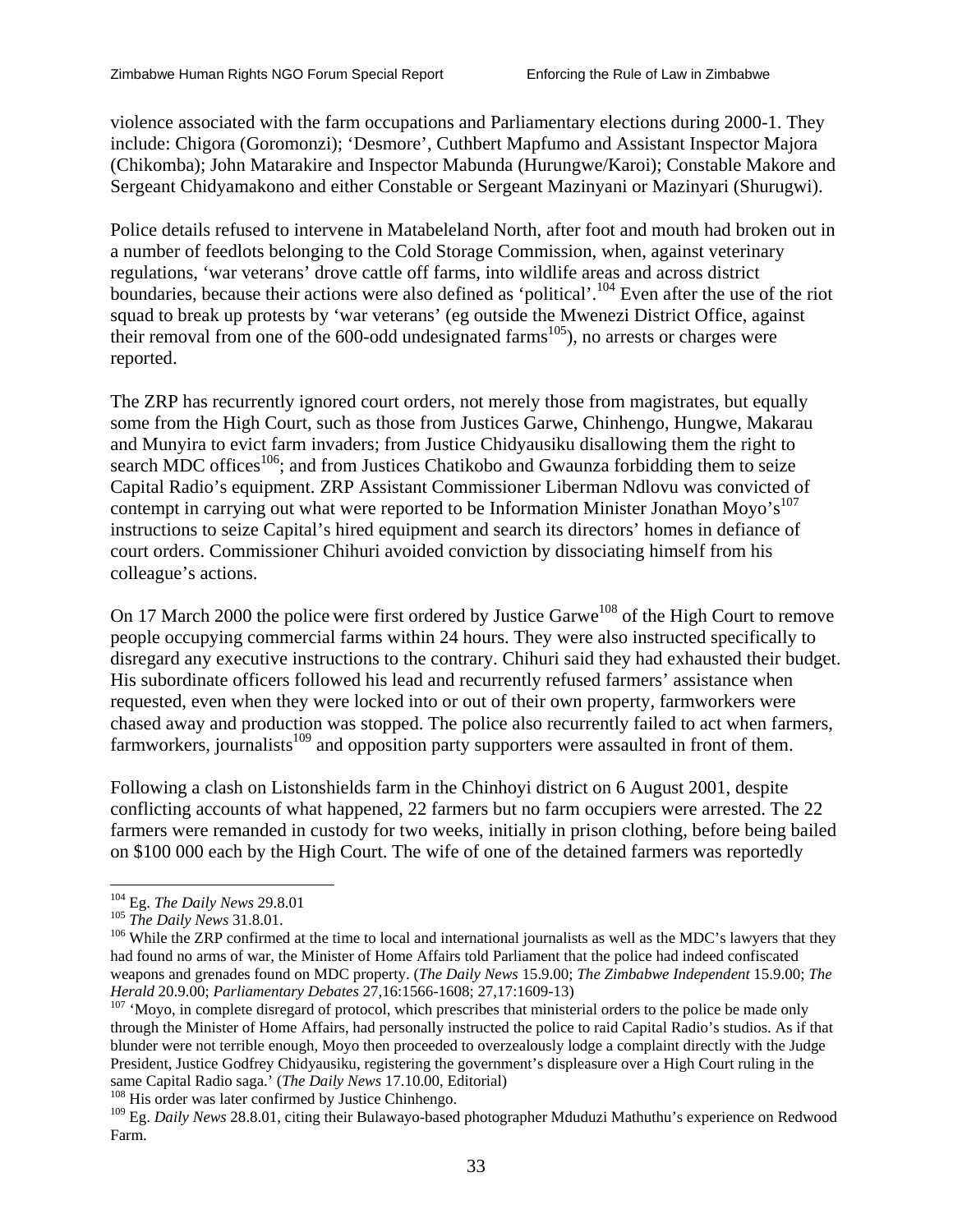assaulted in full view of the police.<sup>110</sup> Even though justice minister Patrick Chinamasa confirmed to Parliament that remand prisoners are entitled to their own food and clothing, Chief Superintendent Naison Chinyan'anya (OC Makonde) and Chief Superintendent Jefnos Tawengwa (Chinhoyi) were reportedly suspended for allowing the remanded Chinhoyi farmers their own clothes and later new prison uniforms. They were reported to be facing charges under the Police Act for upholding the rights of remand prisoners.<sup>111</sup> This violation of the rule of law is arguably more disturbing than those affecting the detained farmers.

However, the police have evicted 'squatters' with 'political motives' thought *not* to support Government. Most notable were those who invaded former ZAPU properties seized by the State in the early 1980s, and the members of *Inqama*, a movement to restore Mzilikazi's original capital on what is now the state-owned national park of Matopos Rhodes Estate. *Inqama,* who since 1996 had recurrently protested the loss of their sacred land on which Mzilikazi is interred, were forcibly evicted on 25 August  $2001$ .<sup>112</sup>

In September 2000 the police raided - without search warrants - all MDC Harare offices, the home of its youngest MP Tafadzwa Musekiwa, and the offices of the Combined Harare Residents' and Ratepayers' Association. They removed material, including computerised records, despite a court order from Justice Chidyausiku declaring this action illegal. The police actions were described by one editor as carrying out '"security operations" which are nothing short of naked State terrorism'113 and by another as

'resembling crude thugs more than officers of a respectable police force ... smashing their way in... What is taking place now is more than madness. It is just total anarchy.<sup>114</sup> 'In our opinion, Zimbabwe has one of the most barbaric, morally decadent, corrupt, and disreputable police and armed forces who shamelessly allow themselves to be manipulated by politicians. The few who have attempted to be professional have either been hounded out of the police force or resigned themselves to the system under which they operate.<sup>115</sup>

The latter view is understandable, coming as it did from Mark Chavunduka. A year after Chief Justice Anthony Gubbay had ordered an enquiry into the January 1999 torture of *The Standard*'*s* Chavunduka and Ray Choto, no identification parade had been held, no arrests had been made, nor any charges preferred.

Two newspapers (*The Daily News* and *The Zimbabwe Mirror*) reported even more serious police abrogation of the rule of law - their involvement in the August 2001 looting of commercial farms in the Mhangura area. The police admitted that their vehicles had been carrying looted property, but said that they had recovered it from looters and were transferring it to the police station. Both papers' senior staff were arrested, questioned and threatened with charges of criminal defamation  $\frac{1}{2}$  and/or publishing subversive material.<sup>116</sup> It is not clear whether these initial charges also covered the *Daily News'* later report which named Sergeant Muwadzuri ('a staunch Zanu-PF supporter' said to be attached to ZRP Internal Security Intelligence who urged others to loot) and 'Cde Maguvaza' ('a Zanu-PF activist') as 'feasting on the meat of the biggest bull and drinking beer in

 $110$  The Herald 25.8.01.

<sup>&</sup>lt;sup>111</sup> The Daily News 28.8.01.<br><sup>112</sup> The Sunday Mail 26.8.01; The Daily News 30.8.01.<br><sup>113</sup> The Daily News 19.9.00.<br><sup>114</sup> The Standard 17.9.00.<br><sup>115</sup> The Standard 26.9.01.<br><sup>116</sup> The Zimbabwe Mirror 17.8.01; The Herald 22.8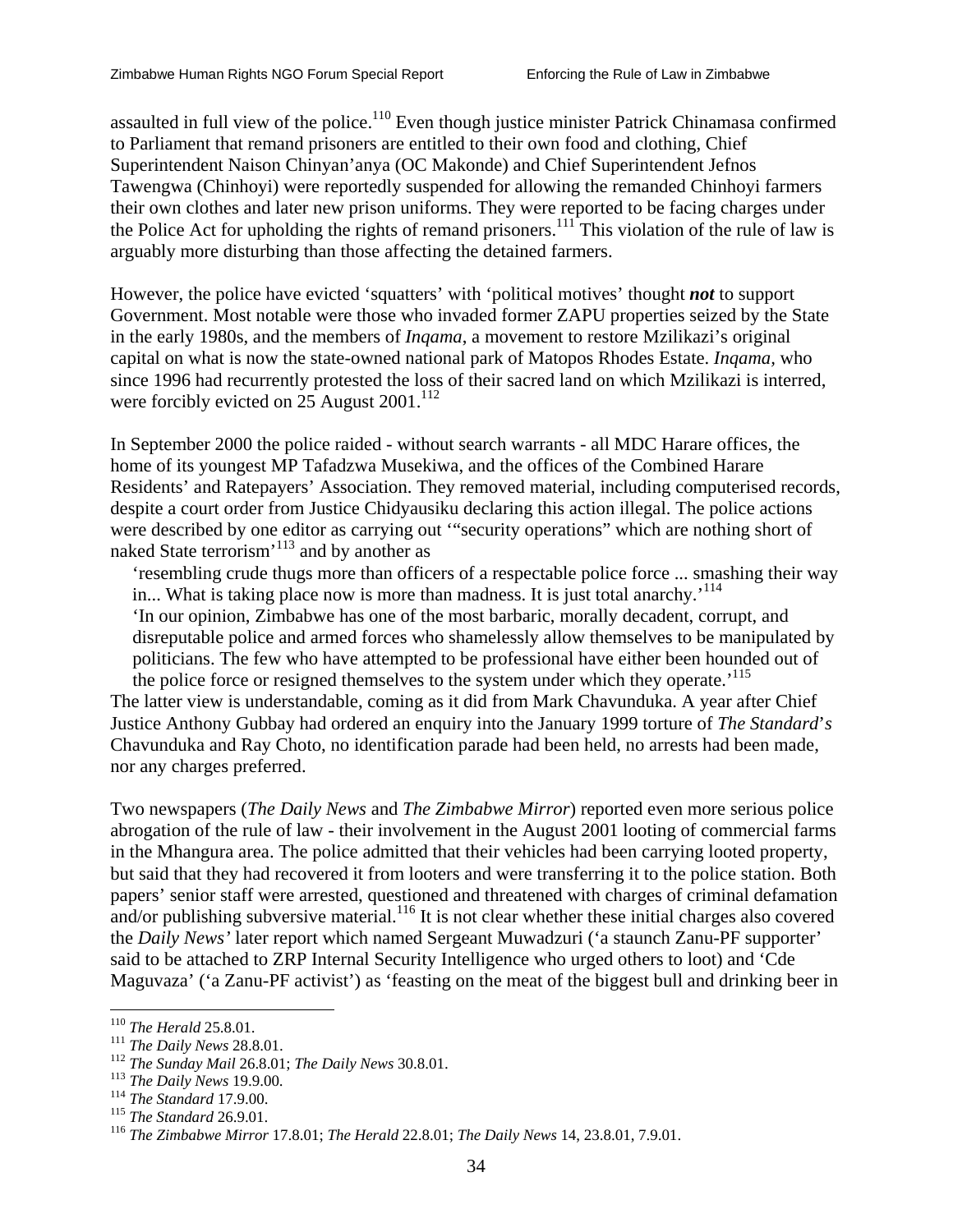York's house' after the looting on Cotswold Farm. Muwadzuri was reported to have 'personally screened settlers and war veterans for release from arrest'. Together with striking labour leaders, journalists have repeatedly been charged under these and other provisions of the Law and Order (Maintenance) Act (LOMA).

The promotion of 419 police, over 300 of whom were war veterans and some allegedly incompetent, reportedly provoked disaffection within the ZRP. Their promotion was seen by some as unearned and a form of political discrimination which disadvantaged 'professional' police thought to be 'sympathetic' to opposition parties. Over 300 ZRP personnel were transferred in the first half of 2000, thought in many cases to be related to their professionalism and desire to see the law upheld in respect of the farm invasions. In a number of individual cases, their transfer was required by war veterans. Some high-ranking officers resigned, citing their wish not to impair their professionalism by remaining in a politicised force.<sup>117</sup>

Police corruption has been frequently reported. In the first half of 2000, the Zimbabwe Republic Police suspended numerous officers (55 in Harare alone) for corruption and incompetence. More police corruption was prosecuted under the Prevention of Corruption Act, especially for demanding bribes from motorists, many cases of which were reported, and theft of property from suspects under investigation. In a quiet *Saturday* hearing, four policemen<sup>118</sup> were bailed for Z\$2 500 each on bribery charges relating to extortion from companies by 'war veterans'. However, in a number of 'sting' operations, suspects (usually on theft charges) have been prosecuted for attempting to bribe the police. Apparently no police officers have been censured for using any form of unacceptable violence, or failing to prevent others from using violence.

# **The Attorney-General's Office**

Granted that lawyers can argue whatever points they deem relevant to their clients' cases, argument by the Attorney-General's Office that the objective of the Law and Order (Maintenance) Act (LOMA) was 'to preserve democracy' seems simply obscene. This Act, first passed in 1960, was used to imprison the majority of Zimbabwe's current ruling politicians, including President Mugabe. (Its full text can be scrutinised in Appendix 2.)

The last three Attorneys-General have been Godfrey Chidyausiku (now Chief Justice), Patrick Chinamasa (now Minister of Justice, Legal and Parliamentary Affairs<sup>119</sup>), and Andrew Chigovera (the current incumbent).

Political pressure reportedly caused the Attorney-General's Office under Patrick Chinamasa to close investigations into the claims against the War Victims' Compensation Fund (WVCF) by Johanna Nkomo (widow of the deceased Vice-President), Joyce Mujuru (who was reappointed Minister of Rural Resources and Water Development) and Reward Marufu, brother-in-law of the State President. After the Government was reported to have abandoned its investigations into the looting of the WVCF, Justice Smith reiterated concern that nothing was being done to punish those responsible. However, Minister of Justice, Legal and Parliamentary Affairs, Patrick

<sup>&</sup>lt;sup>117</sup> The Daily News 20.3.01, 11.4.01.

<sup>&</sup>lt;sup>118</sup> Thev were named as: Edmore Chiza, Fungai Mupondiwa, Proud Chizivano and Lazarus Mukwenya (*The Herald* 20.6.01).

<sup>119</sup> Pius Wakatama referred to 'the Minister of Injustice, Illegal and Unparliamentary Affairs' (*The Daily News* 25.8.01).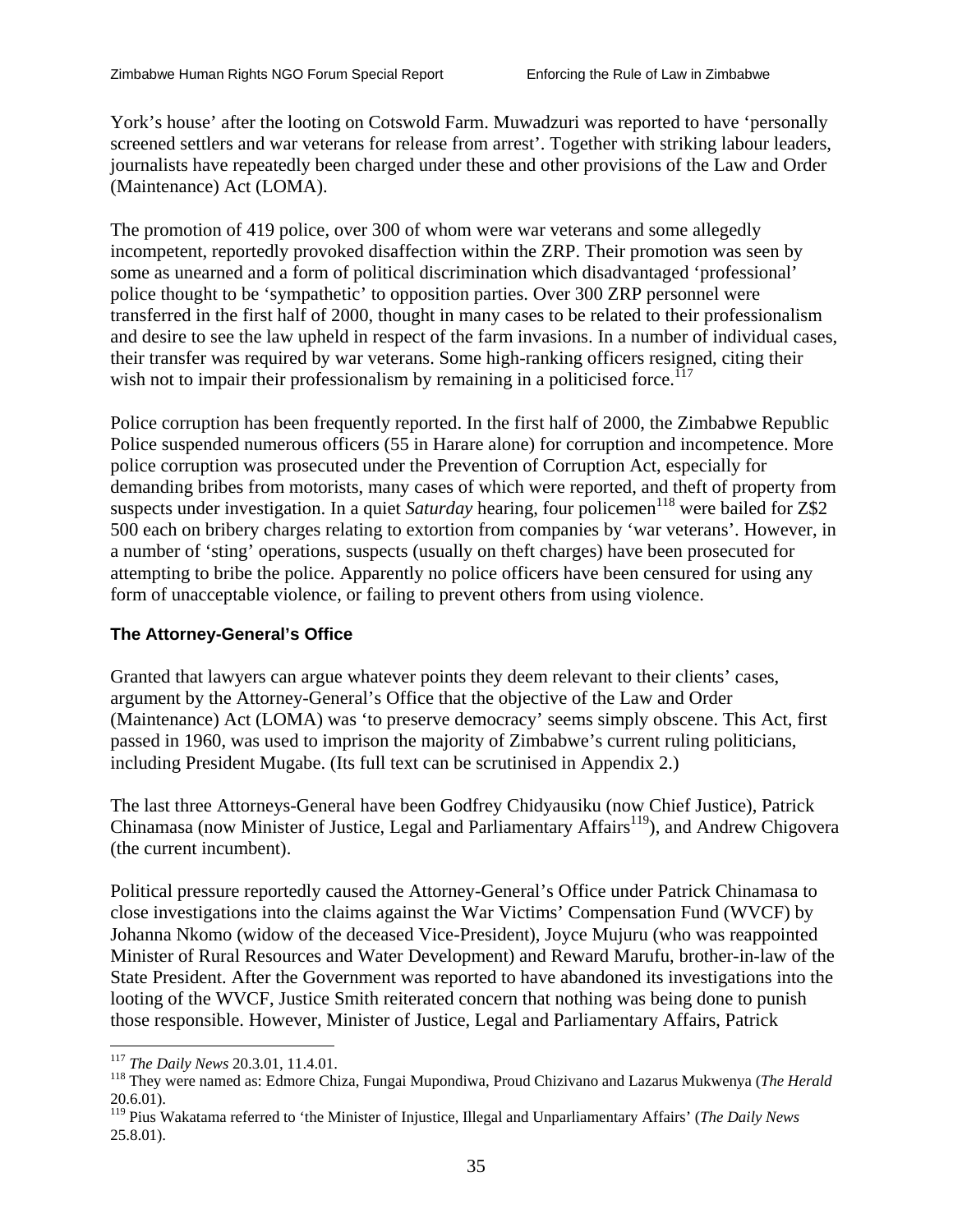Chinamasa noted, in answering a question in Parliament, that 21 dockets had been completed and investigations were continuing. Political interference at ministerial level was also suspected in the aborted prosecutions of Nkomo's son-in-law, Francis Nhema,<sup>120</sup> on three fraud charges and Faber Chadirike (former mayor of Chinhoyi) on four murder charges. Poor investigation by the ZRP reportedly produced insufficient evidence to prosecute on three of the four charges against Chidarikire.

Andrew Ndhlovu, ZNLWVA projects secretary and allegedly a former dissident, and later Edmore Hwarare, threatened war if Zanu-PF lost the general election. After the Minister of Home Affairs declined to do so, the Front for Democracy in Zimbabwe (FODEZI) petitioned Attorney-General Patrick Chinamasa to prosecute him for treason; sedition; and under both the Law and Order (Maintenance) Act (s27) and Electoral Acts (s103-105). As far as we are aware, no such prosecution was undertaken. However, Ndlovu was reported to be facing a charge of incest.<sup>121</sup>

As Attorney-General, Patrick Chinamasa appealed *after the court deadline* over the land issue. The legal profession condemned this action by the top-ranking lawyer in the Public Service*.* However, two members of his staff also resigned in protest at the refusal of the State executive to heed its own legal advisors.

MDC MP David Coltart (Bulawayo South), on 22 August 2001 in Parliament accused the current Attorney-General, Andrew Chigovera, of selectively administering justice. He reportedly<sup>122</sup> called for Chigovera's resignation for prosecuting senior MDC officials while ignoring similar, indeed much worse offences by senior Zanu-PF officials.

'The AG should be called upon to resign for failing to prosecute without fear or favour, and according to the Constitution, he must not be subject to control or direction by any person.' The Minister of Justice, Legal and Parliamentary Affairs, Patrick Chinamasa, reportedly<sup>123</sup> confirmed to Parliament that the Attorney-General is solely responsible for the decision not to prosecute the two known killers, Mwale (of the CIO) and Zimunya, of MDC activists Chiminya and Mabika, notwithstanding Justice Devittie's referral to him of the court evidence.

The Broadcasting Services Act (3/2001, Cap 2:06) came into effect on 4 April 2001, after Attorney-General Andrew Chigovera had repeatedly told Parliament that, in his opinion, all but one of the impingements on freedom of expression rejected by the Parliamentary Legal Committee actually fall under constitutional saving clauses and are 'justifiable in a democratic society'.<sup>124</sup>

The police were reported to be concerned about corruption among public prosecutors. One, Casper Merinyo, was jailed for four years (two being conditionally suspended) after being convicted of soliciting a bribe of Z\$50 000 to drop charges against two accused. Some 50 criminal dockets reportedly missing from the Harare Magistrate's court were explained by the Chief Magistrate as mis-filing. Parliament's portfolio committee on justice, legal and parliamentary affairs expressed concern that it received 'highly conflicting evidence from the

<sup>&</sup>lt;sup>120</sup> Later appointed Minister of the Environment and Tourism.

<sup>&</sup>lt;sup>121</sup> Having allegedly fathered a child with his daughter (*The Standard* 9.9.01).<br><sup>122</sup> *The Daily News* 23.8.01.<br><sup>123</sup> *The Daily News* 30.8.01.<br><sup>124</sup> *Parliamentary Debates* 27,52:5436-50; 27,60:6261-2.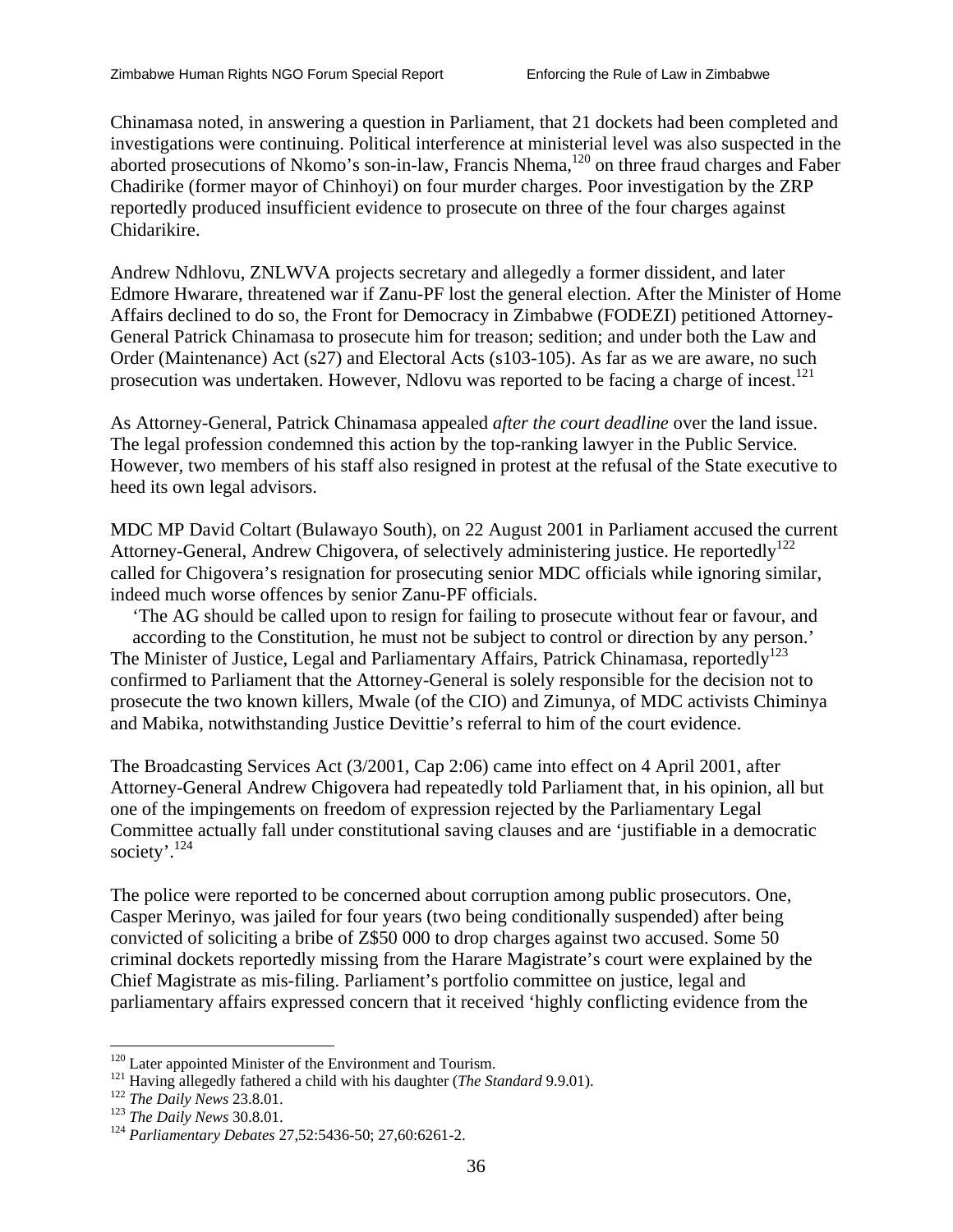Attorney-General's office and the Commissioner of Police on all aspects' of this problem of missing dockets, starting with a major discrepancy in numbers  $(21 \text{ vs } 186)$ .<sup>125</sup> The committee recommended tightening accountability and administrative procedures.

As the fuel crisis precluded remand prisoners being brought to court, prosecutor Wilbert Mandinde complained of having to remand prisoners *in absentia*, without those remanded being able to complain.

 $\overline{a}$ <sup>125</sup> *Parliamentary Debates* 27,71:7563.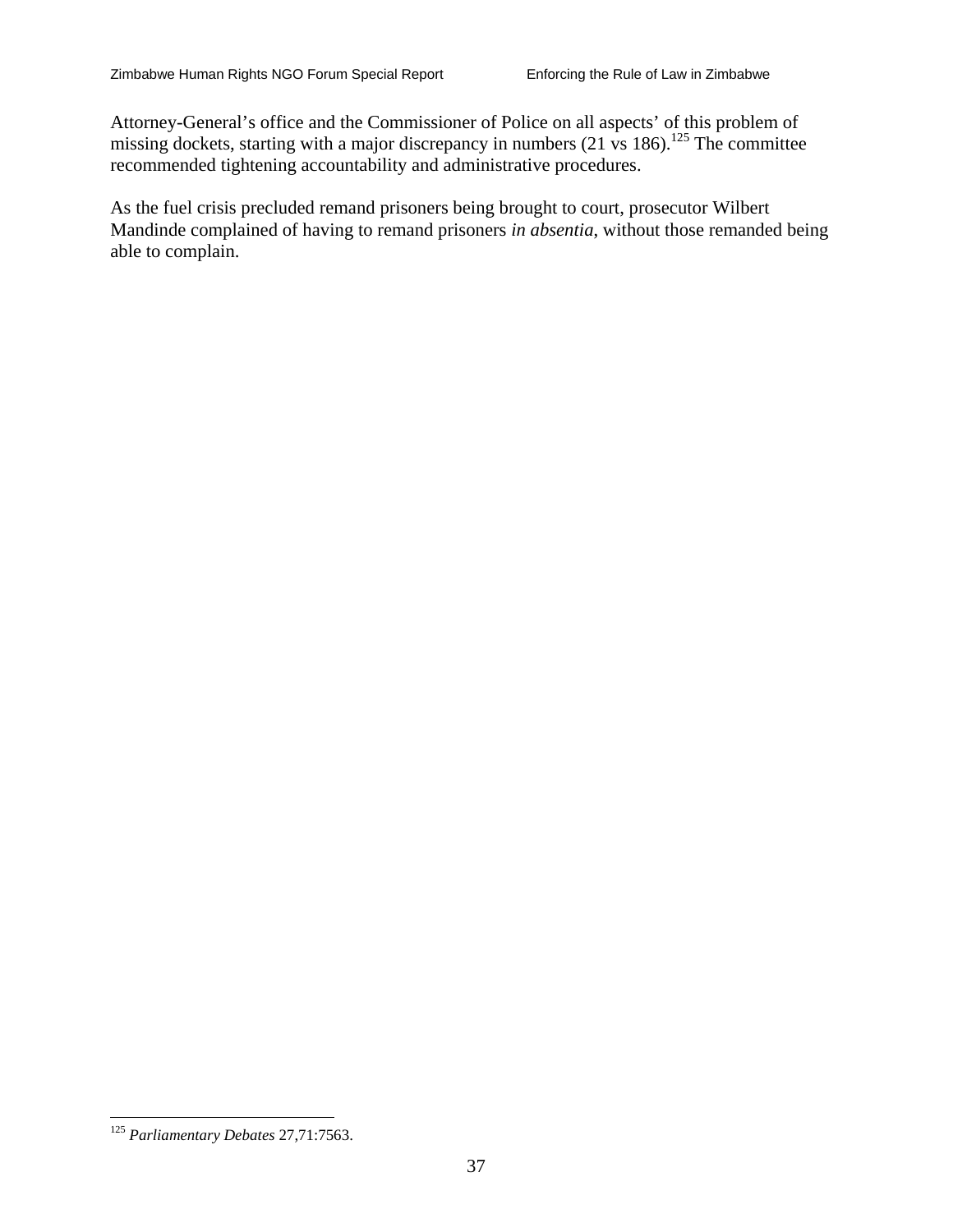# **CHAPTER 4**

# **ENFORCING THE RULE OF LAW: THE JUDICIARY**

Zimbabwe's judiciary is tiny. As at September 2001, it comprised eight judges of the Supreme Court, a High Court bench of 19 (after three resignations), and a Labour Tribunal of four judges. The magistracy falls under the Public Services Commission, not the Judicial Services Commission.

Our judiciary has had a very rough ride in the new millenium. The reasons are purely political and relate to the result of the Constitutional referendum, the outcome of the June 2000 Parliamentary elections, and the land question.<sup>126</sup> As yet, however, there are only a few questionmarks hanging over the professionalism and integrity of our judges, despite strenuous attempts by the executive to politicise the judiciary.

Godfrey Chidyausiku, then Judge President of the High Court, has asserted that the land controversy is 'a minefield for the judiciary. I only hope it does not become the graveyard for the judiciary.<sup>127</sup> In a speech suggesting that he spoke on behalf of Government, he located the origins of the controversy over land between the judiciary and the executive in the then Chief Justice Gubbay's address opening the 1991 legal year. Later publicly reprimanded by the Chief Justice with the full support of the Supreme Court bench, Justice Chidyausiku was reportedly required to 'avoid making inflammatory statements' on the land issue.<sup>128</sup> But that was before he was appointed Chief Justice by the State President.

Most judges have hitherto failed to facilitate the executive's desires. Some have already paid with their jobs, including the former Chief Justice, Anthony Gubbay. Repeated international protests about political interference with our judiciary have apparently been ignored, including protests from the United Nations, the International Commission of Jurists, the International Bar Association, the Association of Commonwealth Lawyers,<sup>129</sup> lawyers within the SADC region, and even the Confederation of South African Trades Unions (COSATU). Virtually every local organisation of any note has also called for the restoration of the rule of law. 'The rule of law is fundamental to economic and social stability in the region and it is indivisible. We believe it to be accurate to say that the legal system in Zimbabwe is at extreme risk', the chair of South Africa's

 $126$  The land issue was re-politicised despite one Zanu-PF MP's plea, after Margaret Dongo's revelations in 1999 about its allocation to the politically well-connected with few farming qualifications, 'let us not continue to make the land question a political football' (*Parliamentary Debates* 26,11:505). Very early in the run-up to the referendum, the Zimbabwe National Liberation War Veterans Association (ZNLWVA) threatened to disrupt the poll if the draft constitution was not first amended to make land and social security benefits constitutional rights for its members. After the referendum, they invaded white-owned farms. The land invasions reportedly caused dissent within Zanu-PF, but were consistently supported in public by the State President. The independent press noted that presidential endorsement of the farm invasions was merely the latest in a history of government and presidential actions abrogating the rule of law, tore into the police for failing to uphold the rule of law in order to please their political masters, and called for the removal of the Mugabe government in the election.

<sup>&</sup>lt;sup>127</sup> The Herald 12.1.01.<br><sup>128</sup> The Financial Gazette 18.1.01.

<sup>&</sup>lt;sup>129</sup> Which relocated its September 2000 conference from Harare.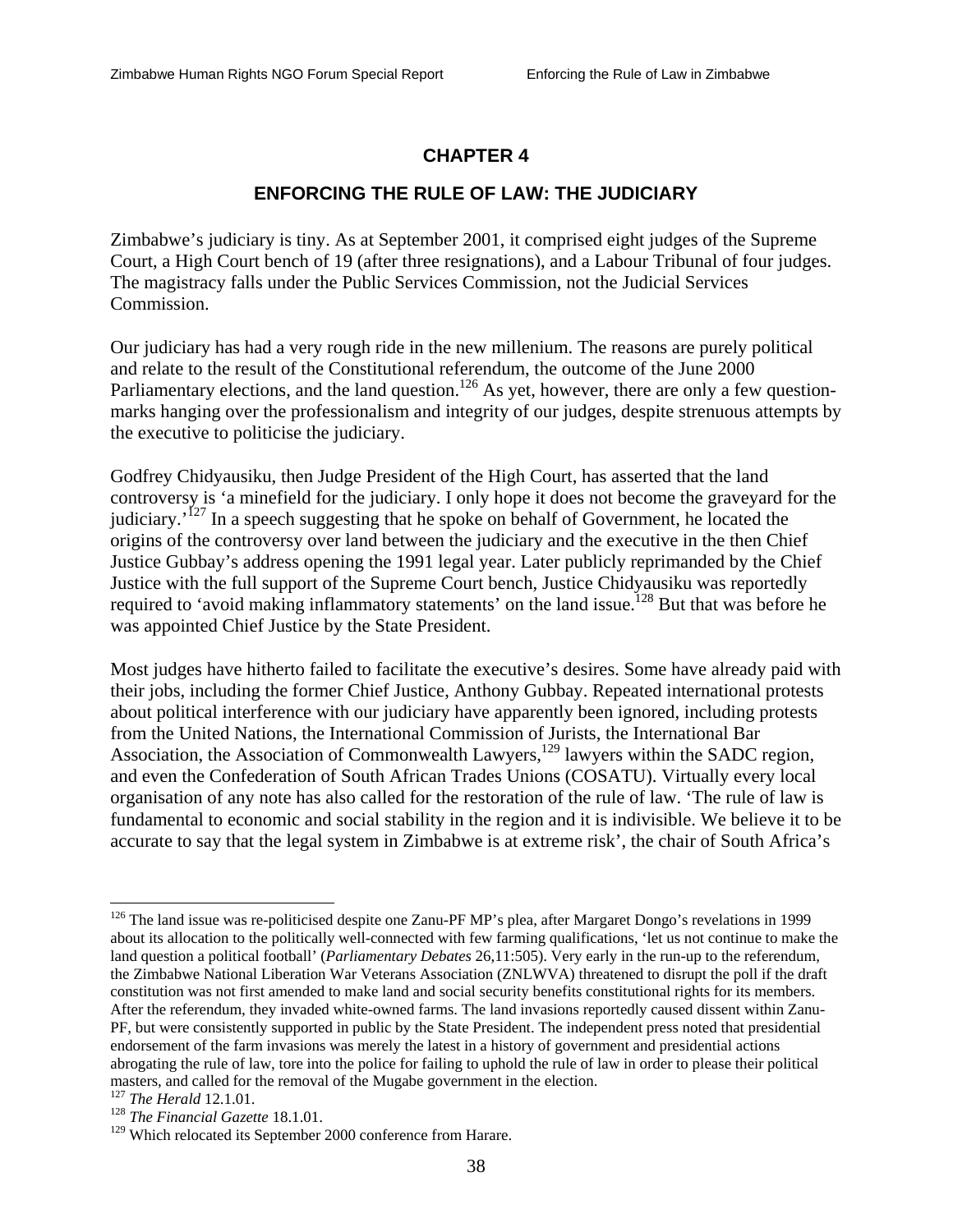General Bar Council was quoted as saying.<sup>130</sup> However, at the start of 2001, the Law Society of Zimbabwe was still confident

'that the courts of Zimbabwe will continue to uphold the Constitution without fear or favour… They have been impartial, fearless of public clamour, regardless of public praise and indifferent to private, political or partisan influences. They have administered justice according to the law'.  $^{131}$ 

The Law Society later demonstrated in all major cities and towns, calling for Government to enforce court orders and for the rule of law to be restored immediately. The State President refused to accept the Law Society's petition.

Whether or not our judiciary will indeed survive as a reputable institution in which citizens and the outside world (can) have any faith, remains to be seen. Even Zanu-PF-PF's Eddison Zvobgo was reported as noting earlier 'We have allowed confidence in our legal system to slide'.<sup>132</sup> Massive restructuring may be necessary in the not-too-distant future.

The politicisation of our judiciary has been absolutely explicit. Zacharia Ziyambi (Zanu-PF, Kadoma West) stated in Parliament that 'when we are at this stage of pursuing our revolution, they [judges] need also to play the tune … they also need to bend down and do like what the revolution requires us to do'.133 Philip Chiyangwa (Zanu-PF, Chinhoyi) proposed to seek a Parliamentary commission of enquiry into the judiciary, to 'impeach' the Chief Justice.

Among many senior politicians, *Justice Minister* Patrick Chinamasa recurrently attacked the judiciary,134 particularly the former Chief Justice, in the state-controlled media and in Parliament. In addition to calling for the removal of the Chief Justice because he was first appointed to the High Court by the 'racist Smith regime', Chinamasa was repeatedly quoted as saying Government would not rest until there was a complete overhaul of the judiciary. 'Eurocentric' judges regarded as being in conflict with the other arms of Government and perceived as constituting 'the main opposition to the ruling party' would have to go. Judges should be politically correct: if they behave like

'unguided missiles, I wish to emphatically state that we will push them out'. 'The present composition of the judiciary reflects that the country is in a semi-colonial state, half free, half enslaved'.

Chinamasa also inveighed against high-ranking blacks who, he alleged, had forgotten their humble origins and 'delude themselves into thinking that they are where they are solely through their own merit'. He denied intimidating the judges. $135$ 

The war veterans' leadership backed Chinamasa. Chenjerai Hunzvi (Zanu-PF, Chikomba) vowed to oust the entire Supreme Court bench and four non-black High Court judges.<sup>136</sup>

<sup>&</sup>lt;sup>130</sup> The Daily News 14.2.01.<br><sup>131</sup> The Herald 19.1.01.<br><sup>132</sup> The Daily News 13.9.00.<br><sup>132</sup> Parliamentary Debates 27,44:4383-4.<br><sup>134</sup> The Supreme Court had earlier ruled that Chinamasa should be charged with contempt of co law for a public outburst while he was Attorney-General, despite his constitutional defence (*The Herald 7.11.00*).<br><sup>135</sup> See *The Herald 19.1.01; The Daily News 6.2.01; The Zimbabwe Independent 9.3.01.*<br><sup>136</sup> *The Standar*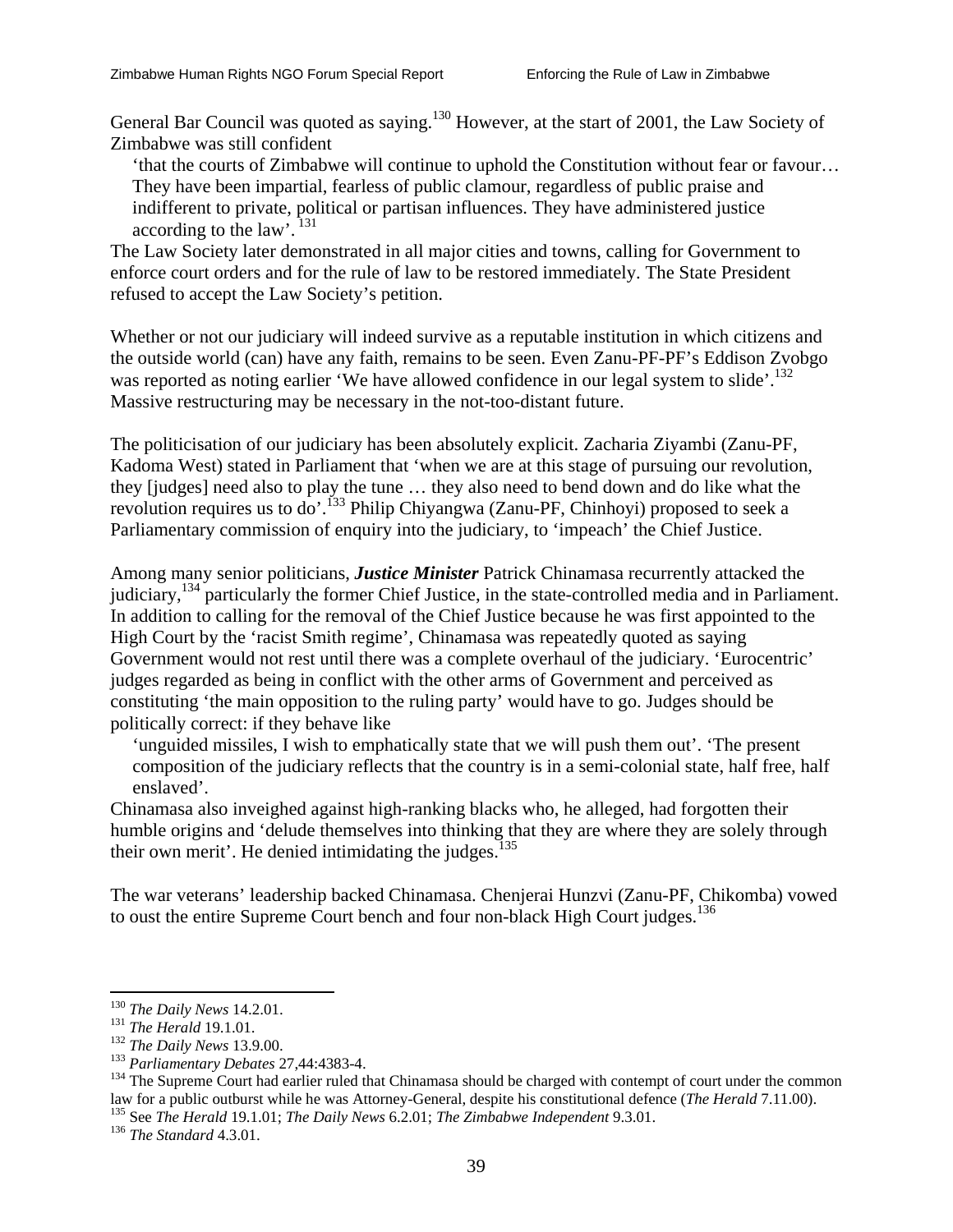'We are not afraid of the High Court ... this country belongs to us and we will take it whether they like it or not'. 'The judges must resign. Their days are now numbered as I am talking to you... I am telling you what the comrades want, not what the law says.<sup>137</sup>

The deputy chairman of ZNLWVA's Harare branch, Mike Moyo, noted 'The judiciary must go home or else we will chase them and close the courts indefinitely until President Mugabe appoints replacements'.<sup>138</sup> This particular threat was followed by one to remove judges by force if they did not resign within a fortnight. Moyo was also quoted as saying 'the judiciary of Ian Smith is still with us now, joined by some black puppet judges who are making their own laws instead of following laws made by Parliament'.<sup>139</sup>

Judges were harassed. Only some publicly defended themselves. Just before Zanu-PF's congress began in December 2000, special protection from the Police Protection Unit was provided to all judges, threatened with attacks on their homes.<sup>140</sup> Two months later, Zanu-PF passed by itself its own Parliamentary motion of no confidence in the judiciary. It used the ZBC to request that all of its MPs be in Parliament on 28 February 2000, when they defeated and inverted the MDC's motion to support the judiciary.<sup>141</sup> Thereafter, enormous pressure was brought on the remaining judges of the Supreme Court and High Court judges from minority ethnic groups to resign as well. They initially refused, whereupon Jonathan Moyo reportedly threatened to use the law to remove them.142 Two High Court judges who repeatedly found against the State on fundamental human rights cases subsequently resigned.

Generally the judges have acted properly and tried all cases equally according to the law, even when the police, Attorney-General's Office, or court administrators have discriminated in their handling of cases, for example by remanding people in custody while delaying the processing of bail. Recently-appointed judges thought to sympathise with Zanu-PF and the State President followed the law in ordering trespassers off privately-owned property.

Very recently, however, lawyers for 21 Chinhoyi farmers charged with public violence expressed public doubts as to whether their clients would receive a fair trial because of the politicisation of the case and its pre-trial publicity, including statements by prominent public figures as to their guilt.<sup>143</sup> There has been no reported (judicial or other) condemnation of news reportage (especially by the state-owned media) that has presumed – indeed, explicitly asserted – the guilt before trial of these farmers and many others accused of public order offences.

However, courts at all levels have for the last two years severely criticised 'gross administrative inefficiency' within the judicial system. $144$  Both judges and magistrates slammed inefficiencies which threaten the capacity of the judicial system to deliver justice. In part to address this

<sup>&</sup>lt;sup>137</sup> *Parliamentary Debates* 27,26:2686; *The Standard* 10.12.00.<br><sup>138</sup> *The Daily News* (20.11.00, 22.12.00) team was denied entry to State House to cover the swearing in of the new judges.<br> $139$  The Herald 24.1.01.

<sup>&</sup>lt;sup>140</sup> *The Daily News* 14.12.00.<br><sup>141</sup> The Zanu-PF majority voted for its 'amendment' – ruled by the Speaker as 'proper, procedural and admissable' [sic] - 'to delete the motion in its entirety and to substitute' a proposal that the President set up an [unconstitutional] enquiry into what they alleged to be unspecified 'misconduct' among the judiciary. This debate (*Parliamentary Debates* 27,24; 27,44; 27,46) made profoundly depressing reading. <sup>142</sup> *The Herald* 23.2.01. <sup>143</sup> *The Standard* 26.8.01. 144 *The Daily News* 26.8.99.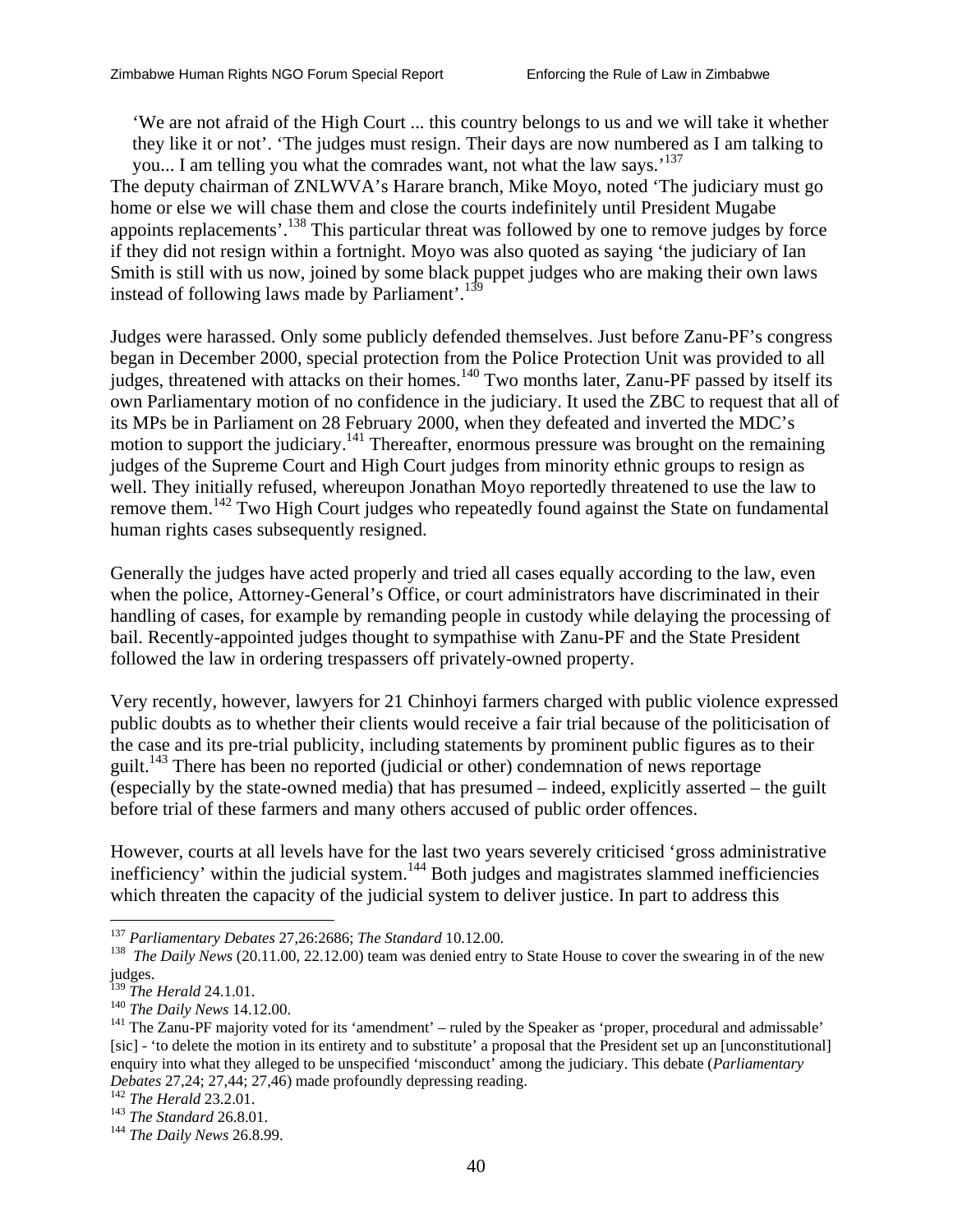problem, the Minister of Justice, Legal and Parliamentary Affairs sought to apply the High Court model to all other courts. He wanted seniority for one judge over others in all courts,

'to have in place a person who will be in charge of the others in terms of administration, work assignments and court cases and so forth. Up to now, for instance, all the presidency [sic] have been equal and that has been very difficult. We want someone who is in a senior position to assign work to others.<sup>'145</sup>

Such a system would, of course, allow cases to be directed to judges thought to be politicallycompliant, as seemed to have happened in respect of the initial distribution of the MDC's electoral challenges, even if some of the results did not follow that pattern.

#### **The Supreme Court and the Chief Justice**

The Constitution of Zimbabwe defines the Supreme Court as our 'superior court of record and the final court of appeal'  $(s80(1))$  and the Chief Justice as 'the head of the judiciary'  $(s79A(a))$ . The Supreme Court Act (28 of 1981, cap 7:13) lays out its powers, functions and procedures.

Section 24 of the Constitution of Zimbabwe also gives the Supreme Court 'original jurisdiction' for redress of alleged contraventions of the Declaration of Rights, by complainants or by those presiding over hearings in lower courts. Since the Declaration of Rights became justiciable in 1985, the Supreme Court has overturned provisions in many statutes that contravene constitutional rights. In deciding against the State on such issues, the Supreme Court appears to have annoyed authoritarian politicians of the ruling party. Two Supreme Court judgments were followed by amendments to the Constitution which rendered these judgments void.

In the last five years, the relationship between the Supreme Court and State executive has worsened, as the court struck down the State's telecommunications and broadcasting monopolies, s50(2)(a) of the Law and Order Maintenance Act, and the amendment<sup>146</sup> to s5(4) of the Land Acquisition Act; confirmed that the State President can be sued in his official capacity; twice ruled that land acquisition and the eviction of farmers must follow legal provisions; found 'fasttrack' resettlement procedures to be unconstitutional; and endorsed the Administrative Court's decision to require by 1 July 2001 a workable land policy from Government before allowing it to proceed with acquisitions after farms have been designated.

At present, a number of sensitive political charges under the Law and Order (Maintenance) Act (LOMA) are currently pending in the Supreme Court for resolution under s20 of the Constitution. Among many other members of the MDC, Davison Nhaurwa asked that s44(1)(a) be referred for impairing his freedom of expression. Justice Chinhengo asked the Supreme Court to determine whether sections 51(2) and 58, under which Morgan Tsvangirai<sup>147</sup> was charged with 'terrorism',<sup>148</sup> contravene constitutional rights. (On 12 July 2001 acting Chief Justice

<sup>&</sup>lt;sup>145</sup> *Parliamentary Debates* 27,62:6659.<br><sup>146</sup> It incorporated retrospective provisions originally gazetted using the Presidential Powers (Temporary Measures) Act. Welshman Ncube strenuously rejected 'that kind of law ... which seeks to legalise illegality, ... to make lawful that which is admittedly unlawful and which was unlawful when it was done... Parliament should not seek to

legislate retrospectively' (*Parliamentary Debates* 27,26:2754). 147 One independent paper reported State security plans to assassinate Tsvangirai and to 'eliminate' several 'anti-Zanu-PF' personages, including two judges and prominent journalists (*The Financial Gazette* 7.6.01). 148 The docket disappeared from the Attorney-General's Office. John Chimusoro Mabika was later charged with its

disappearance.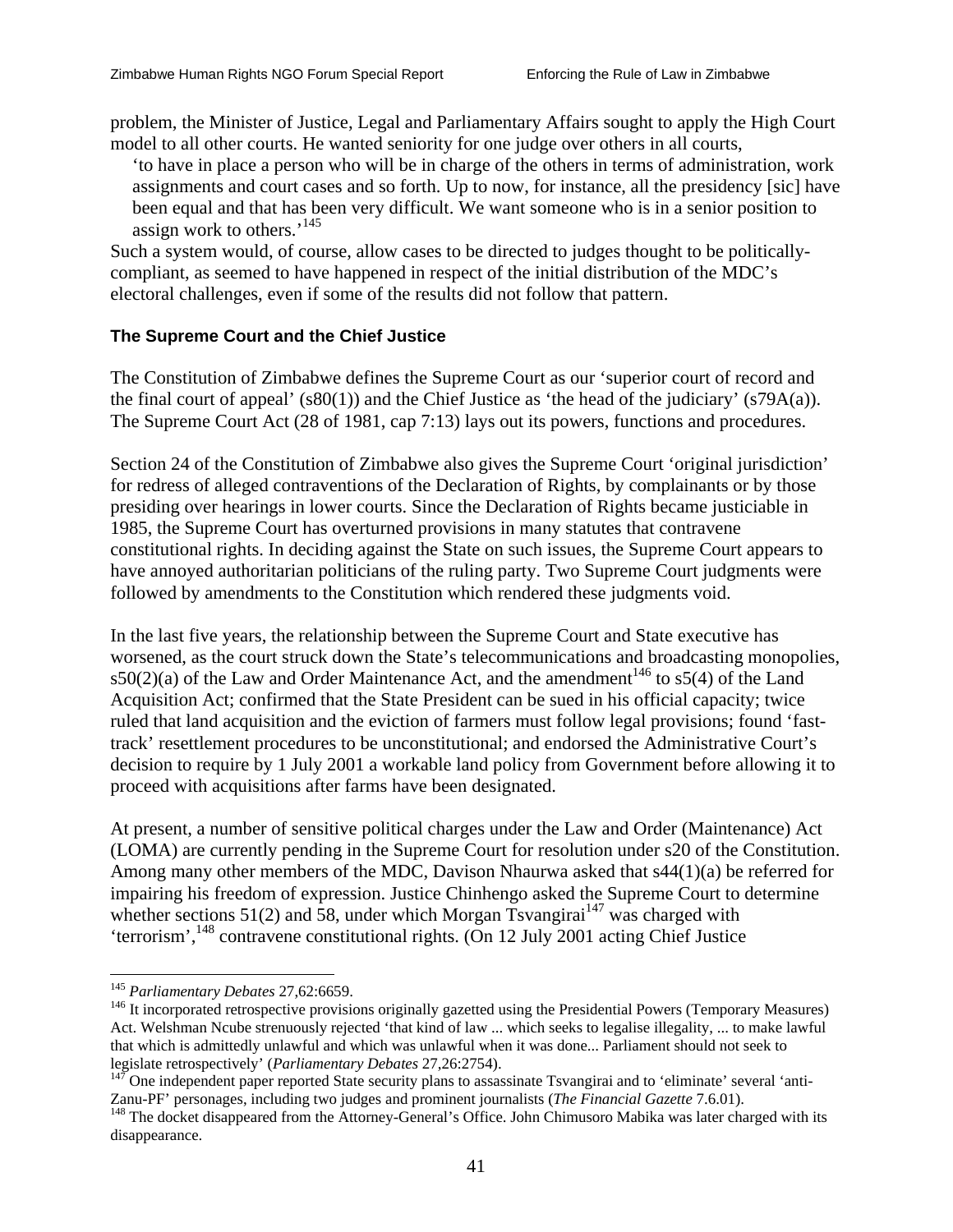Chidyausiku reserved indefinitely judgment in this particular matter.) Nelson Chamisa, MDC national youth chair, has also applied to have his charges of inciting public violence at a political rally under LOMA s30(1), alternatively s58, discharged under s20(1) of the Constitution. His lawyer, Innocent Chagonda, was reported $^{149}$  to have argued that

'certain people in certain quarters have not been charged under the same sections, with particular reference to Zanu-PF which has openly boasted of having degrees in violence. The selective application of justice is totally undesirable in a democracy. You cannot have one section of the population enjoying immunity while another does not, when they have both made utterances likely to cause violence'.

For the last half-year, Government has appeared to ignore Supreme Court rulings which it finds inconvenient. The executive has also attempted to restructure the judiciary and has not discouraged its politicisation, particularly the Supreme Court. The MDC opposition has protested vigorously in Parliament, before being outvoted.

Until mid-2001, five judges comprised the full Supreme Court bench. In July 2001, three new judges were appointed to the Supreme Court, bringing the full bench to eight, including, for the first time in our history, one woman, Vernanda Ziyambe from the Harare High Court. Misheck Cheda and Luke Malaba were promoted from the Bulawayo High Court. The *Zimbabwe Independent* noted

'Two of those appointees were reported last weekend to have benefited from the Government's opaque land lease scheme. In other words, they will be asked to deliver judgments on the legality of a land redistribution process of which they are recipients.<sup>150</sup> According to the list of farm allocations circulated by Margaret Dongo in 1999, Justice Cheda had been allocated Marula Farm 38 and Justice Malaba Marula Farm 35, both on leases of unspecified duration and with rentals still to be assessed. The 'Marula block' of farms has twice been invaded by disaffected neighbouring villagers.

In November 2000, 'war veterans' and Zanu-PF supporters physically invaded the Supreme Court. The Minister of Justice, Legal and Parliamentary Affairs failed to condemn this invasion.<sup>151</sup> Then Chief Justice Anthony Gubbay and Justice Wilson Sandura met the acting president, ostensibly to discuss the threats to the judiciary by the 'war veterans', but were reportedly faced with an attack on the judiciary itself which was later repeated by the State President.152

As only the judiciary stood between Zimbabwe and anarchy, there was a massive crisis as the Chief Justice, Anthony Gubbay, was forced into early retirement,<sup>153</sup> first from March and then from July 2001. His resignation was enforced five days after the Supreme Court had struck down as unconstitutional Statutory Instrument 318/2000 – the State President's attempt, using his Presidential Powers (Temporary Measures) Act, to nullify the MDC's petitions against the

<sup>&</sup>lt;sup>149</sup> The Daily News 9.2.01: Chagonda refers here to a boast made by President Mugabe himself.<br><sup>150</sup> The Zimbabwe Independent 24.8.01.<br><sup>151</sup> The Daily News 10.1.01.<br><sup>151</sup> The Sunday Mail 28.1.01.<br><sup>152</sup> The Sunday Mail 28. matters of mutual concern and interest, including the role of the judiciary in promoting democracy in Zimbabwe', with a wide range of officials, politicians and human rights activists (*The Herald* 26.2.01).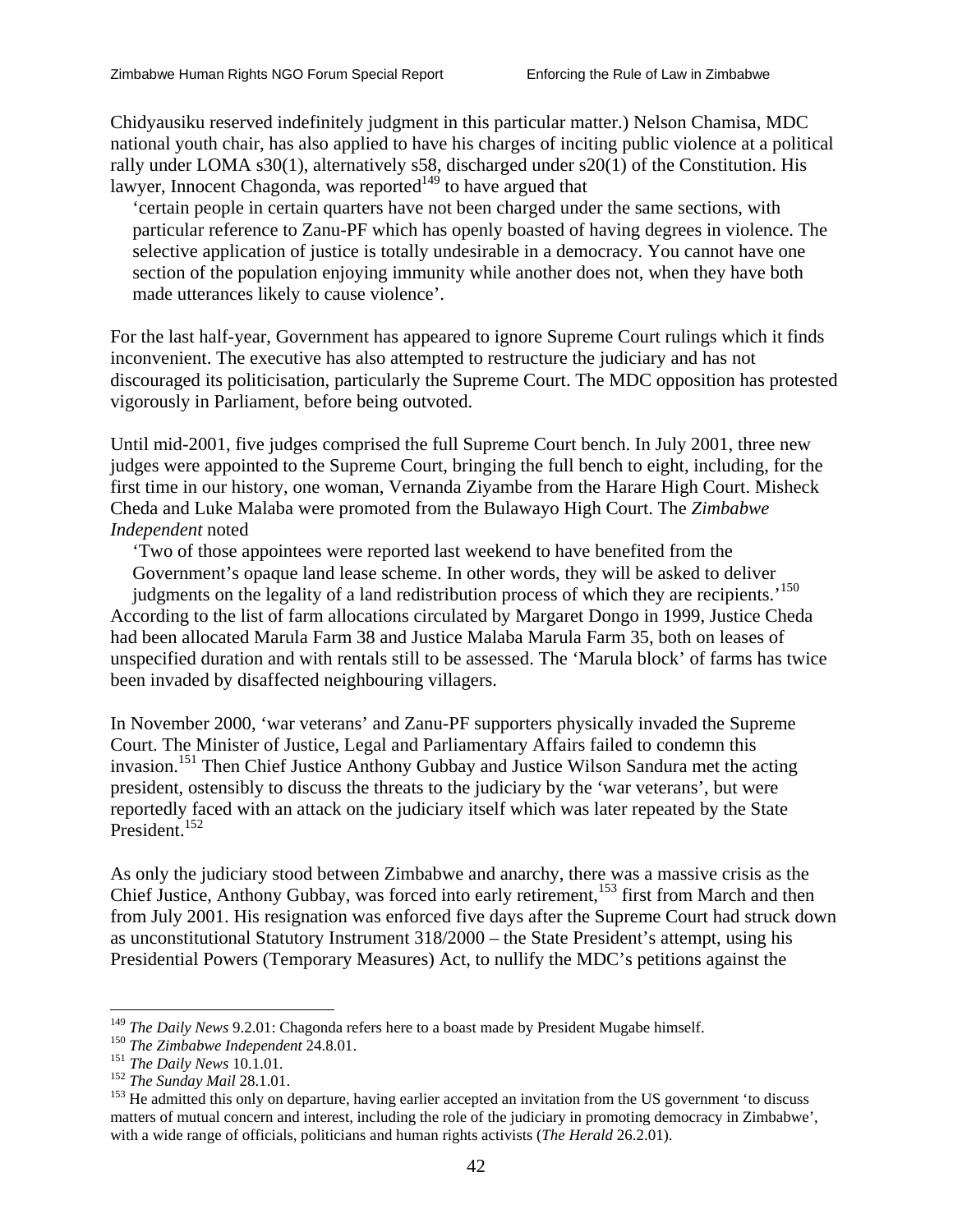election results.<sup>154</sup> The Bar Council called on Government to protect Gubbay from 'war veterans' threatening to occupy his home. *The Herald*<sup>155</sup> attributed to 'misunderstandings between the Government and the judiciary' the chief justice's 'early retirement'. (The Supreme Court had also ruled unconstitutional the September 2000 police raid on the MDC offices and the banning of political meetings on UZ campus.)

Justice Godfrey Chidyausiku was sworn in as Acting Chief Justice in mid-March 2001. In April, participants in a closed seminar organised by Zimbabwe Lawyers for Human Rights reportedly called for judicial appointments to be free of political influence.<sup>156</sup> Some 200 black lawyers petitioned the Judicial Services Commission (JSC) against Chidyausiku's appointment as Chief Justice.157 But in August 2001 he was appointed substantively to the highest judicial post in the land, even though his reported desire to have all four sitting Supreme Court judges removed first was not met. $158$ 

Justice Chidyausiku has reportedly shocked lawyers over his recent conduct. While still Judge President of the *High Court*, he had purported to vary a *Supreme Court* ruling and allow one peasant farmer, Samson Mhuriro, 15 days to put together a class action on behalf of peasant occupiers of all commercial farms. The Supreme Court overruled his decision. Chidyausiku then used his opening of the 2001 Bulawayo High Court session *to defend publicly his own judgment and criticise the Supreme Court for nullifying his decision*. One press commentator suggested that

'Goddie has become blinded by his allegiance to Zanu-PF that it is difficult to imagine him being impartial when presiding in a case in which the party or its government is a contestant'.159

The JSC was rumoured to have been split on their recommendation to the President on Chidyausiku's appointment as Chief Justice. The lawyers who protested to the JSC were reportedly described by Information minister Jonathan Moyo as 'so-called black lawyers … speaking for Rhodesians', 'the usual black Uncle Toms' fronting for 'the usual white liberal gang in the judiciary'. He urged them 'to desist from compromising the judiciary by making unfounded, irresponsible and malicious political attacks on targeted individual judges.<sup>160</sup>

# **The High Court**

The Constitution of Zimbabwe defines the High Court as a 'superior court of record' (s81(1)) and in its composition gives precedence to the Chief Justice over the Judge President 'who shall, subject to the directions of the Chief Justice, be in charge of the High Court' (s81(2)(b)). The High Court Act (no 29 of 1981, cap 7:06) specifies the court's jurisdiction, powers of review and issues relating to appeal.

<sup>&</sup>lt;sup>154</sup> *Parliamentary Debates* 27,43:4374.<br><sup>155</sup> *The Herald* 15.2.01.<br><sup>156</sup> *The Standard* 20.5.01.<br><sup>157</sup> *The Sunday Mail* 18.2.01; *The Herald* 9.3.01.<br><sup>158</sup> *The Sunday Mail* 18.2.01; *The Herald* 9.3.01.

<sup>159</sup> *The Zimbabwe Independent* 19.1.01. <sup>160</sup> *The Herald* 24.5.01, 27.6.01.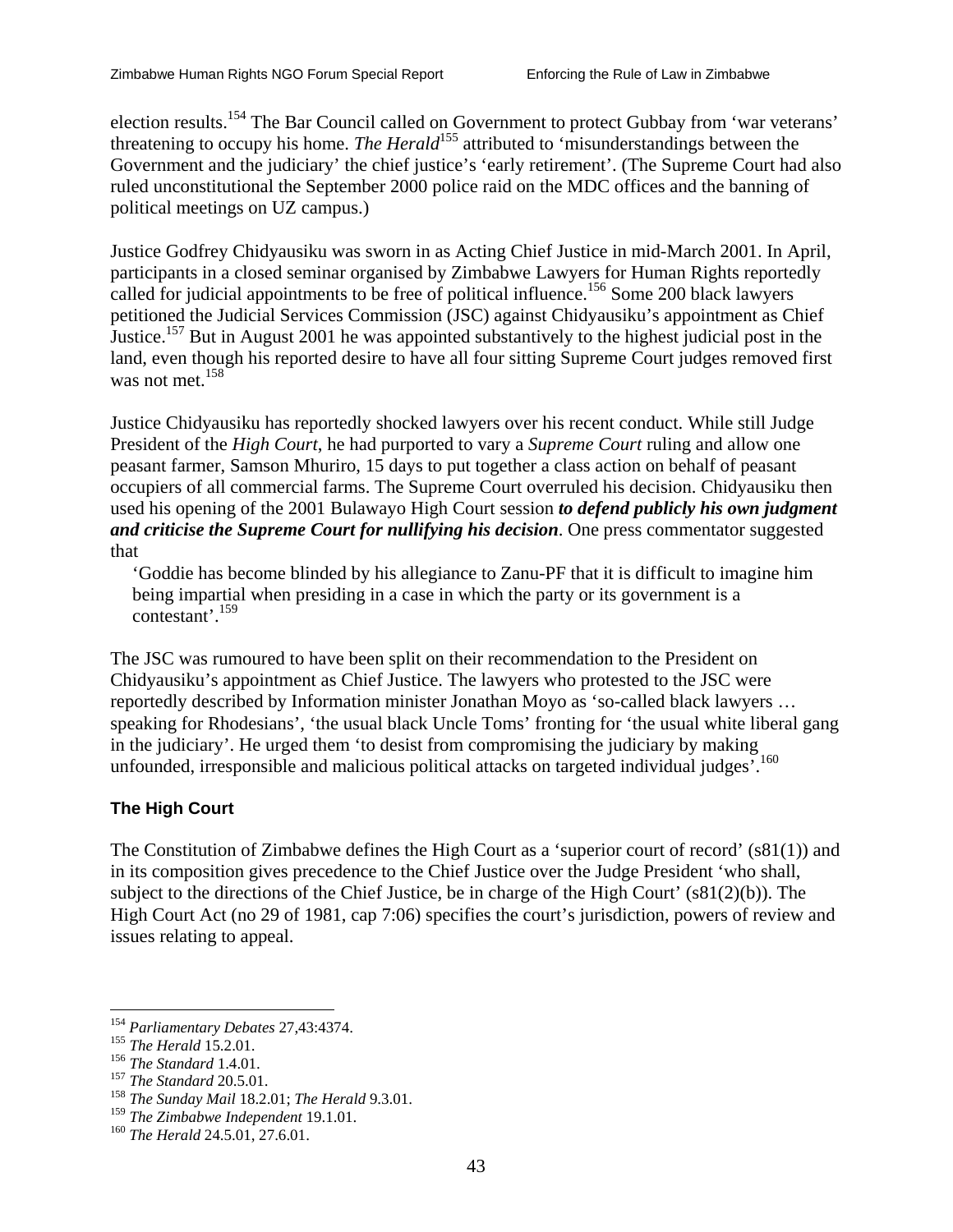The High Court has recently had to deal with two major and intensely 'political' sets of litigation: commercial farmers' petitions to remove 'invaders' from their land; and – after the State President's unsuccessful attempt to 'disappear' them - the Movement for Democratic Change's challenges to the election results of June 2000. Lawyers, some of whom have been assaulted by 'war veterans' while investigating or representing clients, objected to CIO security staff being deployed as gatekeepers at the High Court in Harare.

On 17 March 2000 Justice Garwe first ruled the occupation of commercial farms an illegal trespass. Justice Chinhengo later upheld Justice Garwe's original order. Garwe gave the war veterans 24 hours to remove themselves before *requiring the police to remove them and to ignore executive intervention which might prevent that action*. Both war veterans and police ignored his order, the latter applying to be absolved from his order and arguing that a political solution was required to the issue of trespass. Chenjerai Hunzvi also ignored Justice Garwe's order to remove his followers from the farms and reportedly told the High Court that the State President actually controlled those occupying the farms*.* Presidential spokesman George Charamba noted that the Government could not defy court orders, especially from the Supreme Court which upheld the High Court rulings, but realities on the ground militated against compliance. Its own consent to the order was seen by one independent newspaper as Government's symbolic means of declaring its own actions to be constitutional, legal and orderly while doing exactly what it wished.<sup>161</sup>

Three issues formed the core of the MDC's 39 court challenges to the June 2000 election results: intimidation, irregularities and treating. The MDC appeals were eventually set down for hearing between January and May 2001, as non-urgent, by Judge President Godfrey Chidyausiku. They were heard by High Court judges Devittie, Garwe and Ziyambi. The latter two have been thought to have personal links with Zanu-PF. Justice Garwe, who in January 1999 had taken four days to issue an urgent release order for Mark Chavunduka and Ray Choto against the police and army, during which time they had been tortured, was later appointed Judge President to replace Godfrey Chidyausiku. Justice Ziyambi was promoted to the Supreme Court bench, after she had found against MDC petitioners in two cases but annulled the Zanu-PF result in the Chiredzi North constituency.

Justice Devittie found in favour of the MDC in three of their electoral challenges (Buhera North, Hurungwe East, Mutoko South). Joseph Chinotimba was reported as telling one paper 'Devittie is a judge for opposition political parties. The way Gubbay went is the same way Devittie is going to go'.<sup>162</sup> Later, Justice Devittie was quoted as noting that his rulings to uphold three MDC petitions against the election results caused him 'more anxiety than I have had cause to feel in the time I have sat on the [High Court] bench'.<sup>163</sup> He resigned shortly thereafter. Two other High Court judges also resigned, including Justice Chatikobo, who in 2000 was reportedly described by Jonathan Moyo as 'a night judge dispensing night justice' in Moyo's attack on Capital Radio and its equipment. With its cultural overtones of witchcraft, this description was publicly condemned by Justice George Smith, who also expressed concern at Zimbabweans' growing disregard for the law and its enforcement agents.<sup>164</sup>

<sup>161</sup> *The Financial Gazette* 30.11.00. <sup>162</sup> *Eastern Star* 4.5.01. <sup>163</sup> *The Herald* 27.4.01.

<sup>164</sup> *The Daily News* 31.10.00.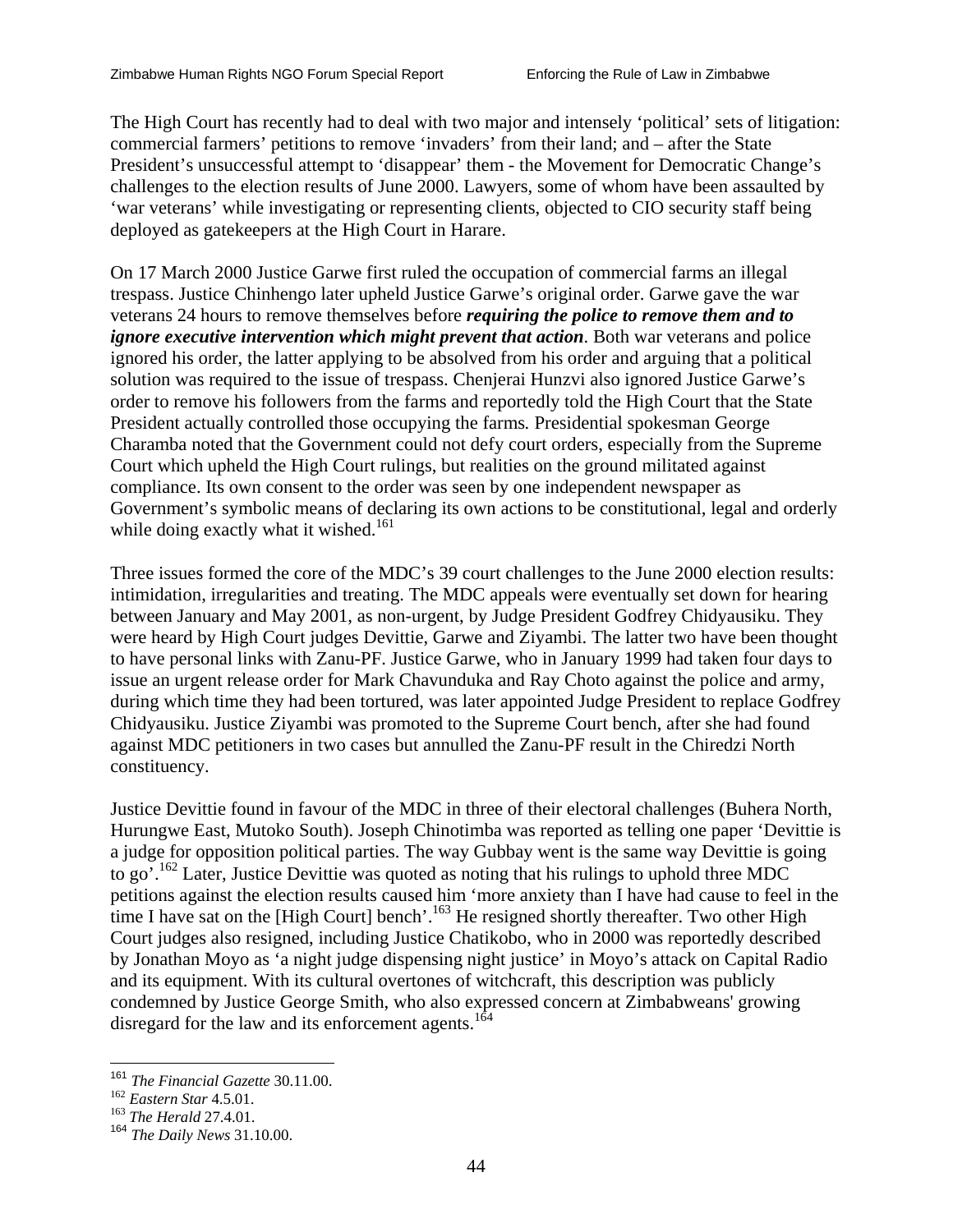New appointees<sup>165</sup> to the High Court bench were widely perceived to have personal ties to the Government and ruling party. They included former non-constituency (appointed) MP and member of the Government's Constitutional Commission Rita Makarau; her law firm partner Annie Gowora; former UZ law lecturer and member of the Government's Constitutional Commission Ben Hlatswayo; ex-combatant Charles Hungwe; Godfrey Chidyausiku's brother's daughter, Antonia Guvava, formerly Director of the Legal Advice Division in the Attorney-General's Office; and ex-combatant George Chiweshe (previously Judge Advocate in the Zimbabwe Defence Forces). The justice minister admitted that, even with these new appointments, the demand (driven by human rights organisations) for justice in the courts exceeds its current supply.<sup>166</sup>

Perceptions notwithstanding, both Justices Makarau and Hungwe upheld earlier judgments and found against the State on cases of farm trespass. However, Justice Hlatswayo upheld a state appeal against record bail (totalling Z\$16 million), with surrender of travel douments, granted by a magistrate, and ordered Peter Raymond Lotriet and Patricia Ann Mitchell to be remanded in custody over a case involving NOCZIM.

## **Magistrates' Courts**

As the magistrates courts were extended, *inter alia* to Chivu and Featherstone, in May 2001 of 222 magisterial posts at various levels, 39 were vacant and advertised. State employment practices, as well as low pay and poor benefits, seem to have been implicated in the vacancy rate. Four magistrates were reported to have sued the State for unfair labour practices and back pay, after being paid as assistant magistrates for over three years, since  $1997<sup>167</sup>$  The danger to justice posed by inadequate remuneration was exemplified in the prosecution of former Gweru magistrate Elias Chiterera. He was sentenced to eight months in jail, with a further seven months conditionally suspended, for accepting a Z\$500 bribe to issue a false marriage certificate. But the job carries many other dangers as well.

A fundamental problem is that magistrates are part of the public service, and thus particularly vulnerable to intimidation, especially in smaller towns where they have no State protection against either disaffected litigants or expectations of 'politically correct judgments', as one lawyer put it. As seen by some lawyers in small-town practice, the magistrates' general tendency is to deal with politically-sensitive cases by referring them to other courts.

The Secretary for Justice, Legal and Parliamentary Affairs reportedly refused to provide magistrates with 24-hour police protection, despite abnormal threats to their safety.<sup>168</sup> Like other civil servants and law enforcement officers, magistrates have been transferred at the behest of the 'war veterans'. A large crowd, reportedly of Zanu-PF supporters, demonstrated for three days against Karoi magistrate Sikhumbuzo Nyathi after he had bailed 106 farmworkers on charges of public violence in attempting to throw 'war veterans' off 'their' farms. Following deputy

<sup>165 &#</sup>x27;All with strong links either to the government or to Zanu-PF' (*The Daily News* 22.12.00). Charles Hungwe, according to the Justice minister, was to represent on the High Court bench and thus 'empower' war veterans as a class (*The Zimbabwe Independent* 5.1.01). 166 *Parliamentary Debates* 27,36:3655-6. 167 *The Herald* 27.6.01. <sup>168</sup> *The Herald* 23.5.01.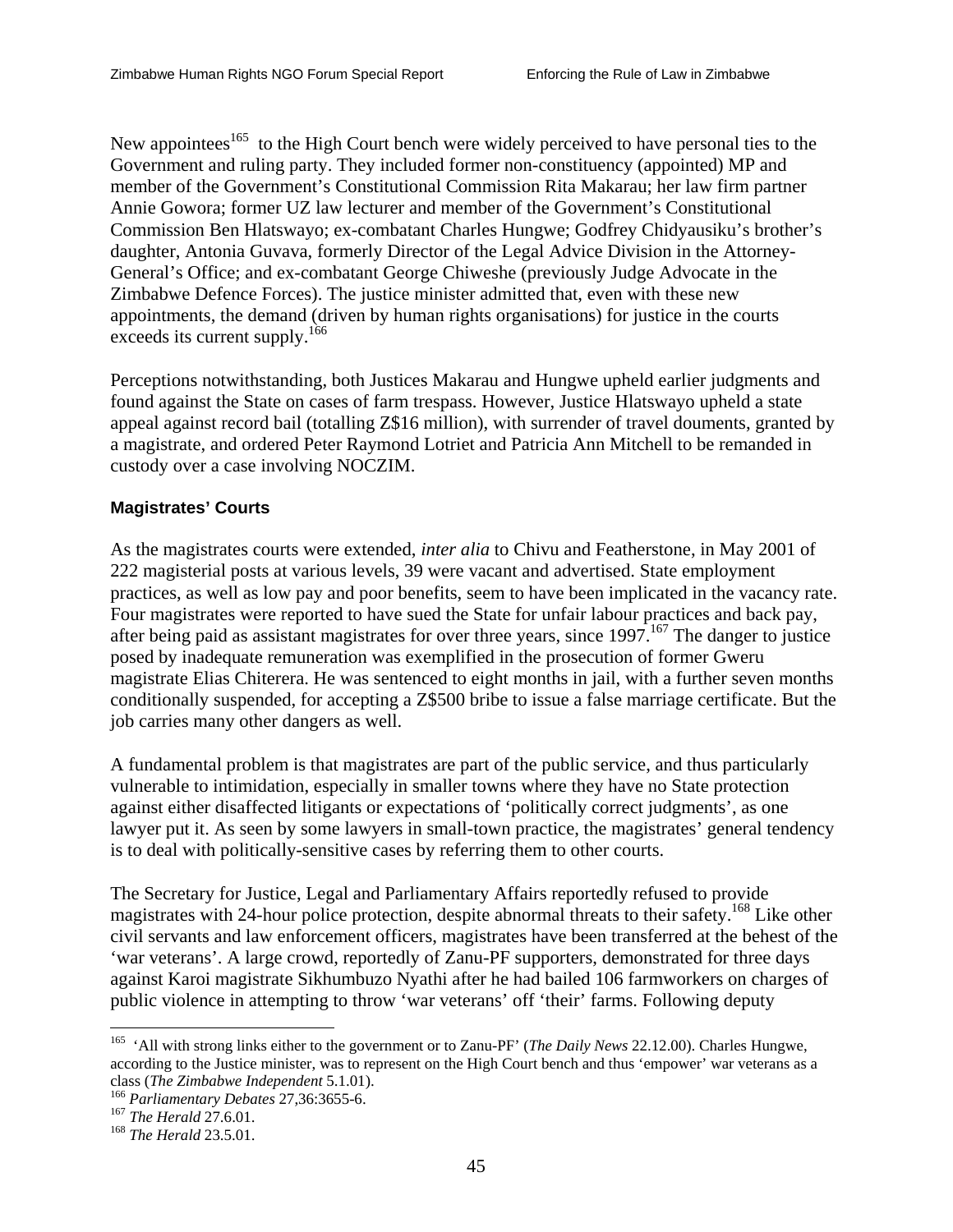ministerial intervention, Nyathi was reportedly transferred to Kadoma and forbidden to speak to the press.<sup>169</sup> Over 200 'war veterans' disrupted proceedings at Harare Magistrate's Court in protest against the further remand in custody of colleagues on kidnapping and extortion charges. After Bindura magistrate Tito Feyi Gweshuro sentenced 17 Zanu-PF supporters each to three years' jail for public violence ahead of the July 2001 by-election there, other party supporters held 'an all-night vigil' outside his home and 'forced his wife to accept the post of party treasurer'.170

In Harare, the clerk of the magistrate's court, Lydia Mutambirwa, refused to accept the bail of six million dollars granted by the court to Peter Lotriet and Patricia Mitchell. They spent two extra nights in jail. Their lawyer, Jonathan Samkange, noted that Ms. Mutambirwa had acted unlawfully in refusing to accept the money, since she had no right to refuse the court's instruction. High Court judge Ben Hlatswayo later upheld the State's appeal against the magistrate's granting of bail, and enforced their remand in custody.

Magistrates threatened to refuse additional requests for remand in custody when police dockets were not ready for prosecution.

# **Other Courts**

Another four judges were appointed to the Labour Relations Tribunal, in an attempt to mitigate delayed justice and clear the huge backlog of some 3 000 appeals.

The Urban Councils Association reportedly proposed to set up municipal courts to deal with bylaw infringements.<sup>171</sup> There is no provision for such courts under the Urban Councils Act.

# **Deputy Sheriffs' Offices**

As early as 1999, Harare's acting Messenger of Court had attributed what he called 'flagrant disregard of the law' to 'loss of respect for the courts' and their failure to punish contempt appropriately, which was already making it difficult for his office to function. The police recurrently failed to protect messengers of court delivering court documents, in Norton and elsewhere, particularly documents pertaining to land cases.

Justice Devittie of the High Court had to order the commander of the Zimbabwe National Army to permit an authorised representative of the Deputy Sheriff's office to enter Cranborne barracks in order to serve summons on the commander himself, General Constantine Chiwenga, Colonels Muhambi, Mukudoka and Charles Maredza, and Majors Mhonda and Shumba, in respect of the claim for damages of Z\$4 million by the two illegally-detained and tortured journalists, Mark Chavunduka and Ray Choto. The Messenger of Court had been refused entry in November 1999.

During the first half of 2001, the Affirmative Action Group, with assistance from 'war veterans', attempted to harass the white Deputy Sheriffs of both Bulawayo and Mutare into early retirement, but later backed down in the Mutare case.

<sup>169</sup> *The Daily News* 28.8.01; *The Standard* 9.9.01. 170 *The Standard* 9.9.01. 171 *The Herald* 19.2.01.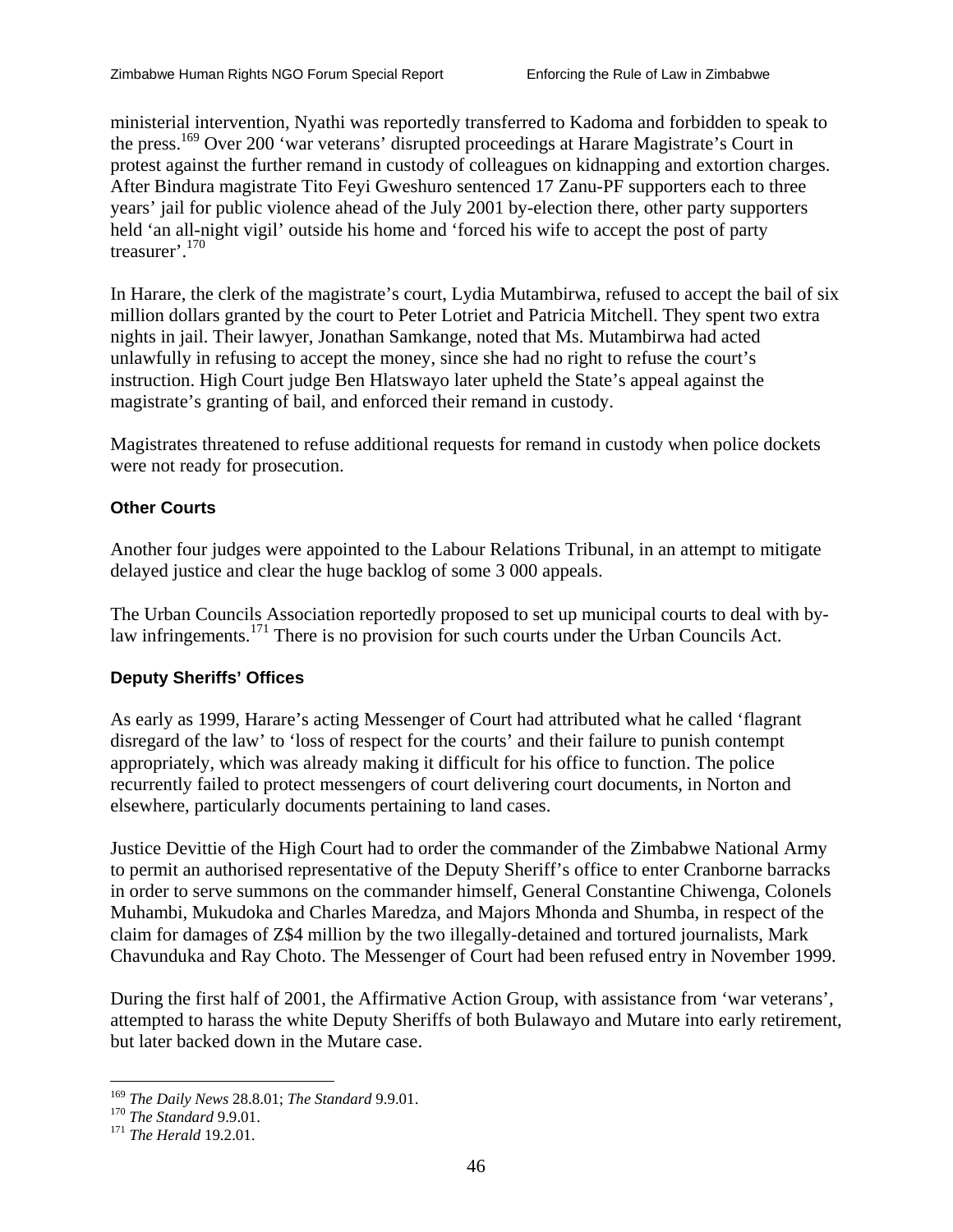47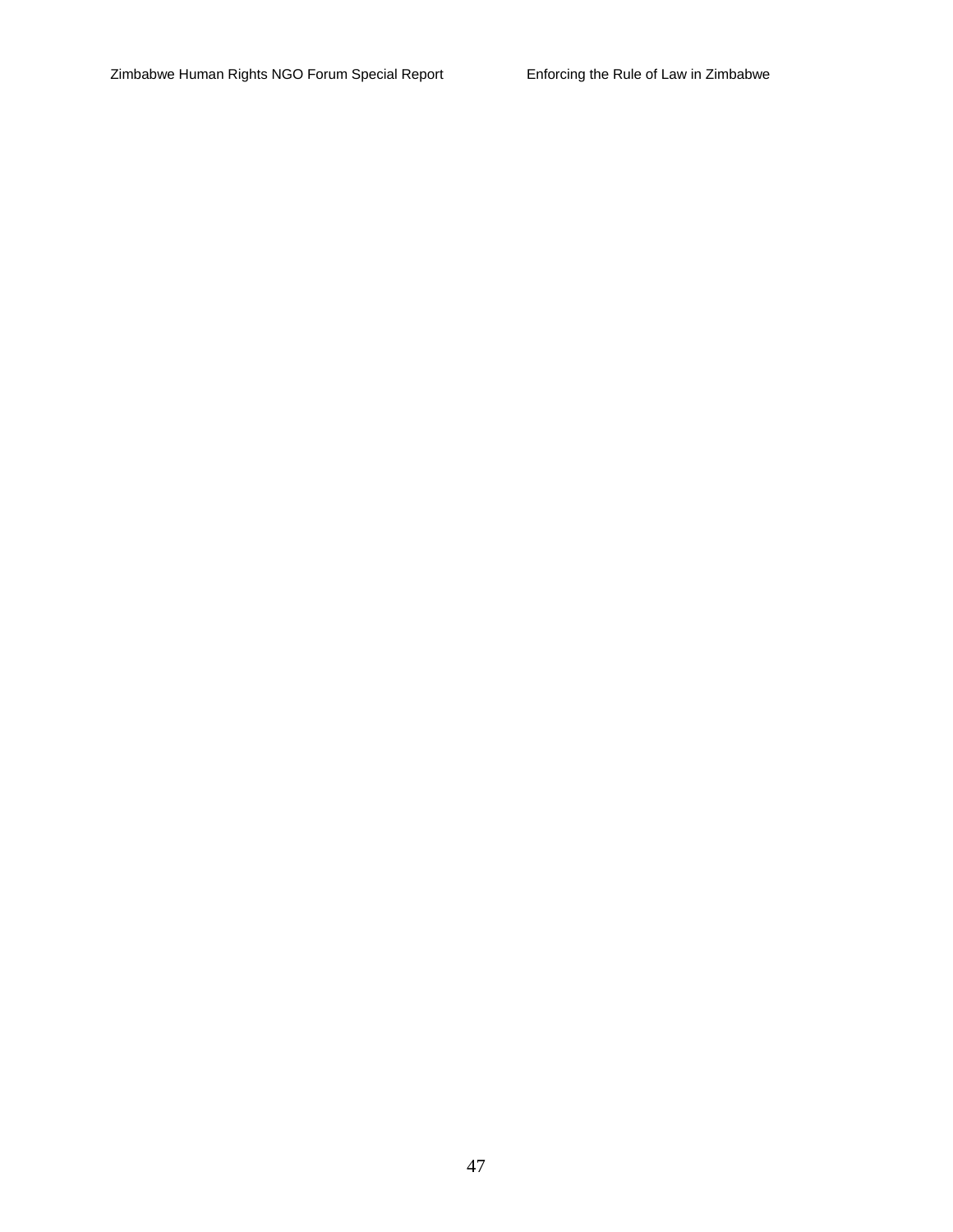# **CHAPTER 5**

# **ENFORCING THE RULE OF LAW: NON-STATE ACTORS**

Zimbabwe's political history is littered with rather shadowy, 'third force'-type militias. From the nationalist parties' 'youth wings' of the 1960s, through the unarmed *majiba* (couriers and spies) and armed *pfumo revanhu* ('spear of the people') of the 1970s, the 'dissidents' of the 1980s to the contemporary 'war vets' and (again) party youth, the privatised use of violence has always threatened the State and the rule of law. Indeed, it was in the forceful politics of the early 1960s that the Law and Order (Maintenance) Act originated, equating the rule of law with the forceful and undemocratic maintenance of public order. This statute has been used ever since to stifle dissent that is always seen as potentially if not actually armed. Perhaps no other State is so afraid of armed citizens, particularly if they are thought to support opposition parties, as Zimbabwe in its first two decades of Independence. Although war-lording has not yet emerged, to judge by its proposed Public Order and Security Act the State clearly fears this possibility as the economy crumbles.

After Independence, civilians were disarmed. While the State insisted on farmers handing in their weapons and communication equipment, however, the cross-border gun trade was later resurrected by desperate Mocambiquean refugees selling AK47s cheaply, often in exchange for food. As South African *apartheid*-era destabilisation rearmed southern parts of Zimbabwe, so commercial farmers also reinstated, with State approval and licences, their private, armed security systems as well as their shotguns used for hunting.

More recently, there have been more sinister reports of defence force personnel colluding in armed farm invasions and providing arms as well as logistic support to farm occupiers. Indeed, the State has attempted to incorporate as a semi-official 'reserve force' those with arms sympathetic to Zanu-PF. We are on a parallel, again, with the transitional Government of Bishop Muzorewa clandestinely arming *pfumo revanhu*.

## **Militias**

 $\overline{a}$ 

Part if not all of the Zimbabwe National Liberation War Veterans Association (ZNLWVA) has appeared, in the past two years, to have become a private militia operating on behalf of (certain elements within) Zanu-PF. Although the political responsibility for proven<sup>172</sup> war veterans was initially located in the Office of the President and Cabinet, in 2000 responsibility for ZNLWVA as a mobilisable reserve army was transferred to the Ministry of Defence. And yet within ZNLWVA

'Many are too young to qualify as war veterans; they are either hired thugs or unemployed youths who see the invasions as an economic opportunity. Television footage of cash payments to young men after they had forced people out of their farms and homes leaves no doubt about the motives of some of these "veterans." The police have been ordered not to intervene in the invasions, a fact which underlines the essentially political nature of their thrust. The common sight of policemen standing on the sidelines while young men beat and harass people has become one of the defining images of Zimbabwe in recent months. Far from constituting a legitimate group of genuine war veterans, the invaders are the basis for rudimentary militia groups which have targeted Zimbabweans seen as critical of President Mugabe's policies and his government. Their activities and the political patronage they enjoy

 $172$  Those who were registered in 1997 to receive their Z\$50 000 payouts and monthly pensions.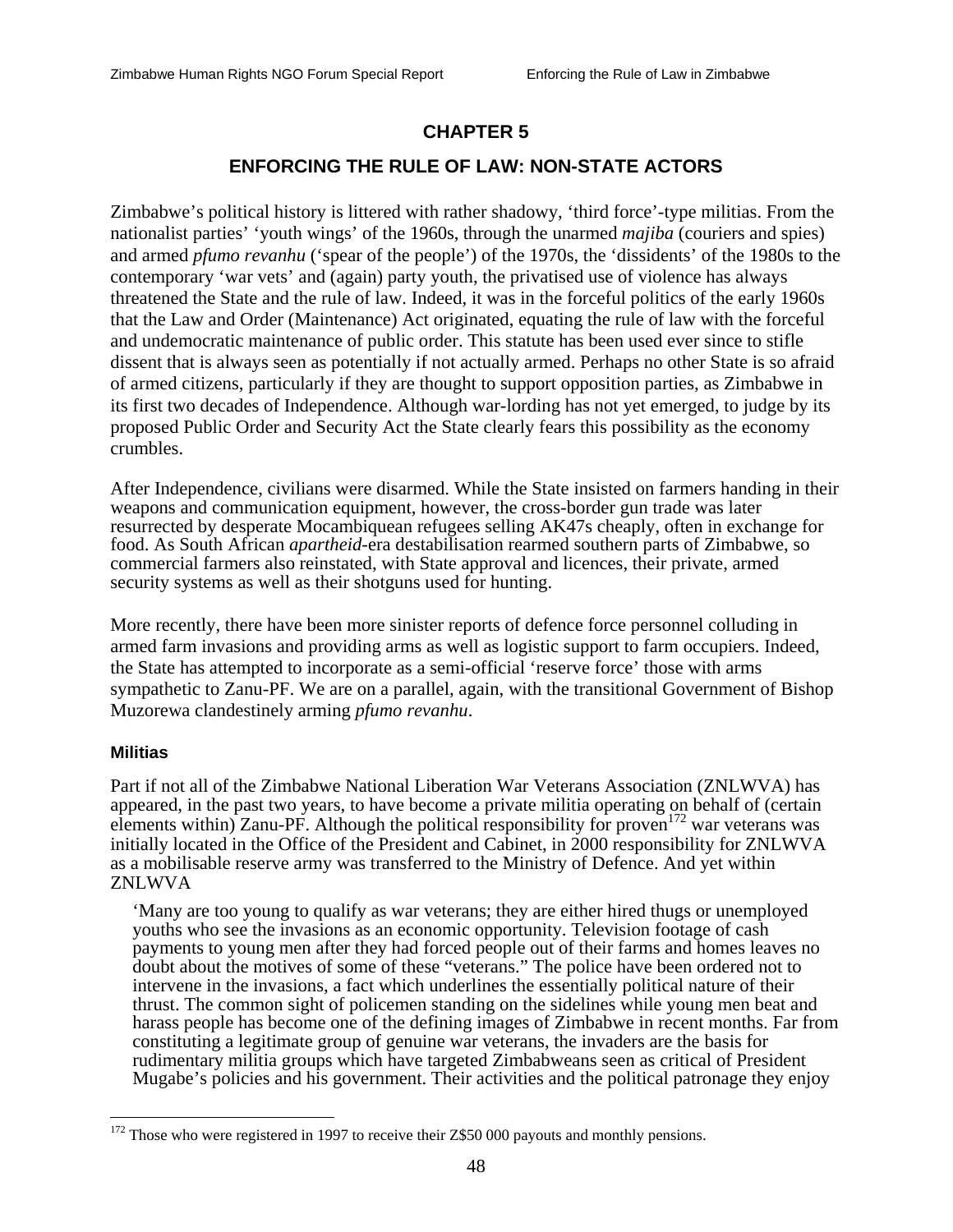from Zanu-PF increasingly suggest parallels with the Rwandese interahamwe militia, who carried out the 1994 genocide. They have already inflicted untold suffering on the black rural communities that they claim as their constituency.<sup>'173</sup>

By September 2001, one faction of ZNLWVA, led by Andrew Ndlovu, demanded from the army retraining and weapons 'in case there is a war', instead of interference in the association's leadership elections.174 The army had earlier agreed with ZNLWVA acting chairman Patrick Nyaruwata that the elections should be postponed until after the Presidential election in 2002. Ndlovu reportedly accused the army, air force and police of harassing 'war veterans', and the MDC of having infiltrated ZNLWVA. He had earlier, on 15 March 2000, threatened to use violence to overthrow the MDC if it won the June election. He said if the MDC did come to power the war veterans would declare a military government. 'We will get arms to defend the government of ZANU-PF. We will invade military camps just as we have gone to the farms.'<sup>175</sup>

Police firearms were reportedly issued 'clandestinely' to 'war veterans' not employed in the force by ZRP Deputy Commissioner Godwin Matanga, himself a war veteran. Apparently these did not include the weapon carried by Joseph Chinotimba, which was the subject of police investigation. The CIO was also reported to have cached firearms on selected commercial farms invaded by 'war veterans'.176

In May 2000, 'Comrade Zimbabwe' (a war veteran leader) told farm workers

'If ZANU-PF loses this election, you will not say that I did not warn you. If we lose, we will get out our guns. We cannot allow the MDC to sell our country… We will be at the voting stations. If ZANU-PF loses, the way forward will be filled with war. You will witness our strength in the coming weeks.<sup>177</sup>

In June 2000, Edmore Hwarare (commander of the war veterans occupying farms in Masvingo West and parts of the Midlands) confirmed that the ex-combatants would not accept election results if any opposition party won the elections.

'This country was won through the loss of blood and not elections. Therefore, if anyone wants to take it he should go to war with the ruling party. Even if other people accept the results, we will not. We are married to this country and Mugabe. We are going to support Mugabe until we bury him.'<sup>178</sup>

During the June 2000 poll, 'war veterans' tried - in front of two EU observers! - to hijack two mobile booths in Shamva and relieve them of their boxes. As monitored by *Politically-Motivated Violence in Zimbabwe 2000-2001* (pages 42-3) they have also been responsible for disrupting local government and 'dismissing' local government employees and civil servants, particularly police and teaching personnel.

 War veterans in Plumtree shut down offices of Bulilimamangwe Rural District's Council and the district administrators' offices after accusing workers of supporting opposition parties. (Source: *Herald* 11 January 2001.)

<sup>&</sup>lt;sup>173</sup> African Rights' letter to President Obasanjo: see Appendix 1 for full text.<br><sup>174</sup> *The Daily News* 3.9.01. <sup>175</sup> *Daily News* 16 March 2000 (reported in PMV).

<sup>&</sup>lt;sup>175</sup> *Daily News* 16 March 2000 (reported in PMV).<br><sup>176</sup> *The Financial Gazette* 4.1.01.<br><sup>177</sup> Daily News 8 May 2000.

<sup>&</sup>lt;sup>178</sup> Daily News 5 June 2000.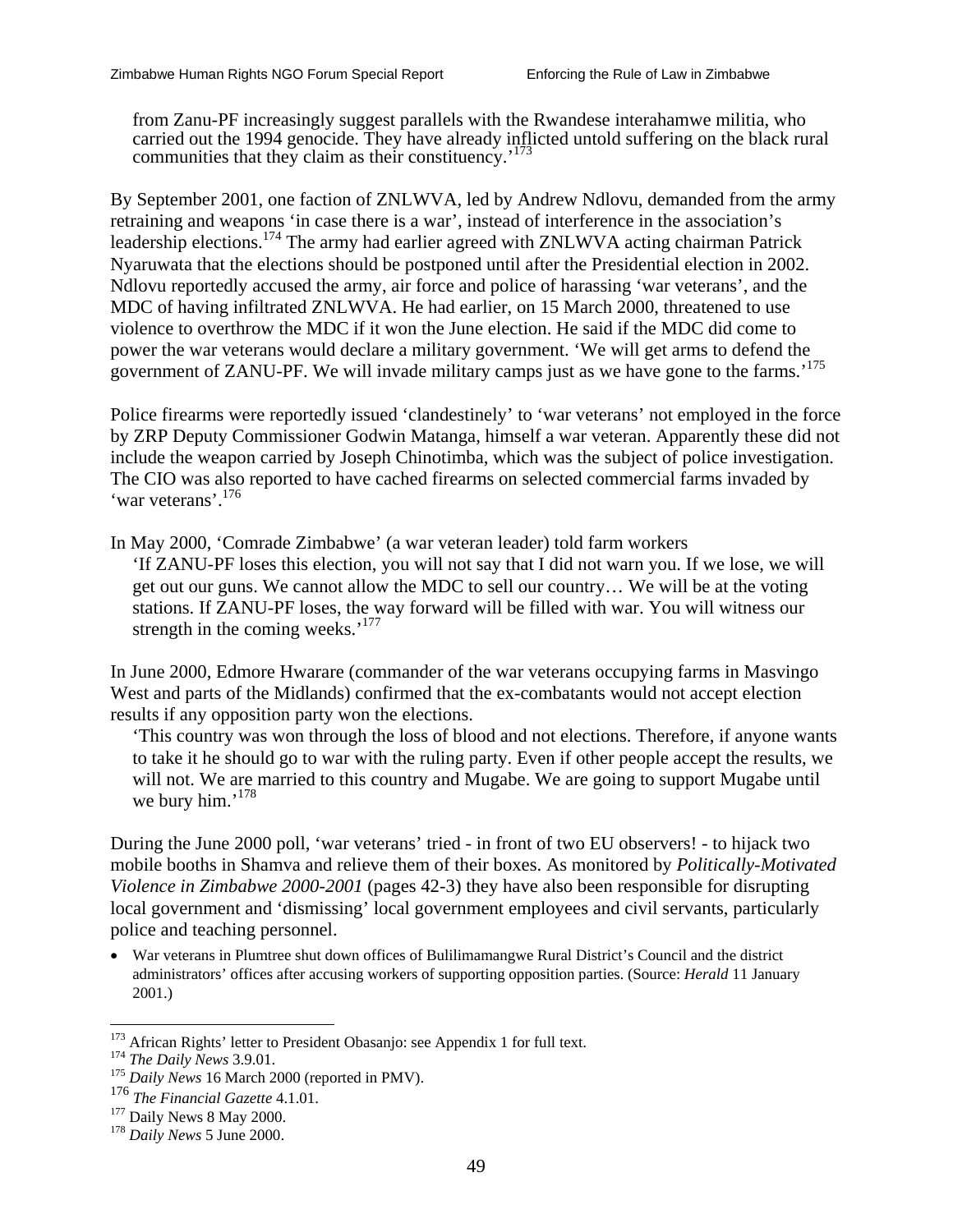- War veterans forcibly closed the offices of the Bulilimamangwe District Council in Plumtree after accusing workers of sympathizing with the MDC. (Source: *Standard* 11 January 2001.)
- Workers at the Bulilimamangwe district and provincial offices were driven out by war veterans accusing them of supporting the MDC. (Source: *Daily News* 17 January 2001.)
- War veterans and ZANU-PF supporters swooped on the Victoria Falls Town Council offices and ordered all workers out. They accused a number of ZANU-PF councillors of sympathizing with the MDC. (Source: Daily News 26 January 2001.)
- War veterans closed government and council offices at Zaka in Masvingo, accusing most of the civil servants of working with the MDC to undermine State programmes. (Source: Herald 31 January 2001.)
- War veterans closed the Umguza Rural District Council offices, accusing officials of supporting the MDC. (Source: Financial Gazette 21 February 2001.)
- Was veterans closed the Nyamandlova sub-offices of the Umguza Rural District Council in protest against the presence from the MDC whom they believed to be frustrating land redistribution. (Source: Herald 17 February 2001.)
- Two workers at the Post and Telecommunications Corporation (PTC) branch in Centenary were dismissed from their jobs and evicted from their homes by war veterans, who accused them of supporting and sympathizing with the MDC. (Source: Daily News 28 February 2001.)
- War veterans in Redcliff, a mining town near Kwekwe, closed down four of the municipality's offices alleging that the officers were supporters of the MDC. (Source: Daily News 7 March 2001.)
- War veterans in Kadoma closed down three offices at the town centre over allegations that three of the council's directors supported the opposition MDC party. (Source: Daily News 12 March 2001.)
- War veterans and ZANU-PF supporters have "dismissed" 16 council workers in Marondera, accusing them of supporting the MDC. (Source: Daily News 19 March 2001.)
- Pupils at Murambinda Secondary School thwarted efforts by war veterans to terrorise their headmaster because of his alleged support of the MDC. (Source: Standard 15April 2001.)
- War veterans and ZANU-PF supporters have chased scores of teachers and civil servants from their jobs in rural Matabeleland North alleging that they supported the MDC. The "sacking" of the teachers comes at a time when the Matabeleland regional office is battling to engage qualified teachers to fill thousands of vacant posts in most schools.

(Source: Financial Gazette 17 May 2001.)

 War veterans and ZANU-PF supporters in Buhera sacked thirty-two teachers and deposed eight headmen for supporting the MDC. (Source: Daily News 20 June 2001.)

Some 20 'war veterans' charged with kidnapping and extortion reportedly told the court that they had shared money supposed to have been sent to Zanu-PF headquarters.<sup>179</sup> Identical charges against Mike Moyo (former ZNLWVA vice-chairman of Harare province) were dropped 'for lack of evidence' after he had been unlawfully detained for a week.<sup>180</sup>

#### **Political Parties**

#### **Zanu-PF**

 $\overline{a}$ 

During the 2000 Parliamentary elections, Zanu-PF advertised an extraordinary threat, claiming that

'"Your vote is your secret" but chaos and instability out of our secret votes will not be a secret - the referendum aftermath is clear testimony of that... Only Zanu-PF brought peace… Use your vote for peace and stability or else we kiss our country goodbye to the likes of Somalia, Rwanda, Ethiopia, Sierra Leone etc'.<sup>181</sup>

<sup>&</sup>lt;sup>179</sup> *The Herald* 19.5.01.<br><sup>180</sup> *The Herald* 22.5.01.<br><sup>181</sup> *The Herald* 22.6.00.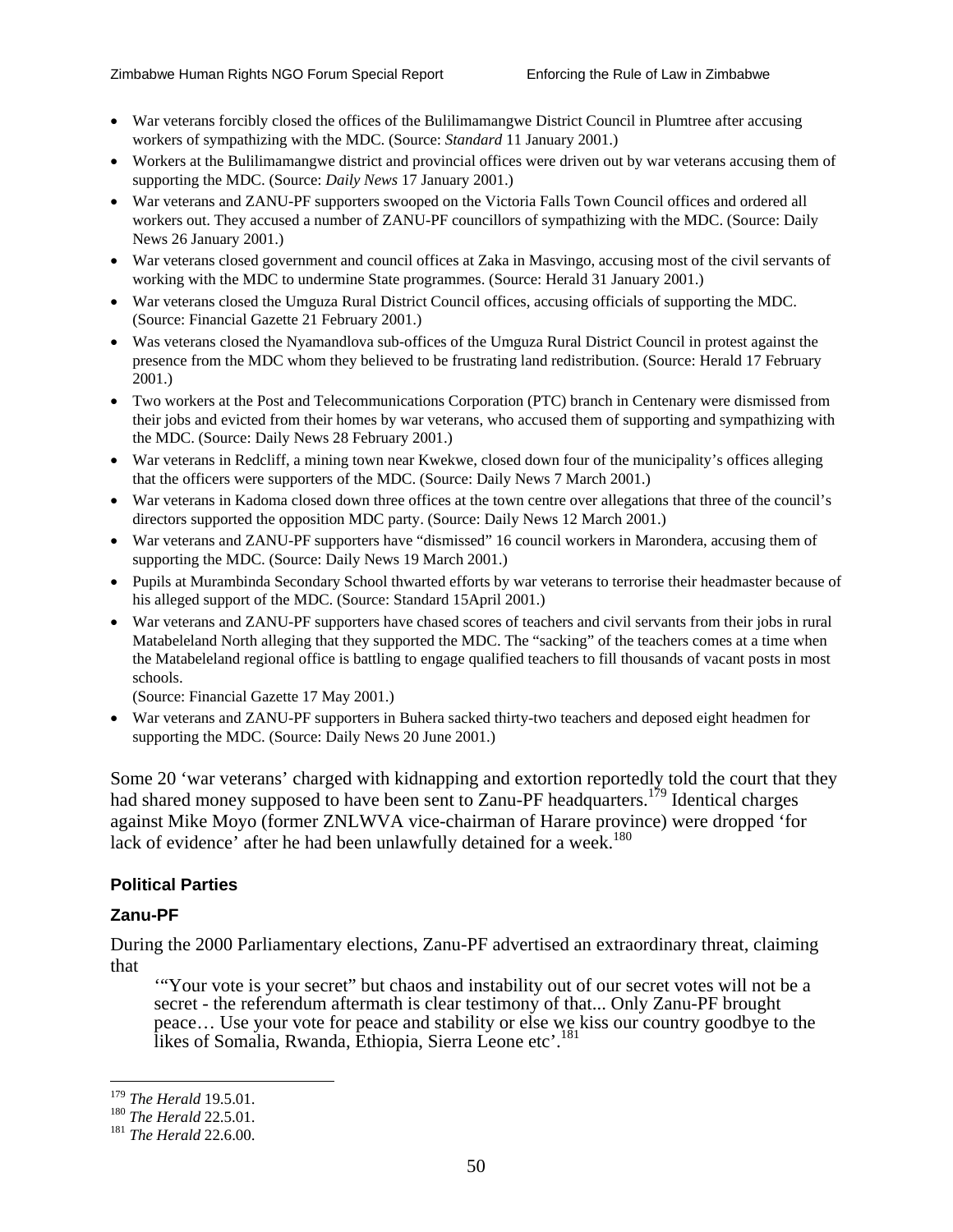Following the June 2000 election, Government sought to deprive the MDC of state funding to which it was entitled under the Political Parties (Finance) Act. The MDC successfully sued to prevent Zanu-PF from spending Z\$30 million of the funds allocated earlier. Zanu-PF was required to lodge the money with the Registrar of the High Court. It failed to do so, claiming entitlement to all of the 2000 funding available. The High Court found that Zanu-PF was **not** entitled to all the State funding available, was guilty of contempt, and ordered it to repay the already-spent Z\$30 million, with costs. When the money was not forthcoming, the MDC applied for a Z\$50 000 fine against Zanu-PF for its contempt, or a three-month warrant of committal of Zanu-PF's National Chairman, John Nkomo (also the Minister of Home Affairs) to Harare Central Remand Prison.182 Zanu-PF MPs then passed an amendment to the Political Parties (Finance) Act, which cut off the 2000 funding at the end of June (instead of December) and thereby allowed them to retain the money to which the court had decided they were not entitled.

Special constabulary units (reportedly comprising 'volunteers, Zanu-PF youths and war veterans') were also trained ahead of their planned integration into the ZRP.<sup>183</sup>

# **MDC**

As Zanu-PF attested its militia into the ZRP for training, MDC supporters were arrested for possessing registered firearms and accused of training an MDC militia and/or planning to send youths for military training in Uganda. MDC youths had allegedly been sent to Uganda three months before the party was even formed! Later, another five were reportedly alleged to have joined the 'Red Army' for local military training - in St Mary's cemetery!<sup>184</sup>

Apart from the above type of light relief, the main opposition party has seen its leadership, MPs and supporters harassed almost beyond belief, usually on charges of inciting public violence under the Law and Order (Maintenance) Act (LOMA) (and sometimes more serious charges). Among many members of the MDC who have been so harassed using LOMA are its President and Deputy President (Morgan Tsvangirai and Gibson Sibanda), national youth chair Nelson Chamisa, Justin Mutendadzamera, Jefter Munyanyi, Tafadzwa Musekiwa, Job Sikhala, Nelson Chamisa, Mzila Ndlovu, Peter Nyoni, Thokozani Khupe, Abednico Bhebhe, Bernard Mhunduru, Gift Chimanikire and hundreds of ordinary party members.

Justice Chinhengo upheld the MDC's complaint that it was being debarred from contesting the Chegutu mayoral election, for which nominations had been closed on 18 October 1999 without an election having been held. He ordered the Registrar-General to hold a new nomination court for this post. By September 2001 this had still not been done and there was no indication of when the election would be held.

 $\overline{a}$ <sup>182</sup> *The Herald* 14.12.00.

<sup>183</sup> *The Zimbabwe Independent* 2.3.01.

<sup>184</sup> *The Daily News* 17.5.01.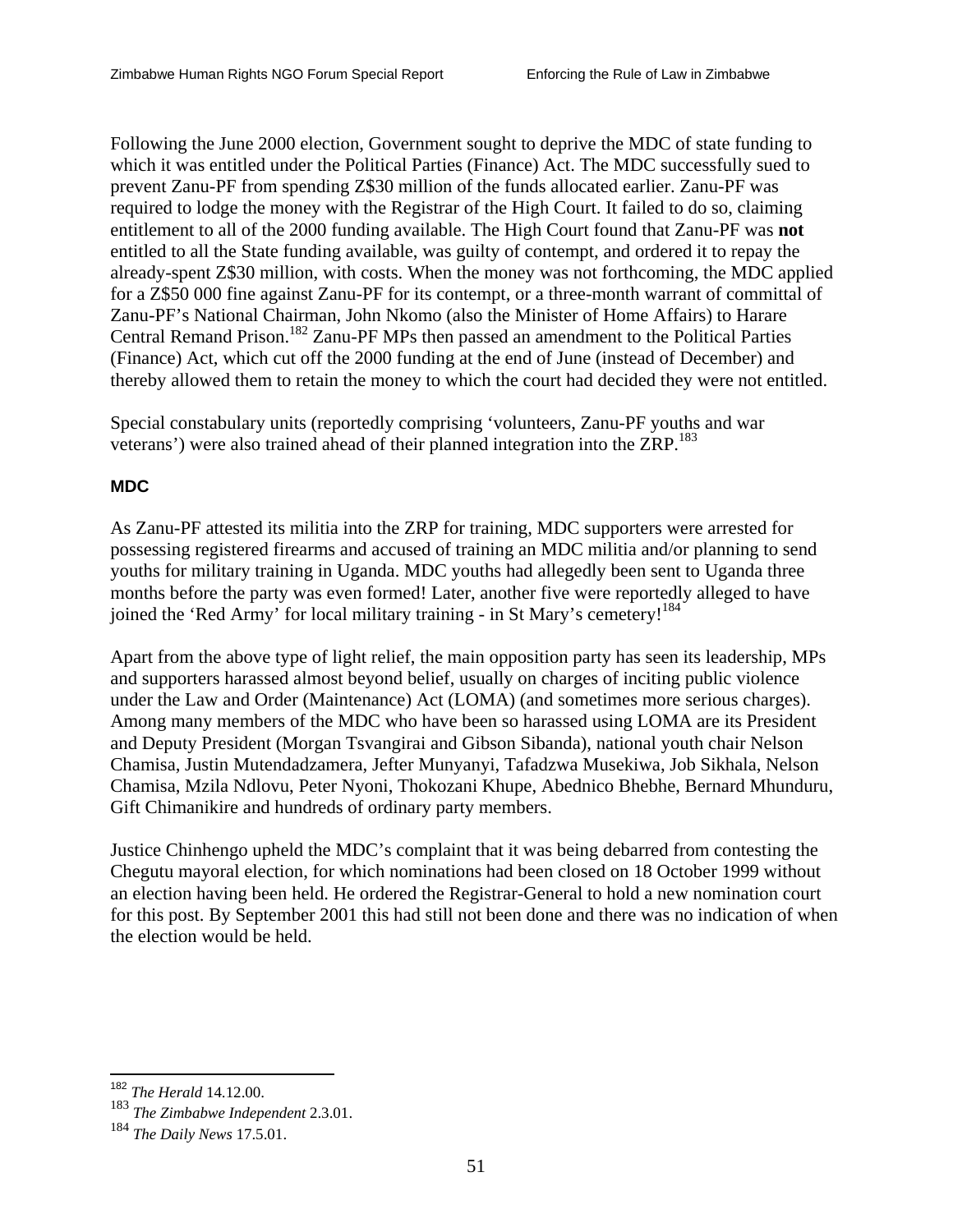#### **CHAPTER 6**

#### **CONCLUSIONS**

From the evidence presented in this report, our conclusions are brief and extremely depressing.

Zanu-PF Parliaments and parliamentarians have repeatedly traduced their electors in passing unconstitutional legislation (often with retrospective provisions) desired by the executive that contravenes the constitutional and democratic rights of Zimbabweans. In collaborating with an increasingly despotic and autocratic executive, the Parliament of Zimbabwe has failed to uphold the rule of law.

The executive, and particularly the presidency, has intervened, often unconstitutionally, in the law-making process; deliberately used State and militia forces against those it defines as the 'opposition'; publicly contravened Zimbabwe's laws and Constitution in repeated 'hate speeches' inciting violence and discrimination; undermined Zimbabweans' human rights (though these rights to livelihood are *not* protected in our Constitution) by trashing the economy through policy; and assailed the independence of the judiciary.

The role of the current Minister of Justice, Legal and Parliamentary Affairs, and former Attorney-General, Patrick Chinamasa, in the executive's undermining of the rule of law has shocked citizens almost as much as the role of the State President, Robert Mugabe. It will take both the police and the defence forces a long time and fundamental restructuring even to begin to regain the trust of Zimbabweans in the role they are supposed to play as neutral protectors of the State (as opposed to the ruling party) and its laws.

The judiciary as a whole has sought to uphold both the Constitution and the laws, despite a few individual judges' collaboration with the executive in its assault on the rule of law. For upholding the rule of law, the judiciary has been publicly humiliated by the executive and denied the protection of Parliament by Zanu-PF MPs.

In short, as the world recognised in the recent Abuja Agreement, the post-colonial 'liberation' regime has been a complete legal, social, political and economic disaster for ordinary Zimbabweans.

Those responsible will, we sincerely hope, one day face a justice that they cannot subvert.